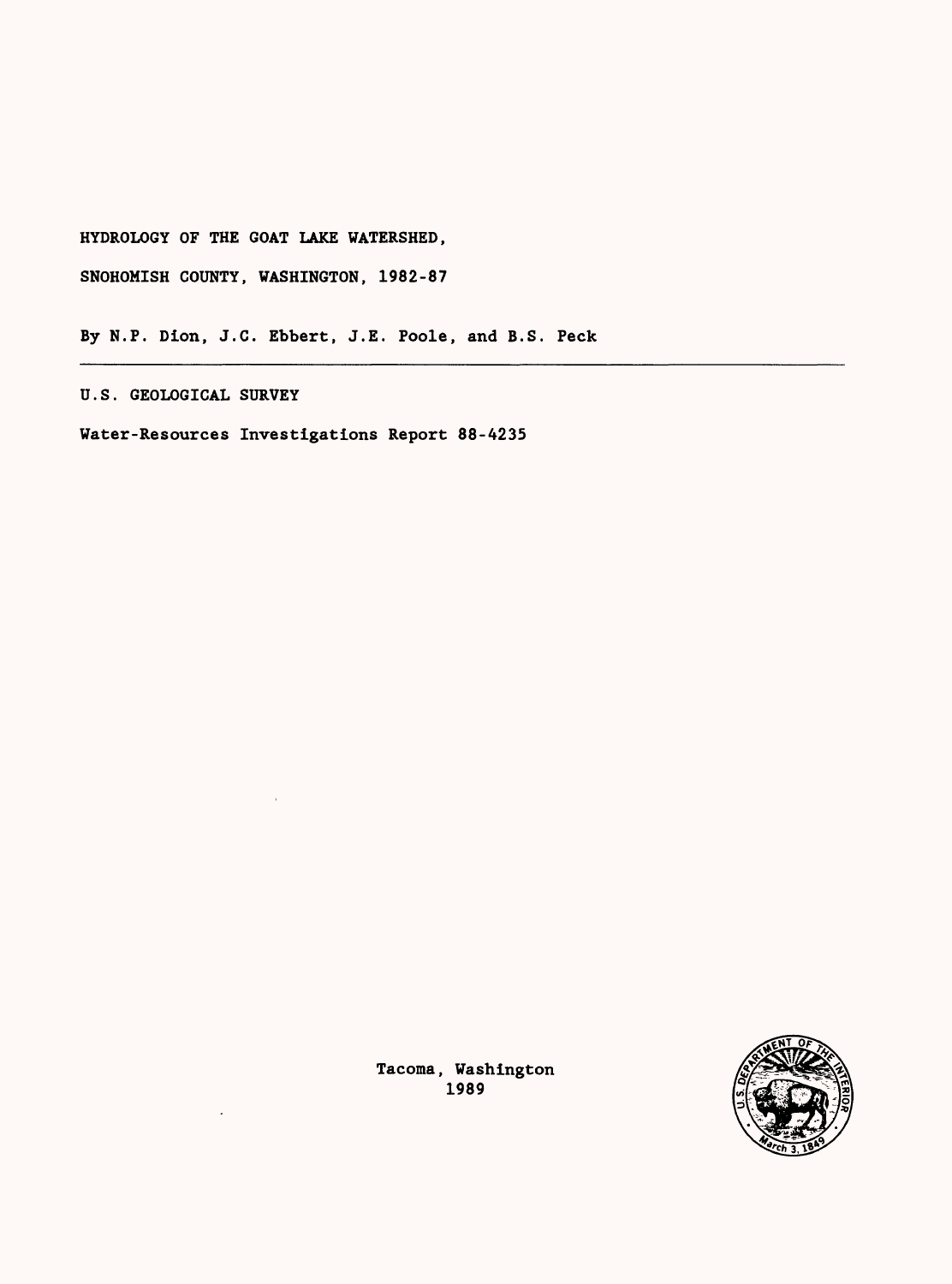DEPARTMENT OF THE INTERIOR MANUEL LUJAN, JR., Secretary

U.S. GEOLOGICAL SURVEY

Dallas L. Peck, Director

For additional information write to:

District Chief U.S. Geological Survey 1201 Pacific Avenue - Suite 600 Tacoma, Washington 98402

Copies of this report can be purchased from:

U.S. Geological Survey Books and Open-File Reports Section Box 25425, Federal Center, Bldg. 810 Denver, Colorado 80225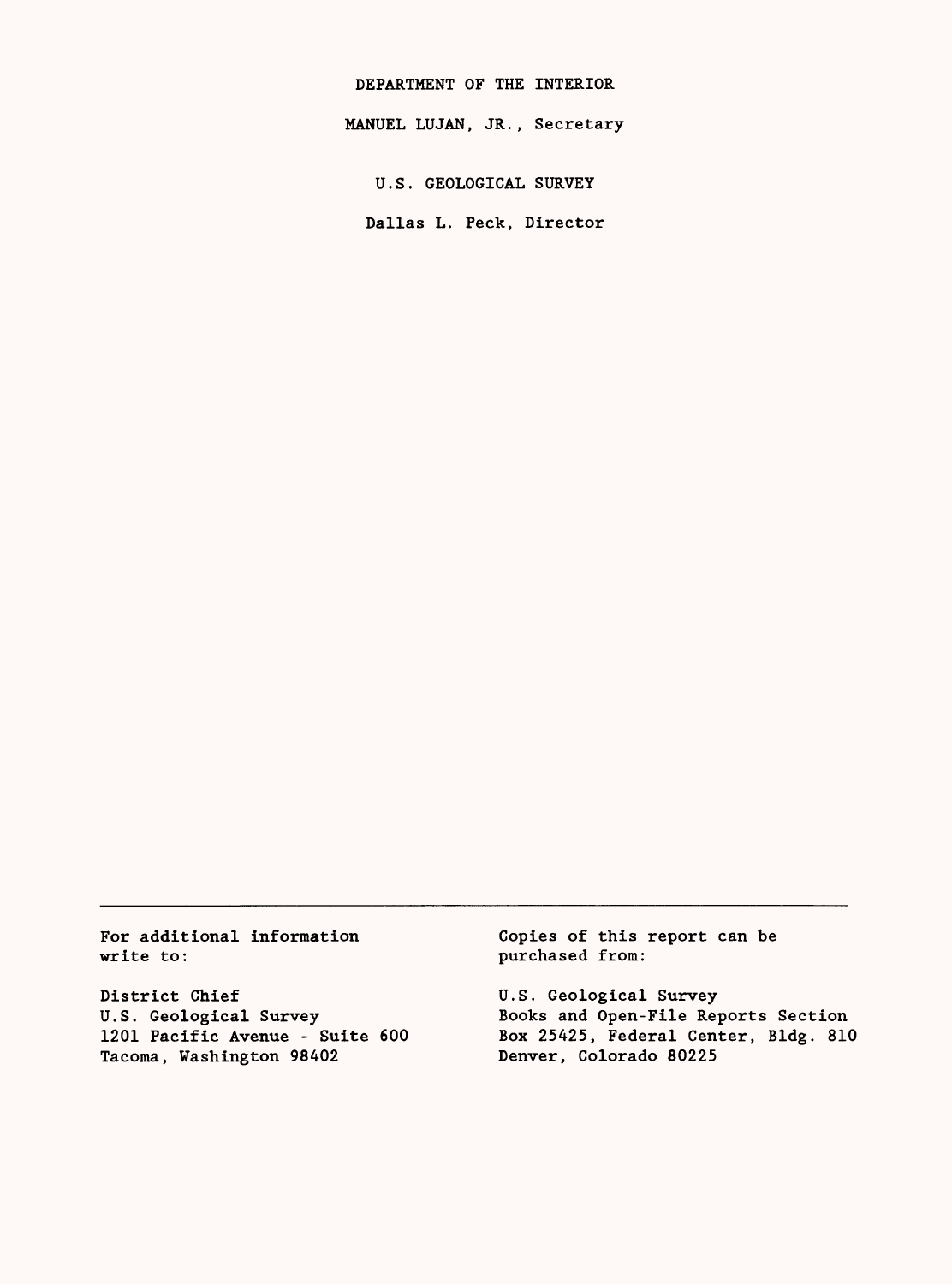## CONTENTS  $\frac{1}{2}$

# Page

 $\bar{.}$ 

|                                                                      | 2  |
|----------------------------------------------------------------------|----|
|                                                                      | 5  |
|                                                                      | 5  |
|                                                                      | 9  |
|                                                                      | 12 |
|                                                                      | 14 |
| Lake inflow and outflow discharge----------------------------------  | 14 |
|                                                                      | 15 |
| Physical and chemical characteristics--------------------------      | 15 |
| Evaluation of the alkalinity data------------------------------      | 18 |
|                                                                      | 21 |
| Lake sensitivity and acidification---------------------------------- | 21 |
|                                                                      | 26 |
|                                                                      | 26 |
|                                                                      | 27 |

## ILLUSTRATIONS <u> 1980 - James James III, mart</u>

.

 $\blacksquare$ 

|    | Figure 1. Map showing location of the Goat Lake watershed------------- | $\overline{\mathbf{3}}$ |
|----|------------------------------------------------------------------------|-------------------------|
|    | 2. Map showing extent and drainage of the Goat Lake watershed,         |                         |
|    | and location of data-collection sites---------------------             | -6                      |
| 3. | Schematic diagram of topography of the Goat Lake watershed-- 7         |                         |
| 4. | Map showing geology of the Goat Lake watershed--------------           | $\overline{\mathbf{8}}$ |
| 5. | Map showing generalized vegetation cover of the Goat Lake              |                         |
|    |                                                                        | 10                      |
| 6. | Bathymetric map of Goat Lake--------------------------------           | - 11                    |
| 7. | Hydrograph of Goat Lake inflow and outflow streams----------           | 14                      |
|    | 8-11. Graphs showing:                                                  |                         |
|    | 8. Vertical profiles of temperature and dissolved-                     |                         |
|    | oxygen concentration for Goat Lake----------------                     | 17                      |
|    | 9. Measured and computed alkalinities of Goat Lake                     |                         |
|    |                                                                        | 18                      |
|    | 10. Relation between measured alkalinity and the                       |                         |
|    | ion-balance residual of analyses of Goat Lake                          |                         |
|    |                                                                        | 20                      |
|    | 11. Relation between alkalinity and the sum of                         |                         |
|    | calcium plus magnesium for the outflow of Goat                         |                         |
|    | Lake as an indication of lake acidification-------                     | 24                      |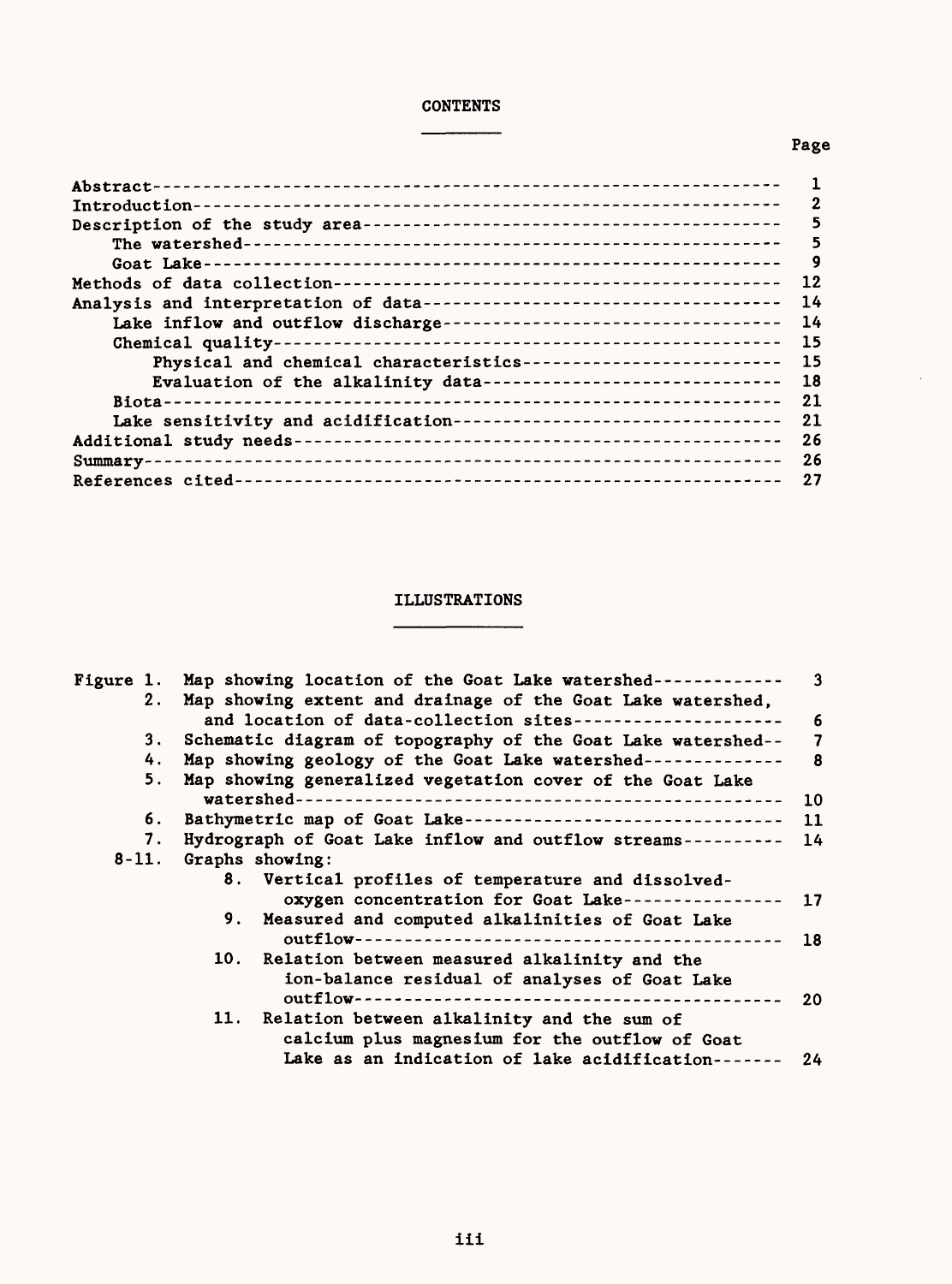## TABLES

|    | Table 1. Physical and chemical data for Goat Lake and its inflow<br>and outflow, and data collected in previous studies for |    |
|----|-----------------------------------------------------------------------------------------------------------------------------|----|
|    | North Cascades lakes above an altitude of 2,500 feet------ 16                                                               |    |
| 2. | Annual chemical loads from the Goat Lake watershed---------- 17                                                             |    |
| 3. | Phytoplankton densities in Goat Lake----------------------- 22                                                              |    |
| 4. | Zooplankton densities in Goat Lake------------------------- 22                                                              |    |
|    | 5. Comparison of pH, specific conductance, and alkalinity                                                                   |    |
|    | ranges of Goat Lake outflow with commonly referenced                                                                        |    |
|    | sensitivity thresholds of acidification------------------ 23                                                                |    |
| 6. | Chemical data for Goat Lake inflow--------------------------                                                                | 30 |
| 7. | Chemical data for Goat Lake outflow-------------------------                                                                | 36 |
| 8. | Chemical data for Goat Lake---------------------------------                                                                | 44 |
|    |                                                                                                                             |    |

#### CONVERSION FACTORS

For the convenience of readers who may prefer to use metric units rather than the inch-pound units used in this report, values may be converted by using the following factors:

| Multiply inch-pound unit         | By      | To obtain metric unit            |
|----------------------------------|---------|----------------------------------|
| inch $(in.)$                     | 25.4    | $m111$ imeter (mm)               |
| foot (ft)                        | 0.3048  | meter (m)                        |
| mile (m1)                        | 1.609   | kilometer (km)                   |
| square mile $(mi^2)$             | 2.590   | square kilometer $(km2)$         |
| acre                             | 4.047   | square meter $(m^2)$             |
| acre-foot (acre-ft)              | 1,233.6 | cubic meter $(m^3)$              |
| cubic foot per second $(ft^3/s)$ | 0.02832 | cubic meter per second $(m^3/s)$ |
| tons (short)                     | 0.8929  | tons (long)                      |

Sea level; In this report "sea level" refers to the National Geodetic Vertical Datum of 1929 (NGVD of 1929)--a geodetic datum derived from a general adjustment of the first-order level nets of both the United States and Canada, formerly called "Sea Level Datum of 1929."

degree Fahrenheit ( ${}^{\circ}$ F)  ${}^{\circ}$ C = 5/9 ( ${}^{\circ}$ F-32) degree Celsius ( ${}^{\circ}$ C)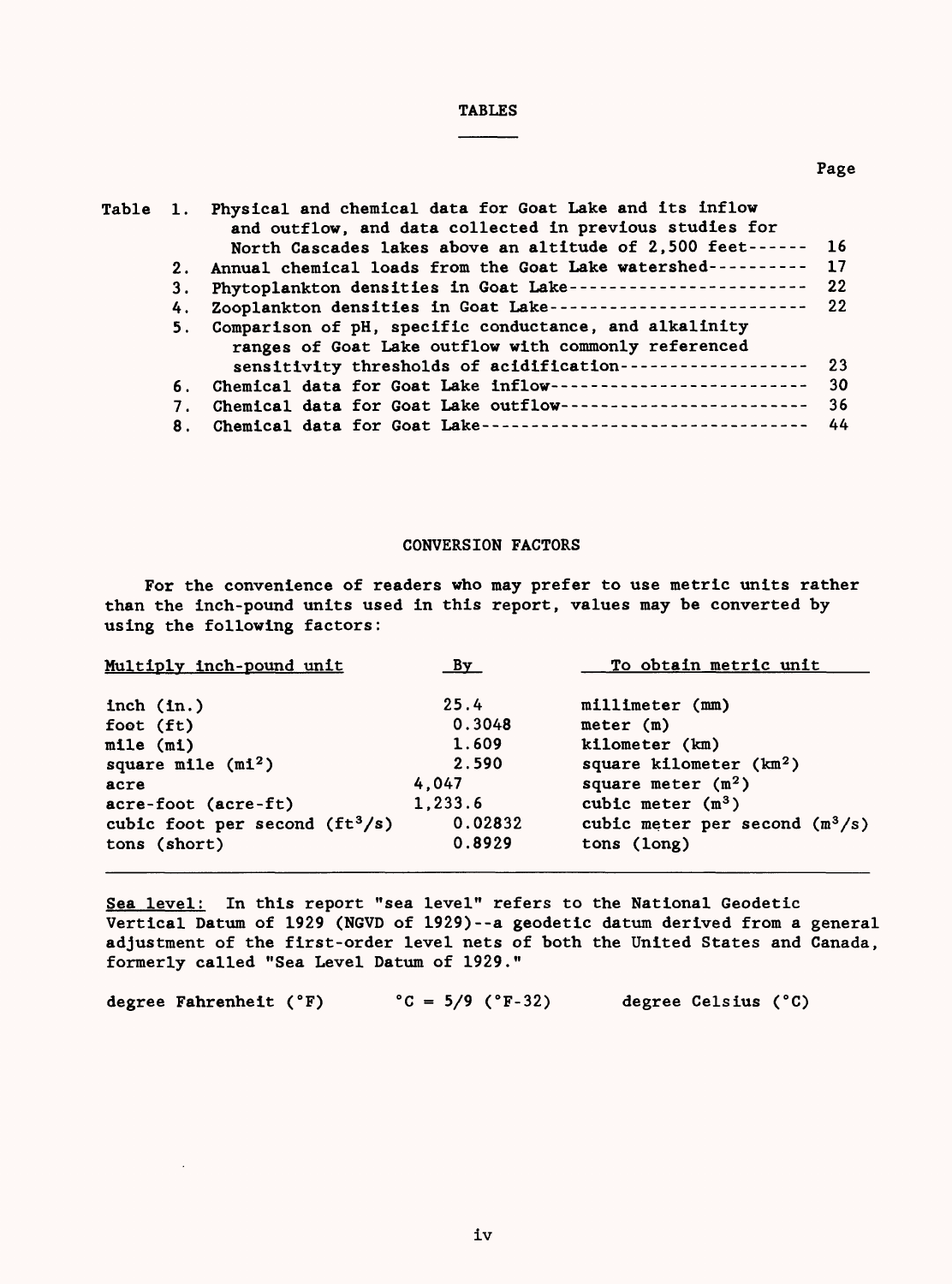HYDROLOGY OF THE GOAT LAKE WATERSHED,

SNOHOMISH COUNTY, WASHINGTON,

1982-87

By N.P. Dion, J.C. Ebbert, J.E. Poole, and B.S. Peck

#### ABSTRACT

The Goat Lake watershed in Snohomish County, Washington, functions as an "experimental watershed" for long-term studies to determine the effects of acidic precipitation on water resources. wilderness area of the Cascade Range and is downwind of an industrial and urban area that produces chemical compounds found in acidic precipitation. The lake is considered sensitive to acidic inputs from atmospheric deposition and streamflow.

A long-term program of data collection that included continuous monitoring of the discharge of the outlet stream and sampling the outflow water for chemical analysis 10-12 times per year began at Goat Lake in October 1982. The discharge of the principal lake inlet also is measured and sampled, when conditions permit.

The mean annual discharge of the Goat Lake outflow is 35 cubic feet per second; precipitation on the watershed is calculated to be about 170 inches per year. The inflow to Goat Lake is sufficient to replace the entire contents of the lake basin on an average every 21.5 days, or 17 times per year.

Water in Goat Lake and in the inlet and outlet is of low ionic strength and of calcium-bicarbonate type. The lake, although considered oligotrophic, is sufficiently deep to stratify thermally, and summer dissolved-oxygen concentrations in the hypolimnion are depressed.

Limited sampling of the lake biota indicated that the phytoplankton and zooplankton populations were dominated by diatoms and rotifers, respectively. The lake presently (1989) has resident populations of rainbow and eastern brook trout.

Even though alkalinity and specific conductance at Goat Lake are in the range considered sensitive to acidic inputs, the pH of water in the lake has consistently ranged from 6.1 to 7.2, indicating that the lake is not acidified at this time.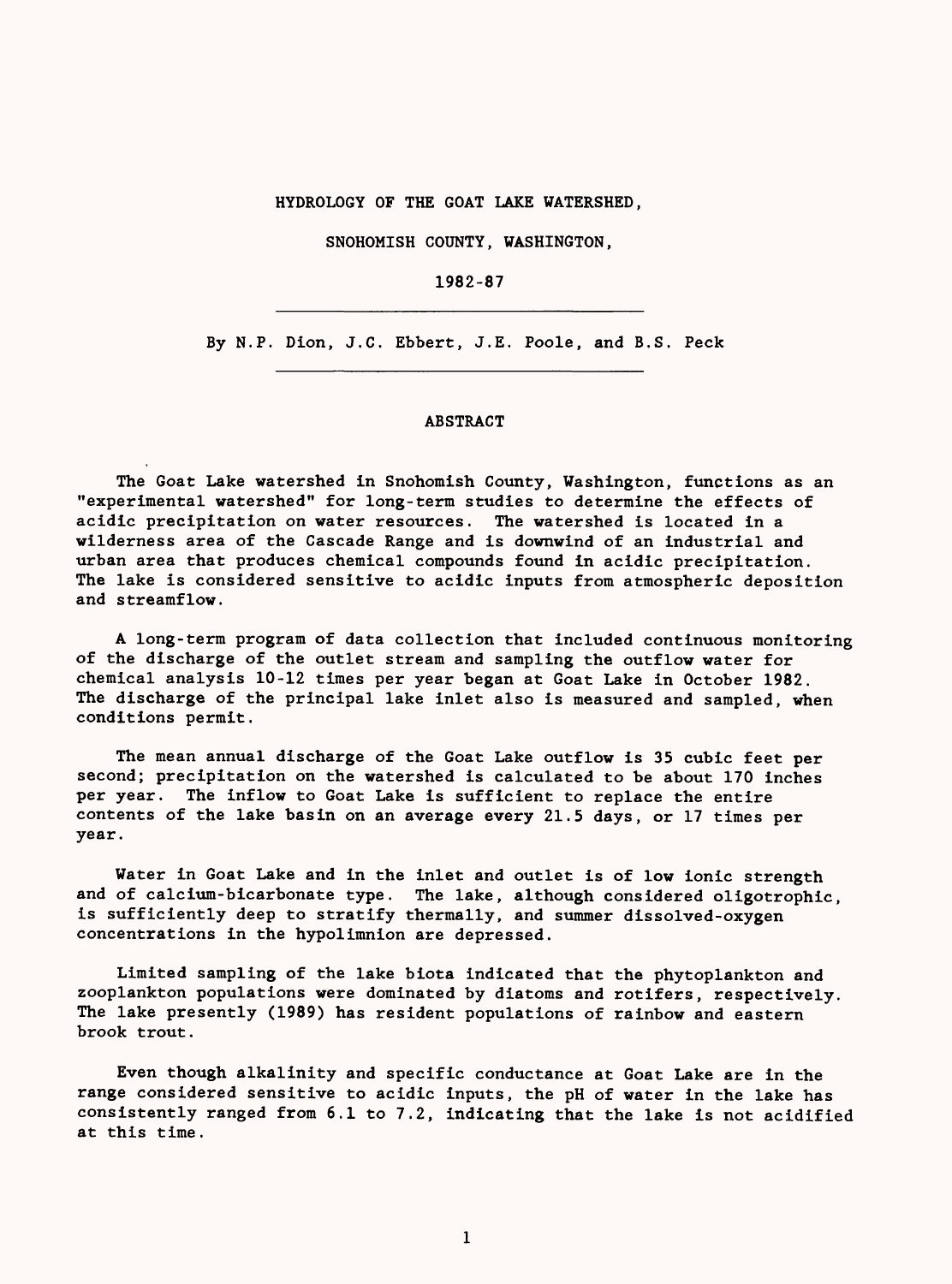#### INTRODUCTION

Scientists in Scandinavia, eastern Europe, and the northeastern United States have shown that highly acidic precipitation can have several deleterious effects on the quality of water and biota in rivers and lakes<br>(Evans and others, 1981; Haines, 1981; Tollan, 1980). In particular, acidic (Evans and others, 1981; Haines, 1981; Tollan, 1980). precipitation is thought to be responsible for: (1) a reduction in the diversity of aquatic organisms, especially those with calcareous shells; (2) a decrease in primary productivity and oxygen production; (3) an increase in the abundance of sphagnum moss and bottom-dwelling filamentous algae; (4) a reduction in the abundance of decomposing bacteria; (5) impairment of fish growth and reproduction; and (6) mortality of fish, primarily by gill damage. Acidic precipitation probably is also responsible for the impairment of the growth of selected sensitive plants, leaching of toxic heavy metals (such as copper, lead, and aluminum) from soils to surface waters, and damage to buildings and statuary made of limestone or marble.

Acidic precipitation is caused by the combining of moisture in the atmosphere with sulfur dioxide and nitrogen oxides to form mild solutions of sulfuric acid and nitric acid, respectively. Sulfur dioxide and the nitrogen oxides are emitted primarily from industrial and electric-utility smokestacks, automobiles, and natural sources such as volcanoes (Electric Power Research Institute, 1983; U.S. Environmental Protection Agency, 1980).

Some lakes and streams are affected more than others, either because they receive more acidic precipitation or because their waters and (or) watersheds lack the buffering capacity needed to counteract acidity. Reduced buffering capacity is typical of lakes (1) at high altitude and in headwater areas; (2) located in regions of relatively insoluble rock, such as granite; (3) having small drainage basins relative to lake size; (4) surrounded by terrain having thin soils, which is typical of glaciated environments; and (5) having relatively clear, dilute waters.

In 1982, the Goat Lake watershed in Snohomish County, Wash., (see fig. 1) was selected by the U.S. Geological Survey as an "experimental watershed" to function as the focus for long-term studies on the effects of acidic precipitation on water resources. The reasons for selecting Goat Lake for long-term monitoring and research were as follows: (1) the lake contains dilute water and is highly sensitive to acidic inputs from atmospheric deposition and streamflow (Omernik and Griffith, 1986); (2) during the rainy (winter) season, the lake is downwind of the Tacoma-Seattle-Everett industrial and urban area that emits sulfurous and nitrous oxides that combine with atmospheric moisture to produce acidic precipitation; (3) the lake is situated at high altitude and receives more than 150 inches of precipitation per year, much of it as snow; (4) the lake is in a wilderness area, where land-use changes are unlikely; (5) the lake is relatively inaccessible and is unlikely to be substantially affected by man; and (6) the lake is typical of numerous lakes in the Cascade Range.

 $\overline{2}$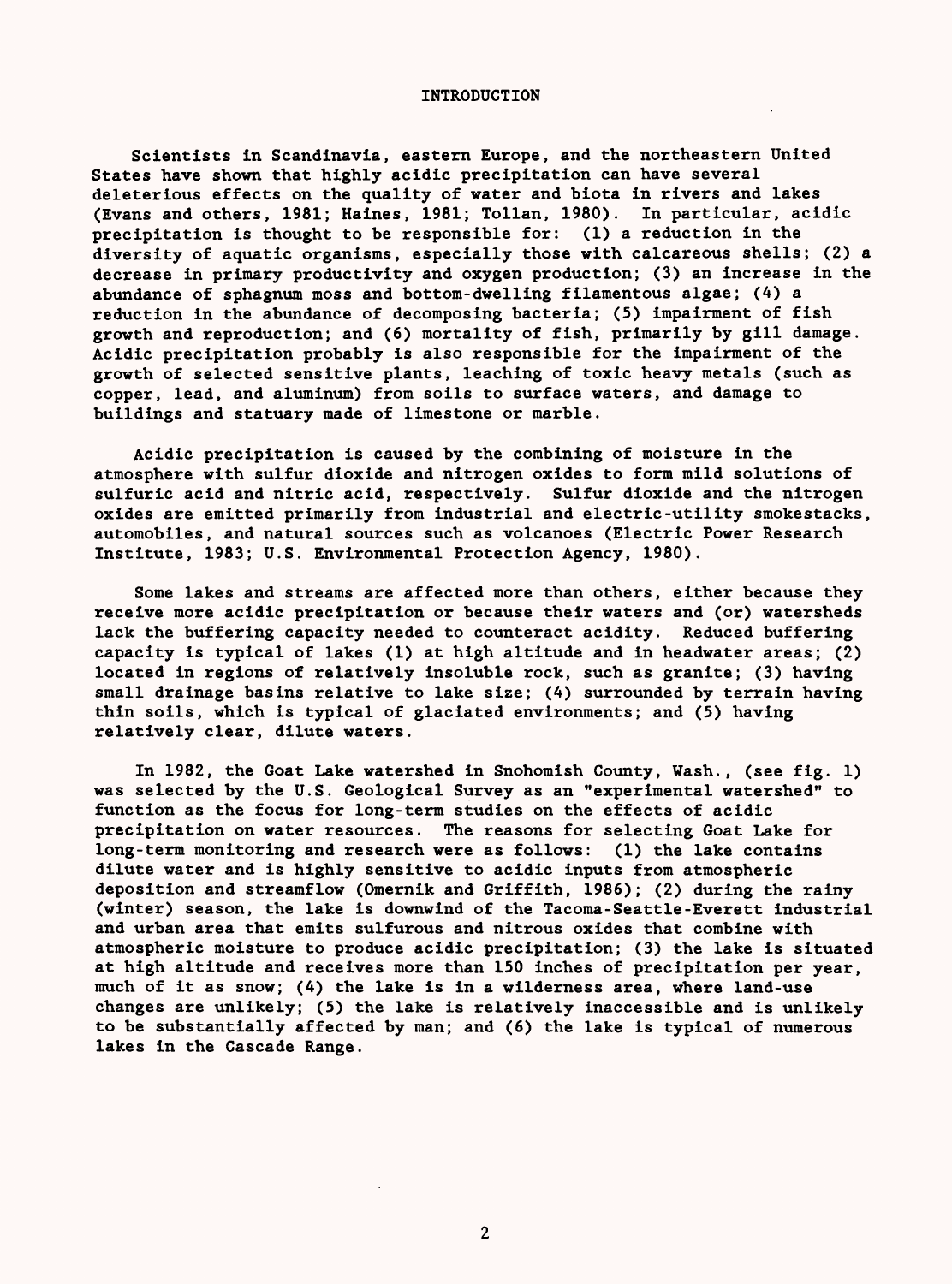

Figure 1 .-Location of the Goat Lake watershed.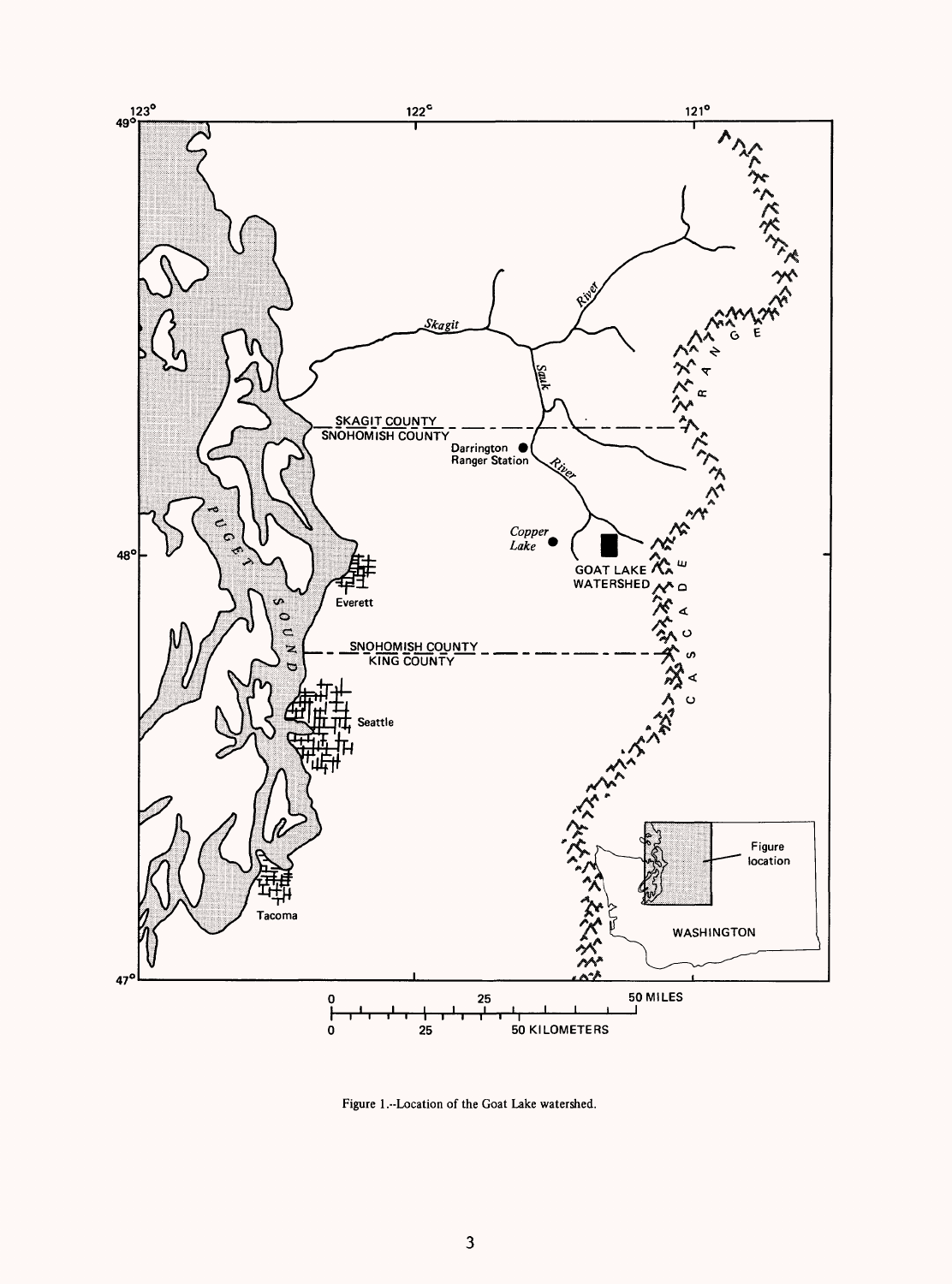The objective of the ongoing data-collection project at Goat Lake is to collect sufficient discharge and water-quality data for the inflow and outflow to enable a general assessment of the water-quality characteristics of the streams, especially with respect to those constituents that are sensitive to, or indicative of, acidic precipitation. The purposes of this report are to (1) describe the lake and its watershed, (2) present the discharge, chemical, and biological data collected from 1982 to 1987 in the Goat Lake watershed, (3) present an analysis of the data, and (4) identify data needs and additional studies in the watershed.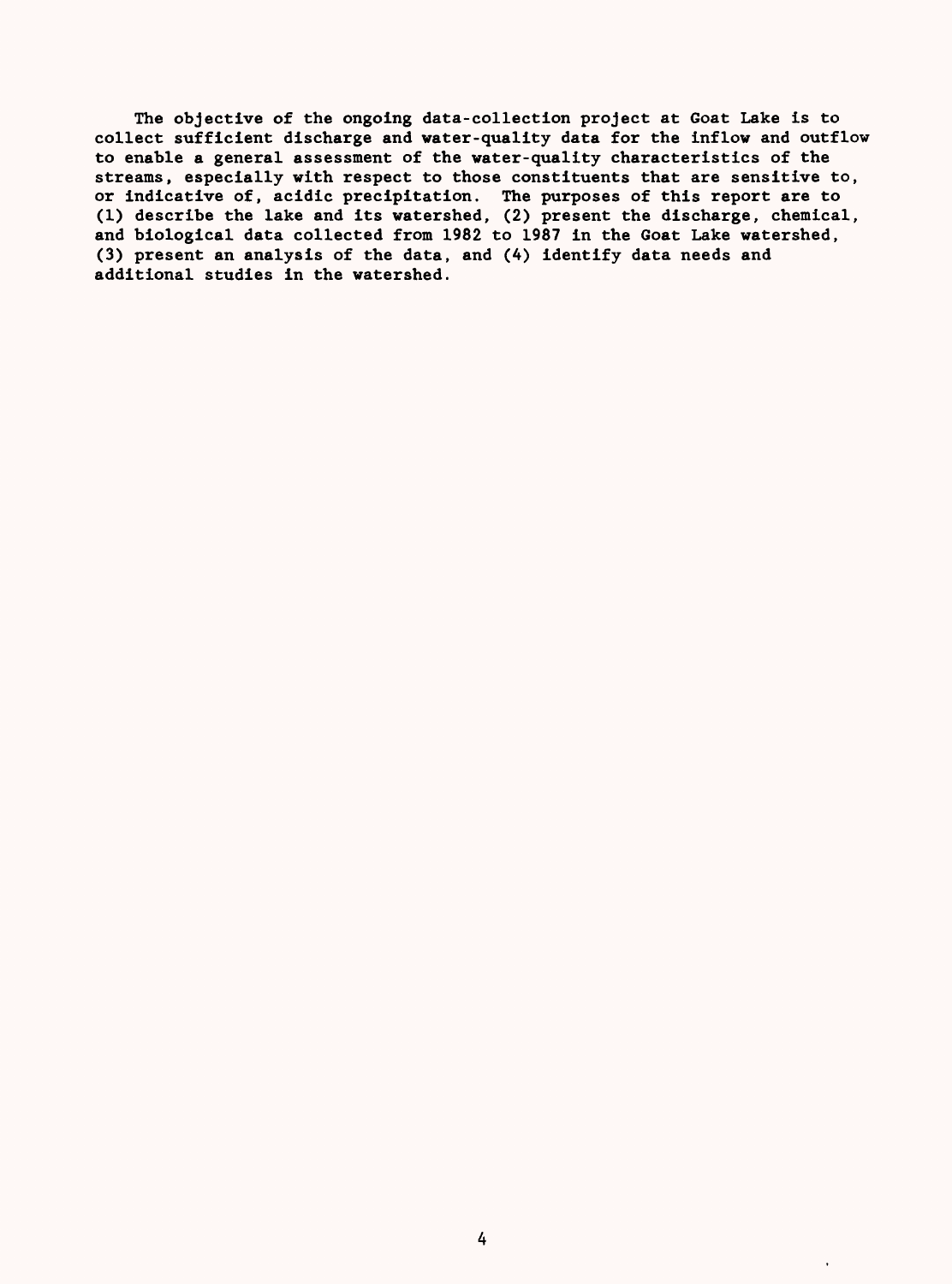#### DESCRIPTION OF THE STUDY AREA

#### The Watershed

The Goat Lake watershed comprises 3.0 square miles (1,940 acres) in southeastern Snohomish County, Wash., about 45 miles east of Everett, Wash, (see fig. 1). Being in the North Cascades Range, the watershed is characterized by steep slopes, sharp ridges, and high peaks (fig. 2). Although the lake altitude is only about 3,160 feet above sea level, the drainage divide of the watershed is locally above 7,000 feet (fig. 3). The watershed is in the headwaters of the Sauk River, which is tributary to the Skagit River (see fig. 1). The lake and its watershed are depicted on the Sloan Peak and Blanca Lake topographic quadrangles of the U.S. Geological Survey (scale 1:24,000).

The climate of the Goat Lake watershed is typical of the North Cascades as described by Rasmussen and Tangborn (1976). Moist Pacific marine air sweeps generally eastward over the coastal and urban Puget Sound area. Most of the precipitation falls during the winter period when winds are from the southwest.

According to the rainfall map of Washington (U.S. Weather Bureau, 1965), the watershed is likely to receive about 150 inches of precipitation per year. Annual precipitation during the period 1909-18 at a station just outside the watershed and at an altitude of 2,900 feet (exact location unknown) ranged from 84 to 108 inches and averaged about 95 inches (Phillips, 1966). The largest average monthly precipitation (12.64 inches) occurred in January and the smallest (2.21 inches) in August. Rasmussen and Tangborn (1976) reported that the variability of precipitation for North Cascades catchments during the summer period is nearly twice that of the winter period. Snowfall during the 1909-18 period generally occurred from October through May and totaled about 261 inches per season. In December 1985, a precipitation sampler was installed about three-quarters of a mile northwest of the lake outlet at an altitude of about 2,800 feet (see fig. 2) as part of a precipitation-sampling program in cooperation with the State of Washington Department of Ecology (WDOE). During the first full year of operation, the instrument collected about 90 inches of precipitation. The instrument has proven adequate for measuring quantity of precipitation, but inadequate for measuring quality.

In a typical year, the surface of Goat Lake freezes completely. Small glaciers or perennial snow occur on the south slope of the watershed near the drainage divide (see fig. 2).

The bedrock geology of the watershed (fig. 4) was described by Heath (1971). He indicated that most of the Goat Lake watershed is underlain by quartz diorite, an intrusive igneous rock that mineralogically resembles granite, and by pelitic schist, a medium-grade metamorphic rock that somewhat resembles slate. The basin also contains smaller amounts of volcanic breccia, black phyllite, and biotite schist. A large fan of coarse colluvium occurs at the southern (inlet) end of the lake; smaller amounts occur near the lake outlet. The soils in the watershed are characteristically thin, and in the steeper parts of the basin there is no soil at all.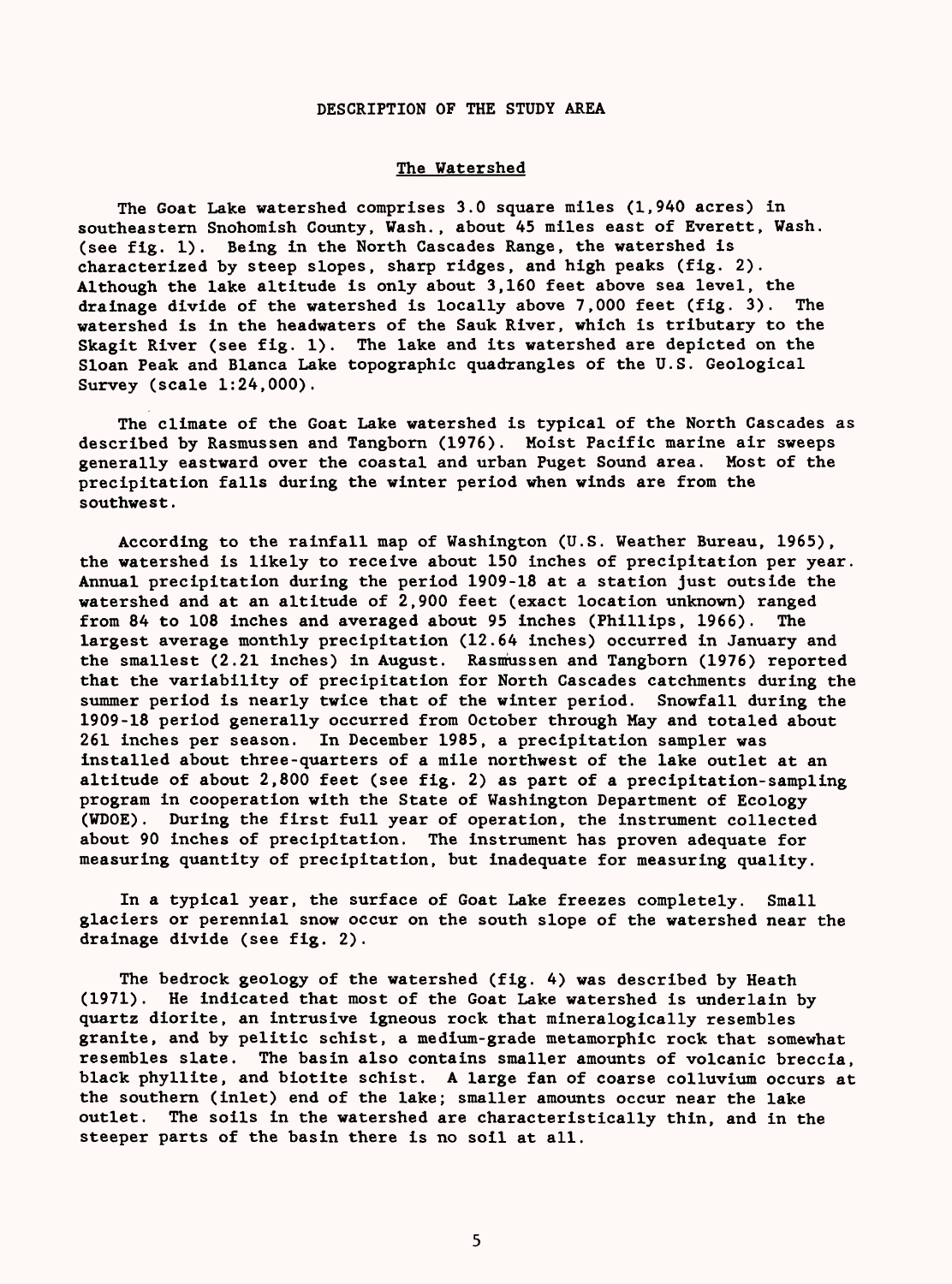

Figure 2.--Extent and drainage of Goat Lake watershed, and location of data-collection sites. See figure 1 for location of watershed.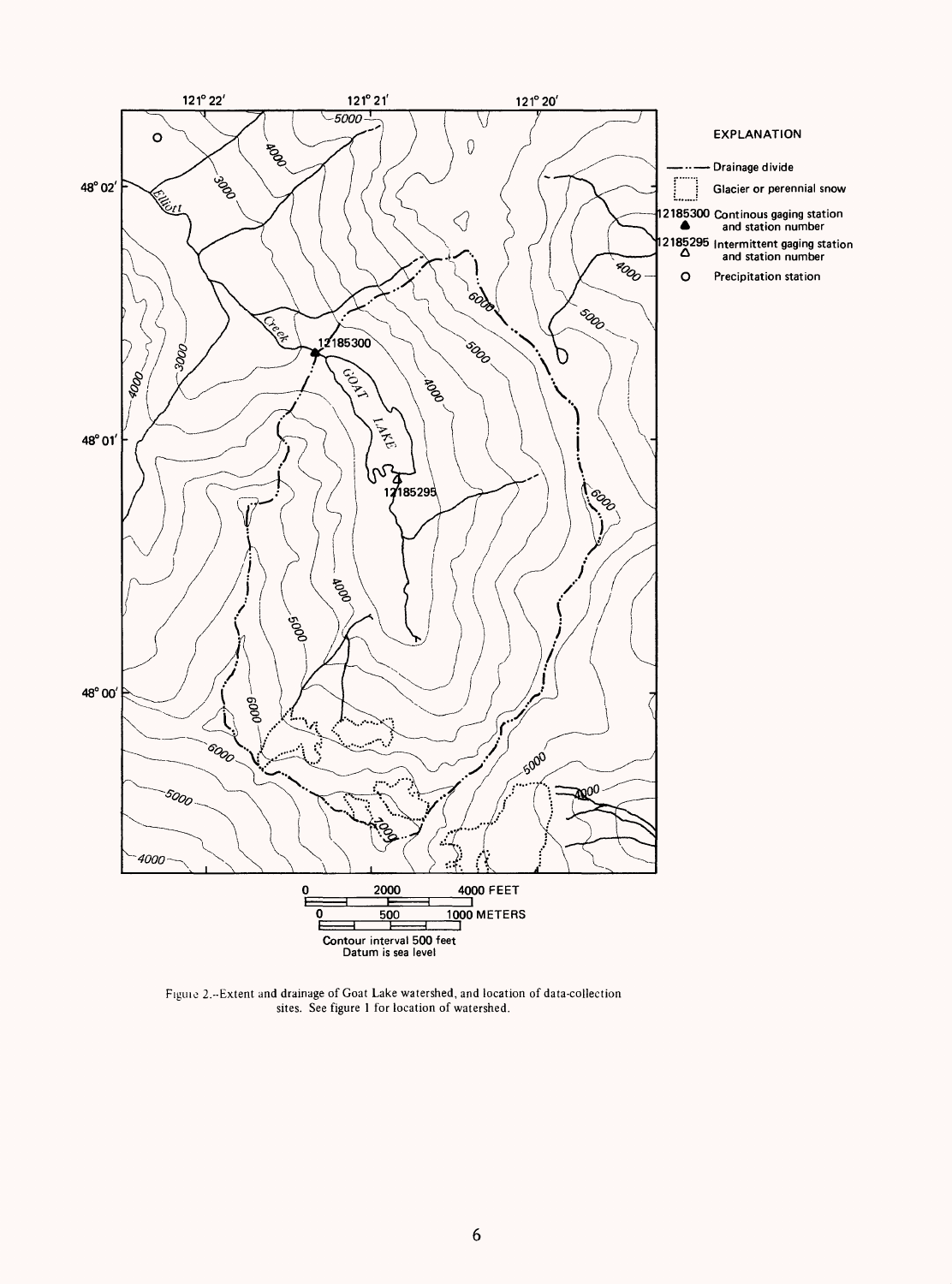

Figure 3.-Schematic diagram of topography of the Goat Lake watershed.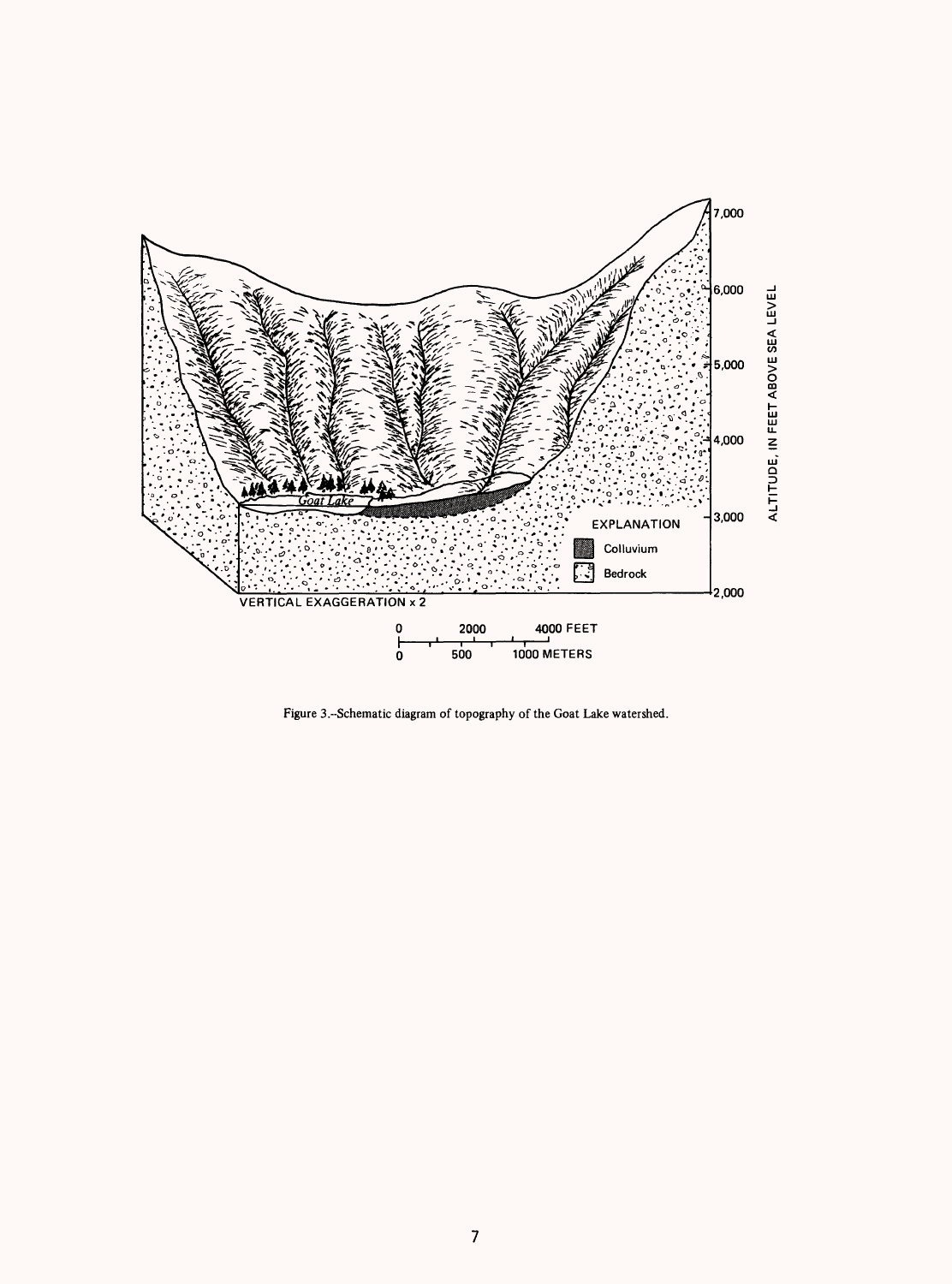

Figure 4.-Geology of the Goat Lake watershed (modified from Heath, 1971).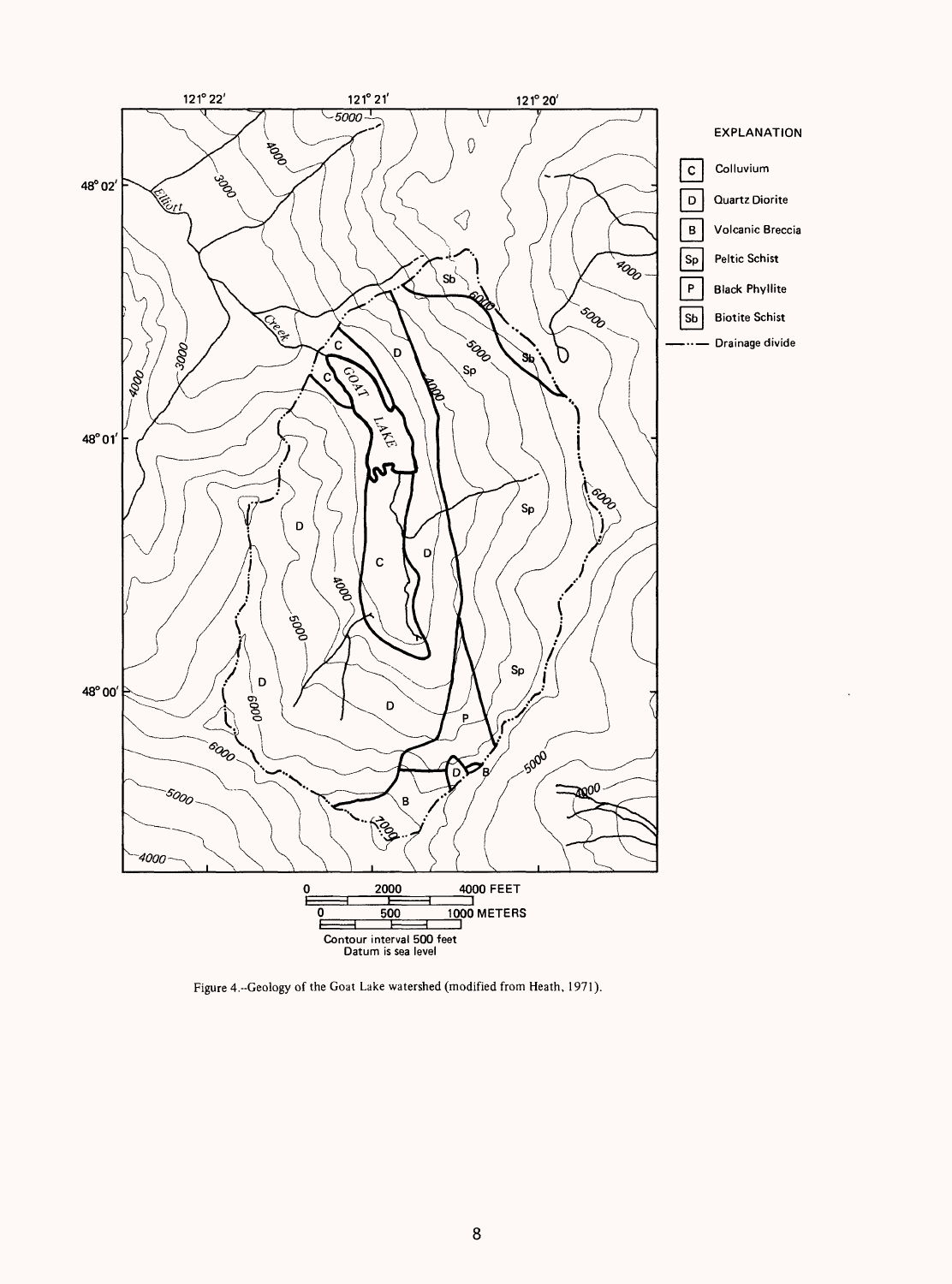The Goat Lake watershed was the focus of intensive mining activity from the turn of the century until the 1930's. According to Broughton (1942) and Huntting (1956), at least nine mines were operated in the basin for the recovery of silver and gold and, to a lesser extent, copper and lead. The only current use of the watershed is recreational; a small, unimproved campground is located near the lake outlet. The campground and lake are accessible by trail, which connects with a road about 5 miles away.

The vegetation within the Goat Lake watershed is limited by the lake's position near tree line and by the distribution of soil. The part of the watershed at lower altitude is covered by coniferous forest, and the part at high altitude has little or no vegetation (fig. 5). The remainder of the watershed is covered by shrubs. The vegetation pattern depicted in figure 5 is based on a visual examination of topographic quadrangles and aerial photographs.

#### Goat Lake

The basin of Goat Lake is most likely a cirque of glacial origin. As shown in the bathymetrie map (fig. 6), the basin appears to have been divided almost in half by a rock slide originating to the northeast. Goat Lake has an area of 56 acres and a volume of approximately 1,500 acre-feet (Bortleson and others, 1976). It has a maximum depth of 82 feet and a mean depth of 27 feet.

The principal inlet to the lake is a well-defined, perennial stream that flows from the colluvium at the south end of the lake (see fig. 2). The lake also receives inflow from smaller intermittent streams, ground water, and precipitation on the lake. Outflow from the lake is by a perennial stream that flows over a bedrock lip and then falls precipitously to form the headwaters of Elliott Creek. The outflow gaging station is located on the bedrock lip between the lake and the falls. The stage of Goat Lake is controlled partly by manmade wooden flashboards that probably date back to the days of mining activity. Numerous large floating logs have accumulated on the lake surface directly behind the flashboards, but the logs do not appear to restrict drainage from the lake.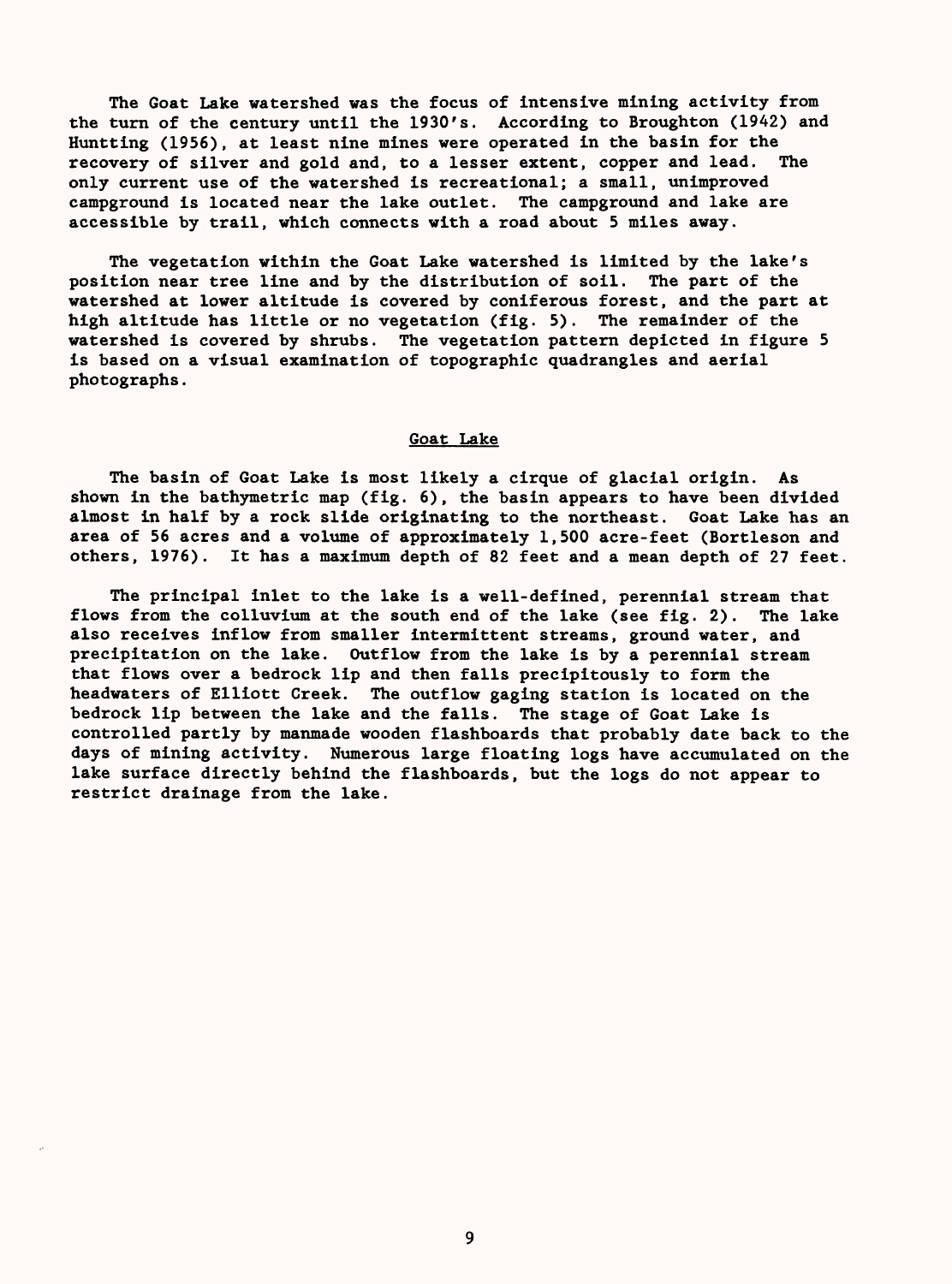

Figure 5,-Generalized vegetation cover of the Goat Lake watershed.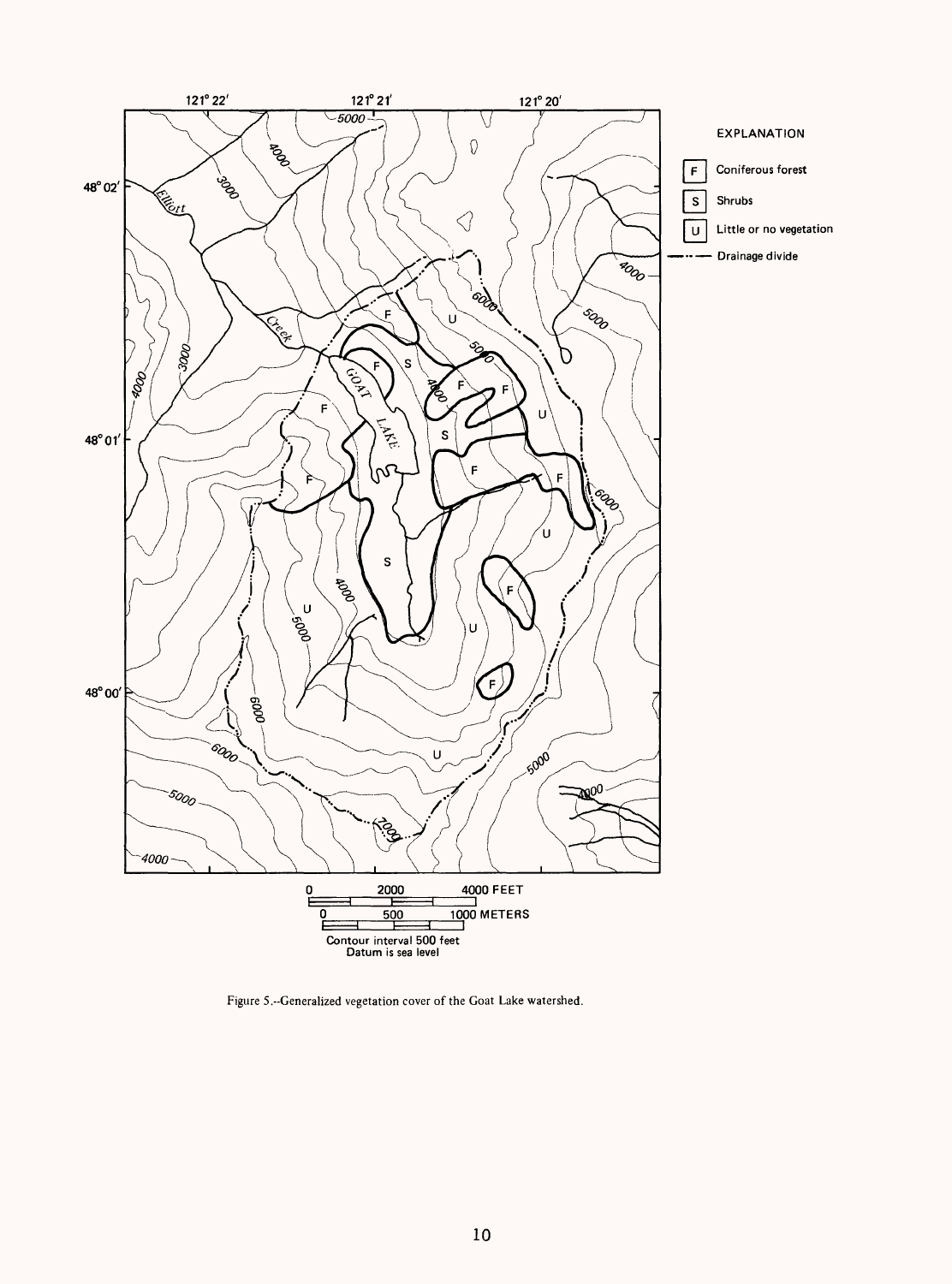

**Figure 6.-Bathymetric map of Goat Lake (modified from Bortleson and others, 1976).**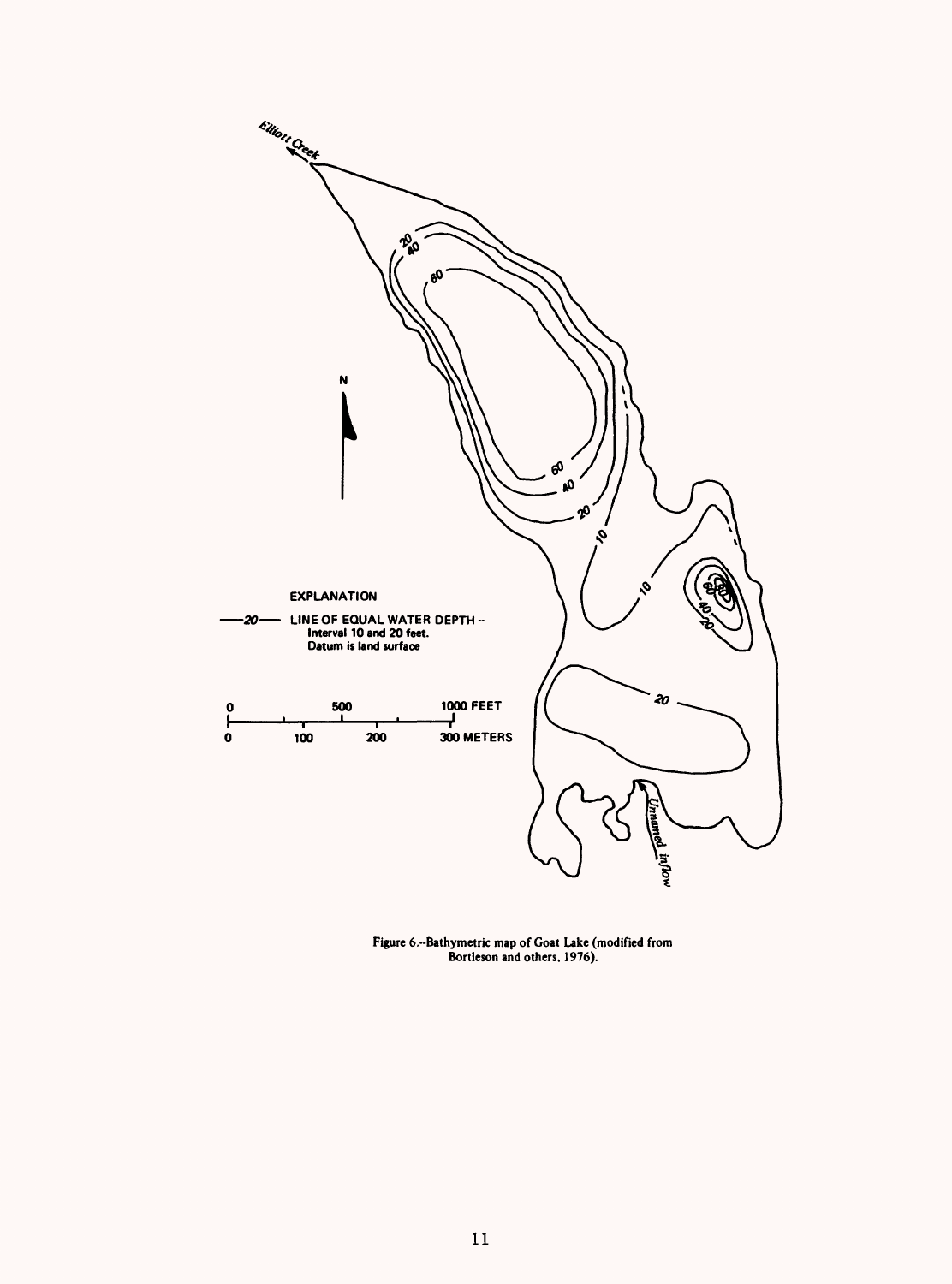#### METHODS OF DATA COLLECTION

A long-term U.S. Geological Survey program of data collection began at Goat Lake in October 1982. At that time, a continuous discharge measuring station was constructed on the outlet by Geological Survey personnel, with the approval of the U.S. Forest Service. An automated stage recorder was housed in a 6-by-6-foot cedar-log shelter for protection against the elements and vandals. In spring 1984, a wet/dry precipitation sampler and a tippingbucket precipitation gage were installed in the headwaters of the lake. The discharge and precipitation stations were visited and serviced about 12 times per year by helicopter. However, in July 1984 Congress and the President authorized creation of the Henry M. Jackson Wilderness Area, which encompassed the entire Goat Lake watershed. Because the new Wilderness status precluded visits by motorized vehicles and aircraft, the precipitation instruments were removed from the watershed and field personnel began hiking to the lake instead of flying.

Since July 1984, data collection has consisted of making a discharge measurement of the outlet stream (Elliott Creek), servicing the discharge recorder, and taking a water sample from the outlet stream for chemical analysis 10-12 times per year. When conditions permit, usually during the summer months, a measurement of water discharge is made and a water-quality sample is collected at the principal lake inlet (see fig. 2). On three occasions, water samples were collected from Goat Lake proper. In December 1985, a nonrecording precipitation gage was installed about 1.3 miles northwest of the lake outlet at an altitude of about 2,800 feet (see fig. 2). This precipitation gage is serviced each time the lake is visited.

Within about 2 hours of collection of water-quality samples, measurements of the specific conductance and pH are made. Since March 1986, part of the water sample is titrated incrementally for alkalinity within 2 hours, using a microburet graduated in 0.01 milliliter divisions.

The remainder of the sample is apportioned and preserved for later laboratory analyses of major ions, nutrients, dissolved organic carbon, aluminum, iron, manganese, silica, alkalinity, and acidity. The samples for major ion and nutrient analyses are filtered using a 0.45-micrometer filter; samples for aluminum, iron, and manganese are filtered using a 0.10-micrometer filter. The smaller pore size is preferable for metals because a significant fraction of the suspended metals in dilute waters may pass through a 0.45 micrometer filter. Samples for dissolved organic carbon analysis are filtered through a 0.45-micrometer silver filter housed in a stainless-steel holder. All other preservation methodology follows standard Geological Survey procedures (Skougstad and others, 1979; U.S. Geological Survey, 1977). Analyses for major ions, nutrients, dissolved organic carbon, and metals are done at the Geological Survey Laboratory in Arvada, Colo., using methods described in the two above references.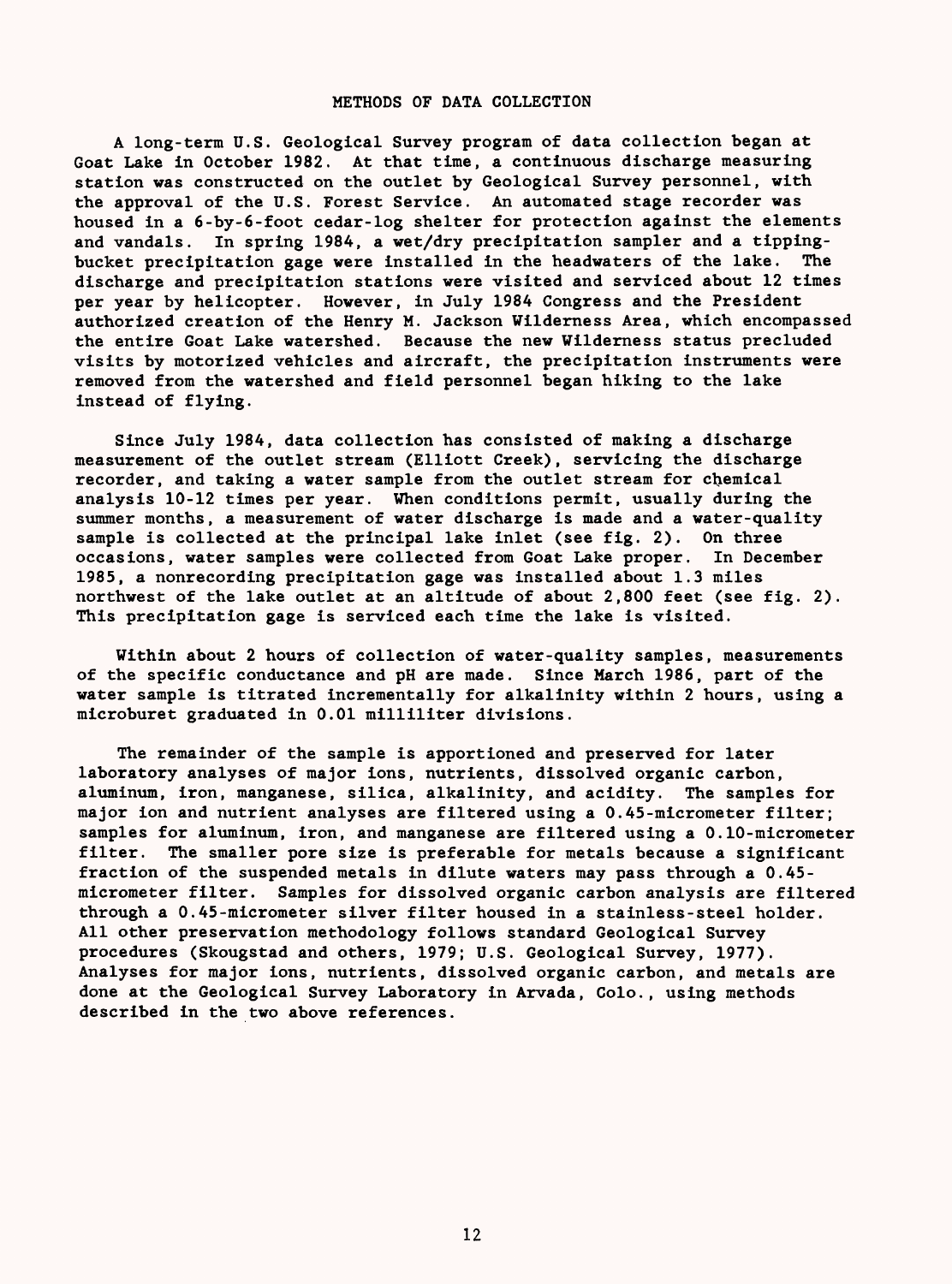Samples of the phytoplankton and zooplankton in Goat Lake were collected in August 1982 and October 1985. Samples for phytoplankton density represent whole-water aliquots composited vertically across the photic zone, as approximated by the water layer bounded by the lake surface and the maximum depth of Secchi-disk transparency. Samples for zooplankton density were collected with a 153-micrometer cup screen and silk net in a single vertical tow through a 60-foot water column. Algae and zooplankton were identified to species when possible by Applied Biology, Inc., Decatur, Georgia.<sup>1</sup>

<sup>1</sup>Use of the firm name in this report is for identification purposes only and does not constitute endorsement by the U.S. Geological Survey.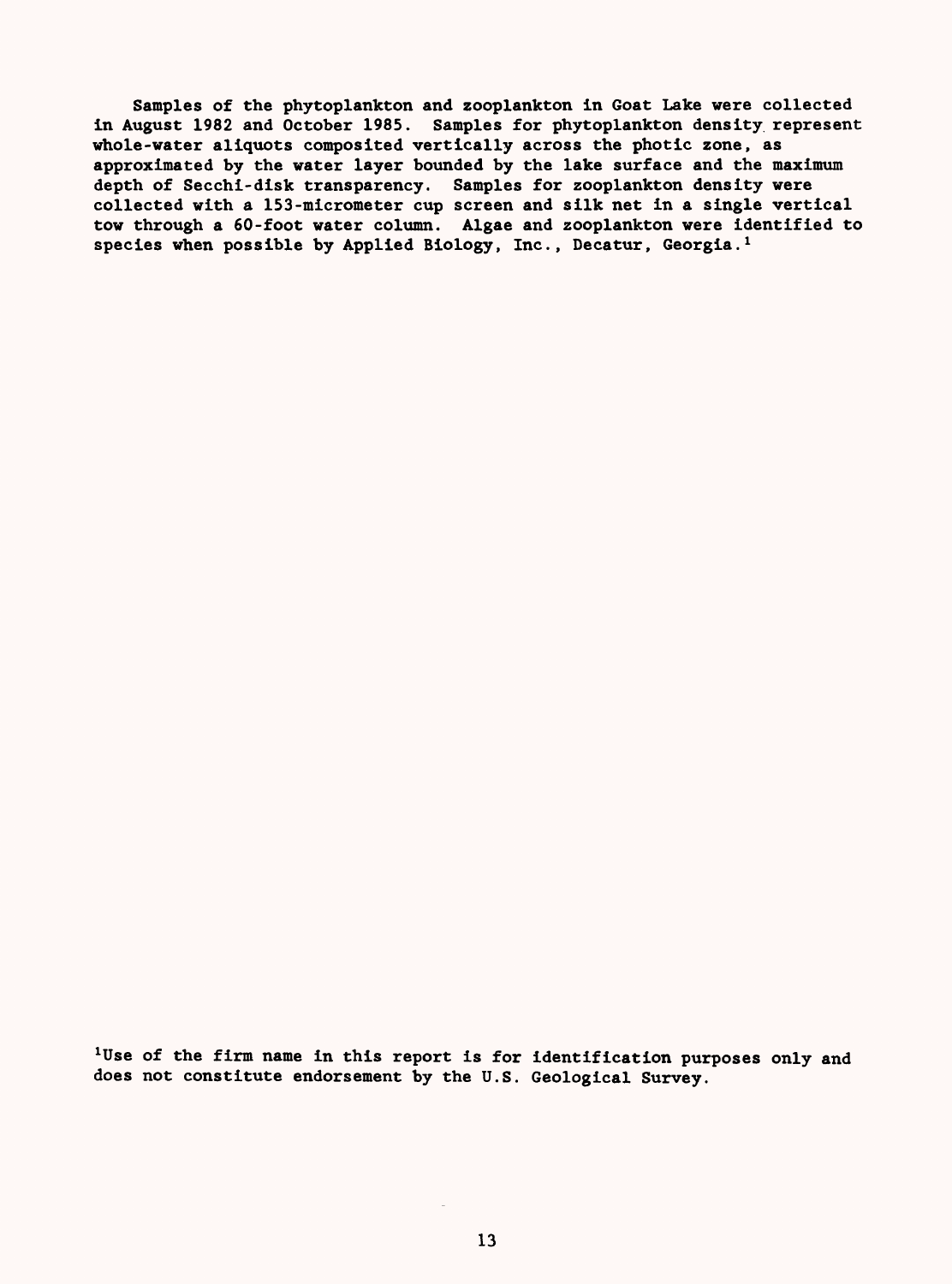#### ANALYSIS AND INTERPRETATION OF DATA

#### Lake Inflow and Outflow Discharge

Discharge data have been collected on a continuous basis at the lake outlet, and intermittently at the principal lake inlet, since October 1982. A hydrograph of the monthly mean discharge of the Goat Lake outflow stream and of intermittent discharge measurements made of the inflow stream is shown in figure 7. For the 4-year period 1983-86, the mean annual discharge at the outlet was 33.3 ft<sup>3</sup>/s. Precipitation during this period, as measured at the nearby Darrington Ranger Station (altitude 545 feet above sea level and 19 miles to the northwest, fig. 1), was 5.7 percent below long-term normal. By adjusting the observed outflow discharge by the same percentage as the precipitation deficit, the long-term mean annual discharge is estimated to be 35  $ft<sup>3</sup>/s.$ 



Figure 7.»Hydrograph of Goat Lake inflow and outflow streams.

A regression analysis of outflow and inflow discharge data indicates that, at the mean value of 35 ft<sup>3</sup>/s, the inflow rate is 21 ft<sup>3</sup>/s, or 60 percent of the outflow. The difference between the inflow and outflow rates represents ground-water inflow, surface-water inflow from the smaller, ungaged tributaries, and precipitation directly on the lake. The percentage of outflow accounted for by the principal, gaged inflow tributary ranges from 28 percent (at low flow) to 68 percent (at high flow).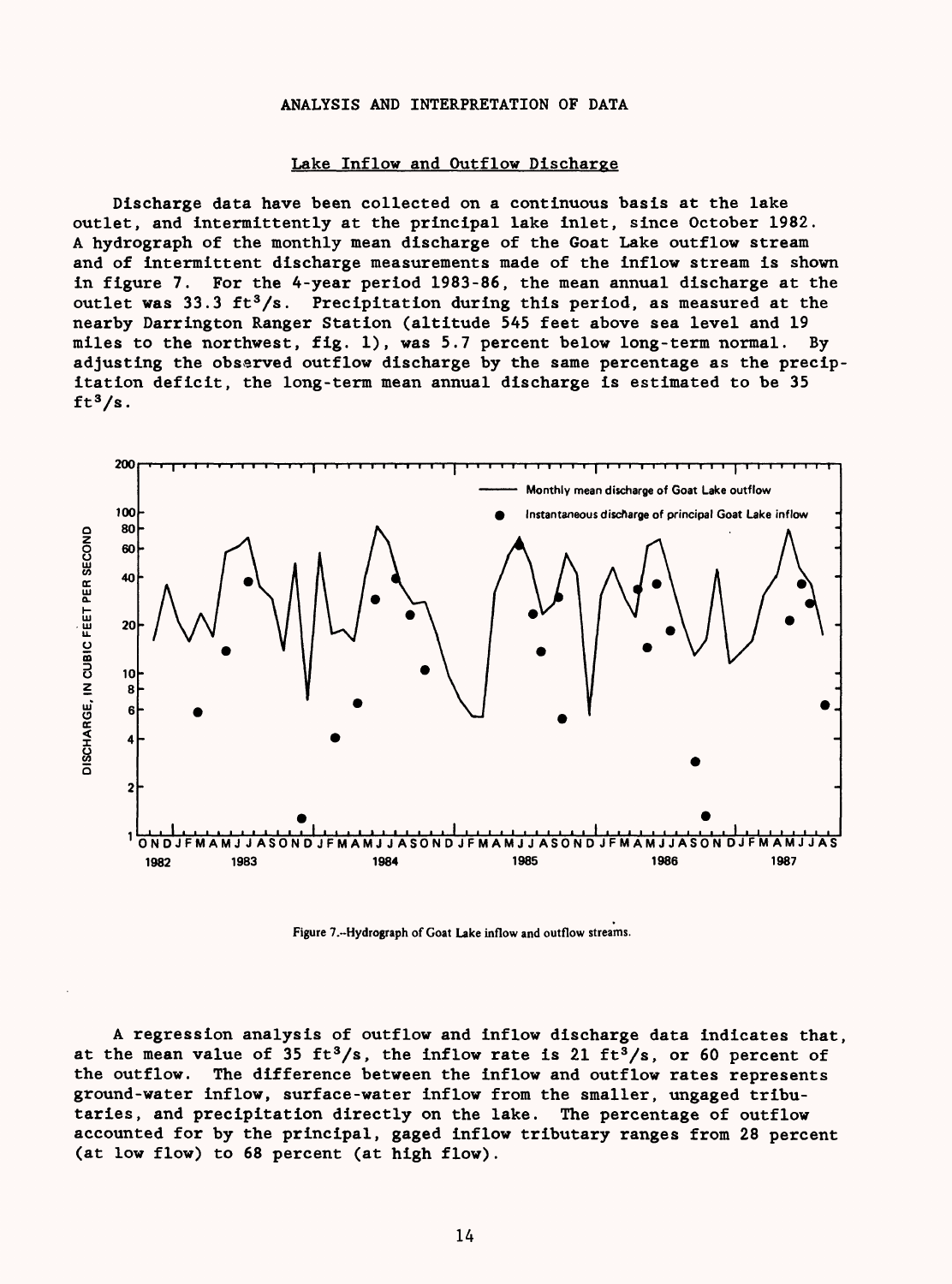Estimates of annual basin runoff and precipitation were made by using the average outflow rate of 35 ft<sup>3</sup>/s. When applied to the 1,940-acre drainage basin, the outflow discharge value produced a mean annual runoff of 158 inches. If a conservative estimate of 12 inches of evapotranspiration is added to the runoff value (158 inches), the watershed likely receives an average annual precipitation amount of about 170 inches. This quantity would vary geographically within the watershed because of varying conditions of physiography, exposure, and altitude. The calculated values of runoff and precipitation compare favorably with those reported by Dethier (1979) for the Copper Lake basin, about 9 miles west of Goat Lake (see fig. 1) and at a similar altitude. By assuming a lake volume of 1,500 acre-feet (Bortleson and others, 1976), a total inflow to the lake of 35  $ft<sup>3</sup>/s$  (equal to the measured outflow) is sufficient to replace the entire contents of the lake on the average every 21.5 days, or 17 times per year.

## Chemical Quality

Water samples for chemical analysis have been collected at the lake inlet and outlet (tables 6 and 7, respectively, at the end of the report) at regular intervals since October 1982. Samples were collected from the lake in August 1973, August 1982, and October 1985 (see table 8, at the end of the report).

#### Physical and Chemical Characteristics

Low-ionic-strength, calcium-bicarbonate type waters were observed at all sampling stations. Specific-conductance values in Goat Lake and its inlet and outlet are generally less than 20  $\mu$ S/cm (microsiemens per centimeter). The average concentrations (arithmetic mean) of major ions in the inflow, outflow, and the lake are summarized in table 1, and those concentrations are compared with waters in other North Cascades lakes above an altitude of 2,500 feet for which chemical data exist. Although Goat Lake is lower in altitude than most other lakes studied, its water is chemically similar to that of other North Cascades lakes. Goat Lake, therefore, can be considered chemically typical of North Cascades lakes above 2,500 feet altitude.

The chemical loads leaving the Goat Lake watershed (table 2) were calculated by using mean values of outflow discharge and concentrations of the principal chemical constituents in the outflow. It should be noted that some of the total load undoubtedly originates in precipitation that falls into the lake and not in the watershed proper.

A time-series analysis of chemical concentrations in the outflow of Goat Lake revealed no apparent trend for most constituents. Although a trend in alkalinity was suspected, it was found to be the result of erroneous data. Because of its potential significance with respect to acidification, this apparent trend was analyzed in detail as part of this study. A description of that analysis is presented in the next section of the report.

The lake is sufficiently deep to stratify thermally. When visited in August 1973, the lake was stratified (see fig. 8) and dissolved-oxygen concentrations in the hypolimnion (the bottom water layer) were depressed but not completely depleted. Whether the hypolimnion ever becomes depleted in oxygen (anaerobic) is unknown. When the lake was visited in October 1985, the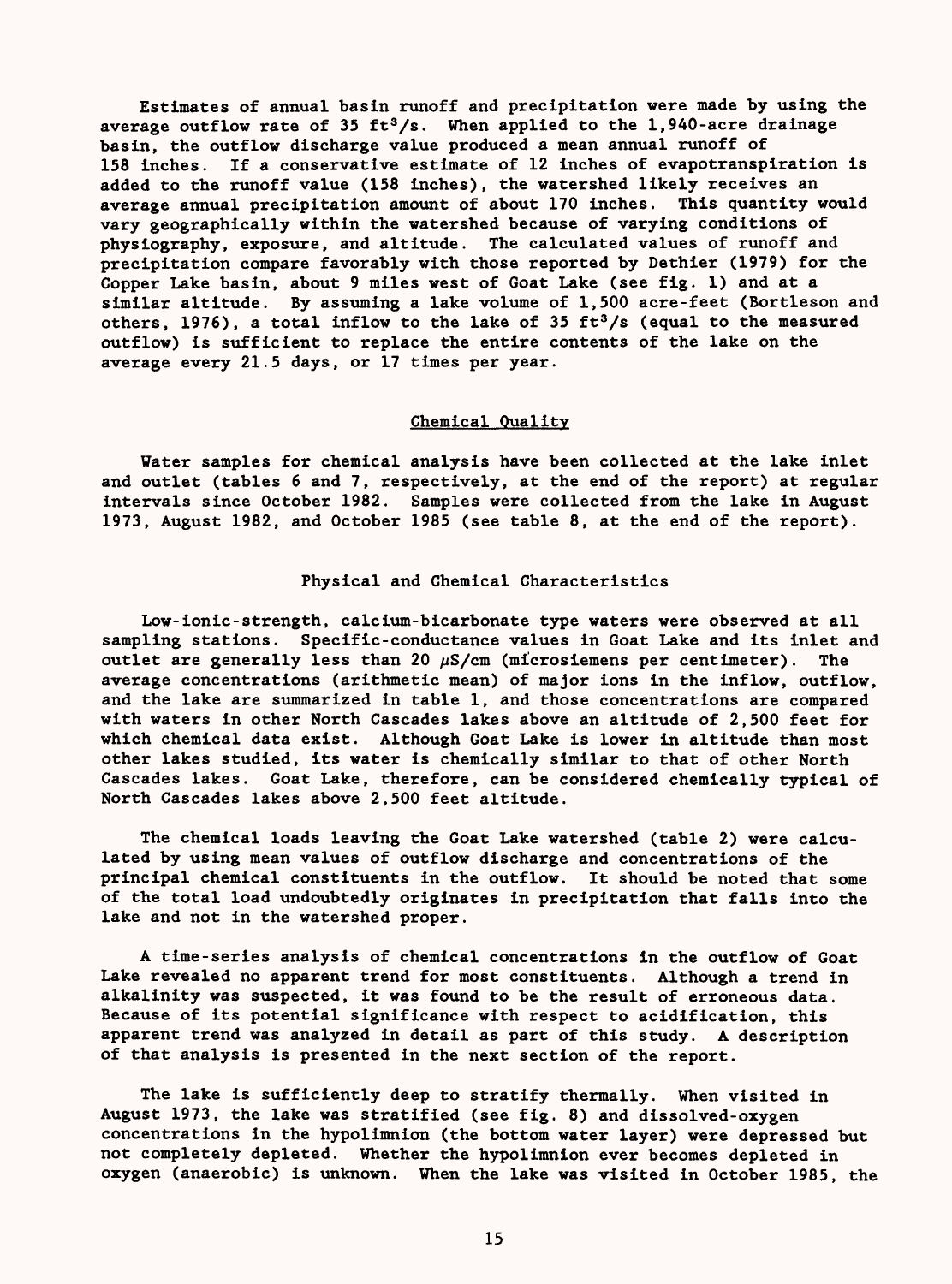|                                             |                  |                  |                      |                          |                      |                |               |               |               | Chemical constituent |                            |                    |                                |
|---------------------------------------------|------------------|------------------|----------------------|--------------------------|----------------------|----------------|---------------|---------------|---------------|----------------------|----------------------------|--------------------|--------------------------------|
|                                             |                  | <b>Number</b>    |                      |                          | Secchi               |                |               |               |               |                      |                            | Alka-              |                                |
| Reference or study                          | Time of data     | lakes<br>t       | alti-<br>Lake        | Lake                     | trans-<br>disc       | $\frac{1}{3}$  | Magne-        |               | Potas-        | Chlor-               | $\frac{1}{5}$              | linity<br>Cas      | Specific<br>conduc-            |
|                                             | collection       | ៍                | tude                 | area                     | parency              | cium           | sium          | Sodium        | sium          | jde                  | fate                       | $\text{CaCO}_\chi$ | tance                          |
|                                             |                  | (samples)        | (feet)               | (acres)                  | (feet)               | (mg/L)         | (mg/L)        | (mg/L)        | (mg/L)        | (mq/L)               | $\overline{\text{[mg/L]}}$ | (mq/L)             | $($ $\mu$ S/cm)                |
| Goat Lake inflow (this study) <sup>2</sup>  | Jan. 1983-       |                  |                      |                          |                      |                |               |               |               |                      |                            |                    |                                |
|                                             | 1987 YJuL        | (33)             |                      |                          |                      | 1.79           | 0.45          | 0.39          | 0.22          | 0.30                 | 1.36                       | 5.4                | 15                             |
| Goat Lake outflow (this study) <sup>2</sup> | Jan. 1983-       |                  |                      |                          |                      |                |               |               |               |                      |                            |                    |                                |
|                                             | 1uly 1987        | (47)             | $\ddot{\phantom{a}}$ | t                        | $\ddot{\phantom{a}}$ | $\frac{56}{1}$ | 45            | ភ្            | ភ្            | $\ddot{S}$           | $-40$                      | $\ddot{\cdot}$     |                                |
| Goat Lake (this study)                      | Oct. 8, 1985     |                  | 3,160                | 56                       | 17                   | .93            | $\frac{3}{2}$ | $\frac{3}{2}$ | $\ddot{5}$    | κj                   | $-48$                      | $\ddot{\circ}$     | おおお                            |
| Landers and others (1987)                   | fall 1985        | $\boldsymbol{3}$ | 4,990                | $\overline{a}$           | ង                    | $\frac{8}{1}$  | នុ            | $\ddot{•}$    | $\ddot{a}$    | $\ddot{.}$           | ಕ್ಕೆ                       |                    |                                |
| Loranger (1986)                             | summer 1984      | $\bullet$        | 4,780                | 33                       | $\ddot{\cdot}$       | 2.96           | $\ddot{ }$    | $\ddot{x}$    | $\ddot{ }$ :  | κj.                  | នី                         | $\frac{2}{7}$ .2   |                                |
| Brakke (1984)                               | summer-fall 1983 |                  | 4,510                | $\overline{M}$           | $\ddot{\cdot}$       | 4.98           | $\ddot{5}$    | 45            | $\frac{5}{2}$ | <b>S</b>             | <b>80.2</b>                | $\tilde{a}$        | $\overline{50}$                |
| Welch and Spyridakis (1984)                 | summer-fall 1983 | $x^2$            | $\ddot{\cdot}$       | <b>SQ</b>                | $\ddot{\cdot}$       | $\ddot{3}$     | ុ             | $\ddot{t}$    | $\ddot{S}$    | აი<br>-              | 86.                        | $\ddot{ }$ :       | $\frac{1}{2}$<br>$\frac{1}{2}$ |
| Logan and others (1982)                     | summer 1981      | S.               | 4,410                | $\boldsymbol{\tilde{z}}$ |                      | 1.17           | ÷             |               | ÷             |                      |                            | 2.9                |                                |
| Welch and Chamberlain (1981)                | summer 1980      | <b>o</b>         | 4,020                | N,                       |                      | 1.35           |               |               |               |                      | 2.35                       | 2.0                | $\ddot{\cdot}$                 |
| Dethier and others (1979)                   | summer 1978      | 44               | 5,580                | 丽                        |                      | 7.70           | 38.           | 5.92          | 38.           | 5.53                 | $^{20.1}$                  | 5<br>4.8           | ᇰ                              |
| Bortleson and others (1976);                | summer 1974      | $\tilde{\bm{r}}$ | 4,010                | 4                        | $5^{24}$             |                | $\mathbf{I}$  | ÷             |               |                      |                            |                    | $\frac{8}{16}$                 |
| Dion and others (1976)                      |                  |                  |                      |                          |                      |                |               |               |               |                      |                            |                    |                                |
|                                             |                  |                  |                      |                          |                      |                |               |               |               |                      |                            |                    |                                |

lable 1.--Physic<u>al and chemical data for Goat Lake and its inflow and outflow, and data collected in previous studies</u>

Table 1. - Physical and chemical data for Goat Lake and its inflow and outflow, and data collected in previous studies for North Cascades lakes above an altitude of 2,500 feet

lakes above an altitude of 2,500 feet

for North Cascades

 $\frac{1}{2}$ Commonly referred to as ANC (or acid neutralizing capacity) in other reports.<br>3. Samples collected and analyzed by U.S. Geological Survey. Commonly referred to as ANC (or acid neutralizing capacity) in other reports.

Samples collected and analyzed by U.S. Geological Survey.

Lake sampled by U.S. Geological Survey; water analysis by U.S. Environmental Protection Agency. Lake sampled by U.S. Geological Survey; water analysis by U.S. Environmental Protection Agency.

frotal of 20 water samples collected and analyzed.<br>Amean of 15 samples.<br>Amean of 21 samples.<br>Mean of 63 samples Total of 20 water samples collected and analyzed.

Mean of 15 samples.

Mean of 21 samples.

Mean of **63** samples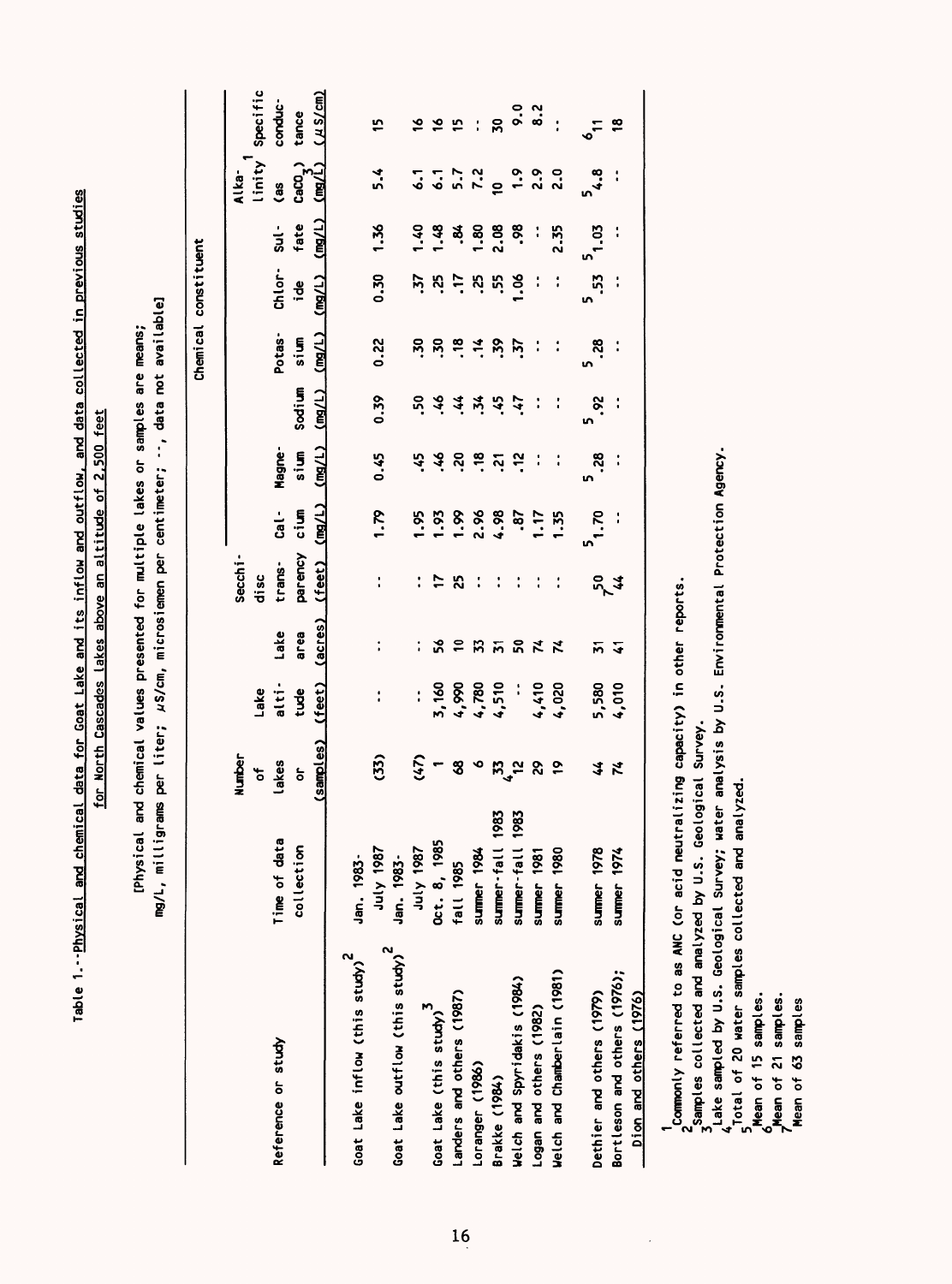upper water layer was only 3 °C (Celsius) warmer than the bottom water layer. Because of the climate of the watershed, Goat Lake is probably dimictic; that is, vertical mixing (turnover) probably occurs twice per year, in spring and autumn.

| Chemical                   | Mean concentration <sup>1</sup> |      | $_{\text{Load}}{}^2$ |
|----------------------------|---------------------------------|------|----------------------|
| constituent                | in outflow (milli-              | Tons | Pounds               |
|                            | grams per liter)                |      | per acre             |
| Calcium                    | 1.95                            | 67   | 69                   |
| Magnesium                  | .45                             | 16   | 16                   |
| Sodium                     | . 50                            | 17   | 18                   |
| Potassium                  | .30                             | 10   | 11                   |
| Chloride                   | .37                             | 13   | 13                   |
| Sulfate                    | 1.40                            | 48   | 50                   |
| Nitrate                    | . 35                            | 12   | 13                   |
| Alkalinity (as CaCO )<br>3 | 6.1                             | 210  | 220                  |

Table 2. --Annual chemical loads from the Goat Lake watershed

Based on approximately 47 analyses for the period January 1983 to July 1987; see table 1.

 $^{\text{2}}$  Based on a mean annual discharge of 35 cubic feet per second.



Figure 8.-Vertical profiles of temperature and dissolved-oxygen concentration for Goat Lake, August 1,1973.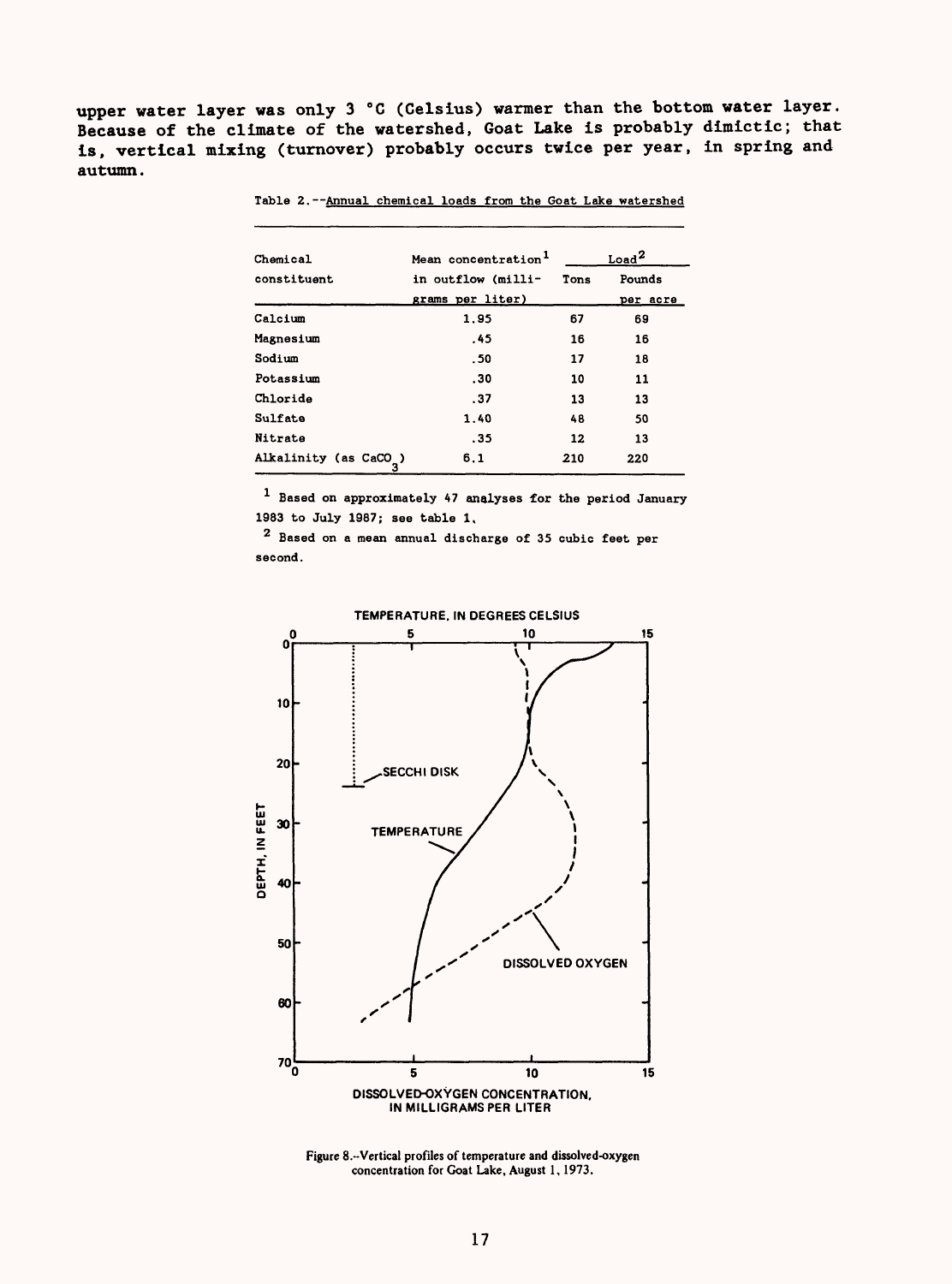Nutrient (nitrogen and phosphorus) concentrations in the lake are relatively low and primary productivity most likely is limited by phosphorus. Water transparency in the lake, as measured by Secchi disk, has ranged from 17 to 29 feet. On the basis of values of nutrient concentrations and water transparency, which indicate that biological productivity in the lake is low, Sumioka and Dion (1985) assigned the lake a trophic level of oligotrophic.

The effects of residence time of water in Goat Lake on its chemistry was minimal; the chemical composition of the outflow water is essentially identical to the composition of the inflow and lake waters (table 1). However, outflow water tends to be somewhat warmer than inflow water as a<br>result of residence time in the lake. The amount of warming varies seaso The amount of warming varies seasonally and ranges from essentially zero in winter to as much as 7 °C in summer.

Concentrations of aluminum, an element known to be detrimental to the well-being of fish, are generally less than 10  $\mu$ g/L (micrograms per liter) in Goat Lake. As such, aluminum most likely poses no threat to the lake's fishery.

## Evaluation of the Alkalinity Data

A time-series plot of the alkalinities of the outflow samples from Goat Lake indicates a trend of generally decreasing values for the period from March 1983 to July 1985 (fig. 9). Because a concomitant change in the concentrations of other ions did not occur during the same period, it was necessary to evaluate the alkalinity data to determine the validity of the observed trend.



**Figure 9.--Measured and computed alkalinities of Goat Lake outflow.**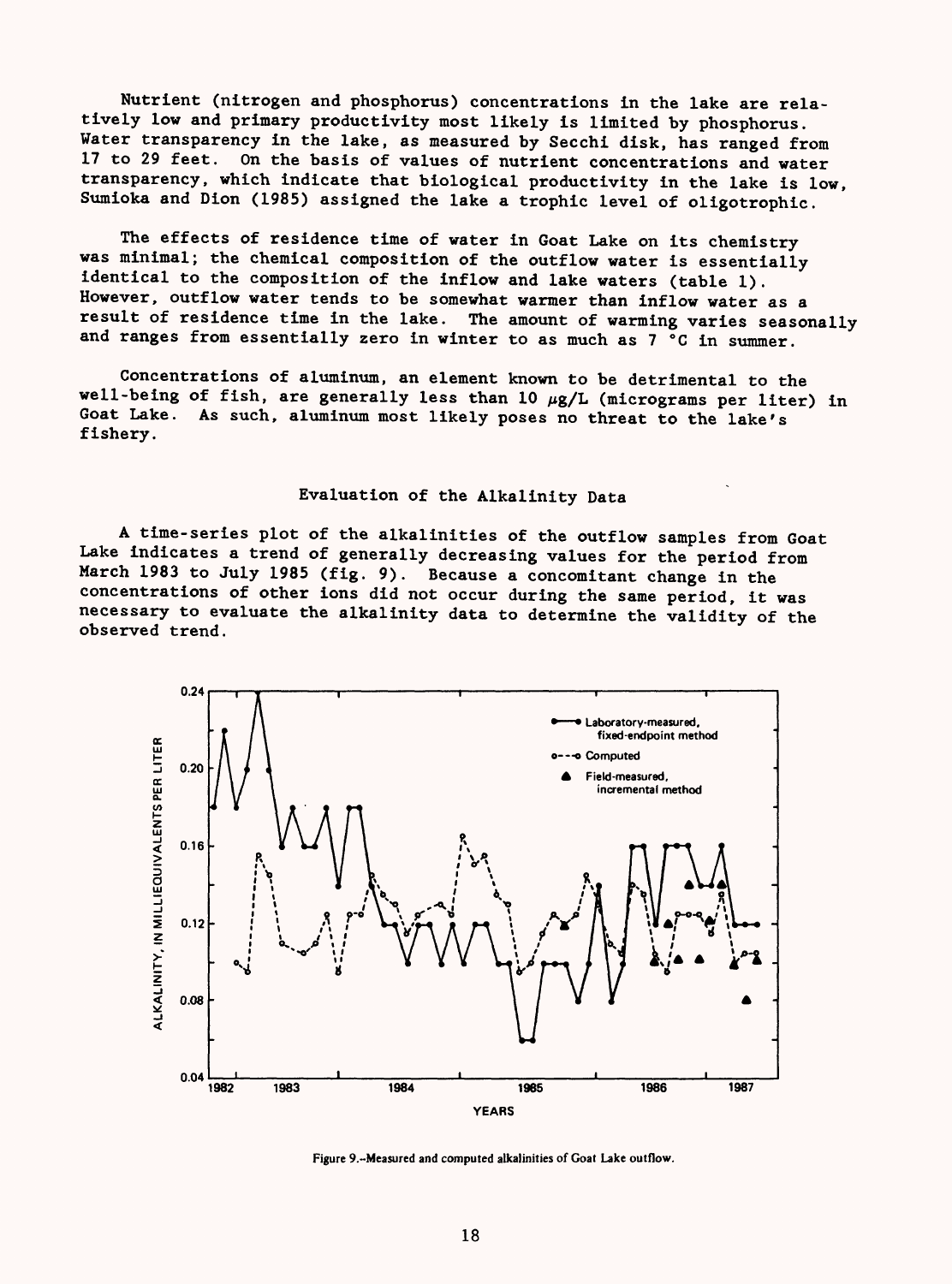Prior to September 1987, the alkalinities of all samples collected at the inlet and outlet of Goat Lake were measured in the laboratory using a fixedendpoint potentiometrie titration to pH 4.5 (Fishman and Friedman, 1985). Beginning in March 1986, field measurements of alkalinity were begun in addition to the laboratory measurements (tables 6 and 7, end of report). For the field measurements, the endpoint of a potentiometric titration is determined by plotting the change in pH divided by the change in titrant volume against total titrant volume, and choosing the maximum in this curve as the endpoint (Barnes, 1964). This method is referred to as an incremental titration, and usually gives a more accurate measurement of the alkalinity of low ionic-strength water, such as that of Goat Lake, than the fixed-endpoint method (Yurewicz, 1981). Beginning in September 1987, an incremental titration is also being used for the laboratory determination of alkalinities of Goat Lake samples. The use of the fixed-endpoint titration to measure alkalinity during the initial phase of data collection at Goat Lake leaves open the possibility that the trend of decreasing alkalinity values observed in water collected at the outlet might not be real, but instead, an artifact of the analytical method used.

One method of examining the validity of the laboratory-measured alkalinities is to compare them with computed alkalinities. By assuming electroneutrality, alkalinity can be computed as,

Alkalinity = (sum of the concentrations of cations) - (sum of the concentrations of anions not contributing to alkalinity),

where all concentrations are expressed in milliequivalents per liter. The alkalinities computed from the equation, as well as the field and laboratory determinations for Goat Lake samples, are total alkalinities. Total alkalinity also is referred to as acid-neutralizing capacity (Stumm and Morgan, 1981). The total alkalinity is the equivalent sum of all bases that can be titrated with a strong acid to an equivalence point of approximately pH 4.5. If the solution contains no protolytic systems other than that of aqueous carbonate, the total alkalinity is equivalent to the carbonate alkalinity. For practical purposes, only the concentrations of the major cations and anions need to be used in the equation. For this study, the constituents used to compute alkalinities included the cations calcium, magnesium, sodium, potassium, ammonium, aluminum, iron, and manganese; and the anions chloride, bromide, fluoride, sulfate, and nitrate. Unlike the laboratory-measured values, the computed alkalinities do not show a trend of generally decreasing values between March 1983 and July 1985 (fig. 9). A comparison of laboratory-measured and computed alkalinities of Goat Lake inflow (not shown in fig. 9) yielded similar results.

Differences between computed and measured alkalinities could also result from errors in the determination of cation or anion concentrations, or the presence of ions for which determinations were not made. If the concentrations of all ions in aqueous solution are accurately determined, then the difference between the sum of cation milliequivalents and the sum of anion milliequivalents (the ion-balance residual) should equal zero. A correlation between the residual, which was usually not equal to zero, and the concentration of a major ion provides a means to detect a persistent error in the analysis of that ion.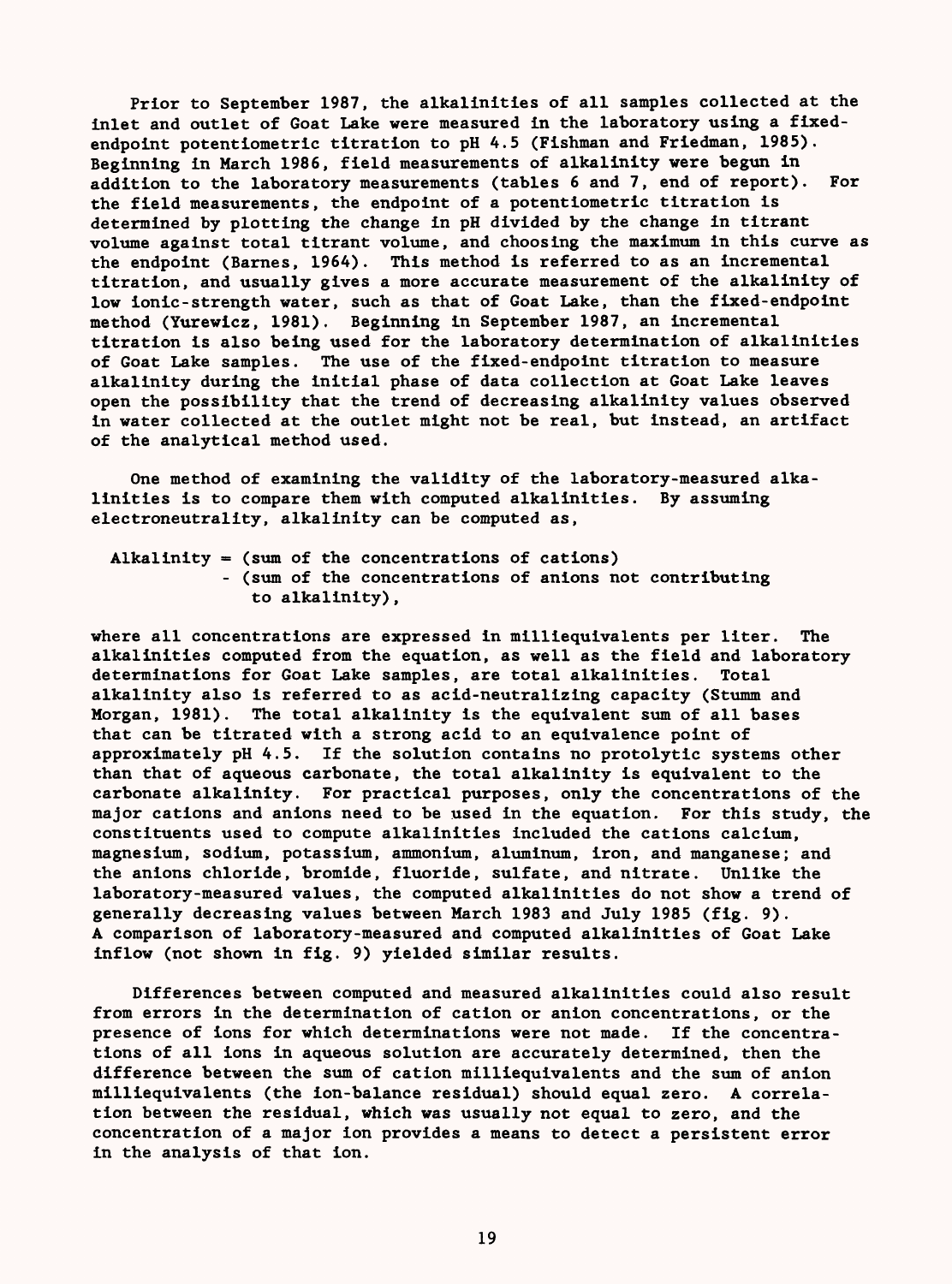Fearson product-moment correlation coefficients between the ion-balance residual and the concentrations of all ionic species plus alkalinity were computed for the outlet. The correlation coefficient between the residual and alkalinity is -0.90, and the probability that the two variables are uncorrelated is less than 3 percent. Correlation coefficients between the residual and all other ionic species are less than 0.35. The correlation between the residual and alkalinity indicates a persistent error in the analysis of alkalinity.

The relation between measured alkalinity and ion-balance residual of analyses of the outflow is shown in figure 10. The slope and standard error of the slope of the regression line are -0.94 and 0.07, respectively. The slope is not significantly different from -1 (one cannot reject the hypothesis that the slope equals -1 even at a confidence level as low as 70 percent), indicating that the error in alkalinity can account for all of the residual.



Figure 10.--Relation between measured alkalinity and the ion-balance residual

of analyses of Goat Lake outflow.

The use of the incremental titration method to determine the alkalinity of Goat Lake samples has resulted in generally lower absolute values of ionbalance residual for chemical analyses. This indicates that, where available, the incremental determinations (or computed alkalinities) should be used in preference to the fixed-endpoint determinations for interpreting the chemistry of Goat Lake.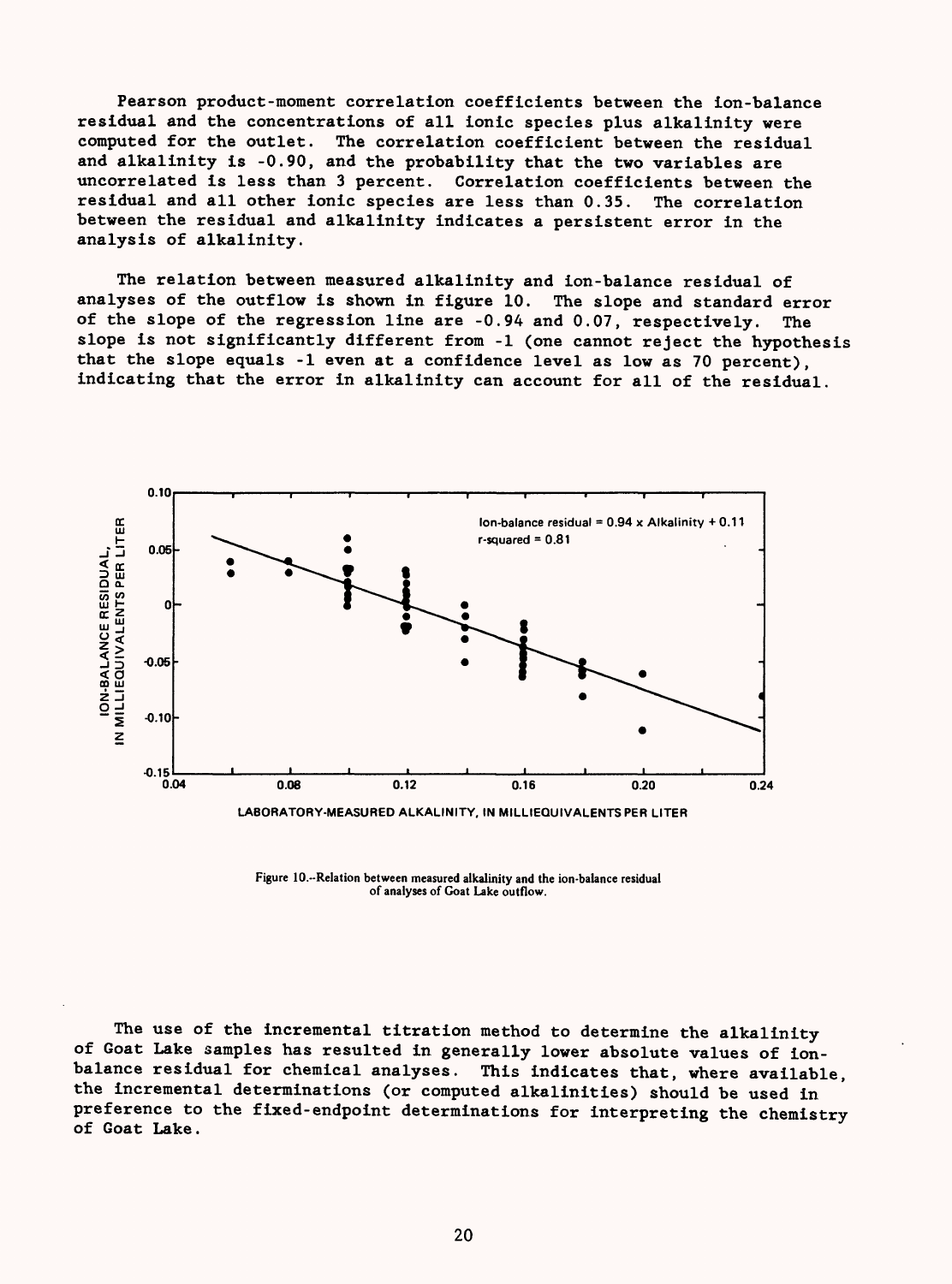Samples of the phytoplankton and zooplankton in Goat Lake were taken in August 1982 and October 1985; the results of those analyses are presented in tables 3 and 4. The phytoplankton population was dominated by diatoms on both sample dates (table 3); no blue-green algae were observed in either sample, and densities of green algae were small. On August 6, 1982, a time of thermal stratification, the phytoplankton density was relatively small and the sample was dominated by the diatom Synedra radians. The water on that date was clear and the transparency, as measured by Secchi disk, was 29 feet. On October 8, 1985, shortly after autumnal mixing (turnover), the phytoplankton density was relatively large. The predominant alga was once again a diatom, Cyclotella glomerata. The water at this time was slightly turbid, most likely because of the increased algal density, and transparency was only 17 feet. The greater algal density in October may have been due to the transport of nutrients from the hypolimnion up into the photic zone at the time of turnover. The lake has few emersed, floating, or submersed aquatic macrophytes.

The total zooplankton densities on both sampling dates were almost identical (table 4). The predominant organism in each sample was Asplancha sp.. a relatively large, predatory rotifer. No cladocerans were identified in either sample.

The biological data collected to date at Goat Lake are inadequate to permit a determination of how typical the lake is biologically. Because phytoplankton and zooplankton populations exhibit marked seasonal changes, two samples spaced more than 3 years apart are not adequate for a biological description or assessment of Goat Lake. In addition, the dearth of biological information for North Cascades lakes in general prevents a determination of how typical Goat Lake is biologically.

Goat lake is periodically stocked with game fish. The stocking history of the lake is as follows: July 12, 1951 15,000 rainbow trout August 12, 1955 6,000 eastern brook trout July 11, 1961 2,500 Do. September 19, 1966 5,000 cutthroat trout Stocking in 1961 and 1966 was by airplane. The success of the stocking program is unclear, although campers familiar with the lake report that it currently has resident populations of rainbow and eastern brook trout.

#### Lake Sensitivity and Acidification

Even though there are numerous methods of assessing the sensitivity of water bodies to acidic inputs, most researchers now agree that pH, specific conductance, and alkalinity are the most useful indicators of sensitivity. The threshold levels below which a water can be considered sensitive, as proposed by the Ontario Ministry of the Environment (1979) and A.P. Zimmerman and H.H. Harvey (University of Toronto, written commun., 1979) are presented in table 5. Also included in the table are the ranges of the three constituents as measured in a water-sampling program of the Goat Lake watershed that began in October 1982. As shown in table 5, water from Goat Lake is considered sensitive with respect to specific conductance and alkalinity. For the most part, however, pH values were above the threshold level of 6.0 to 6.3.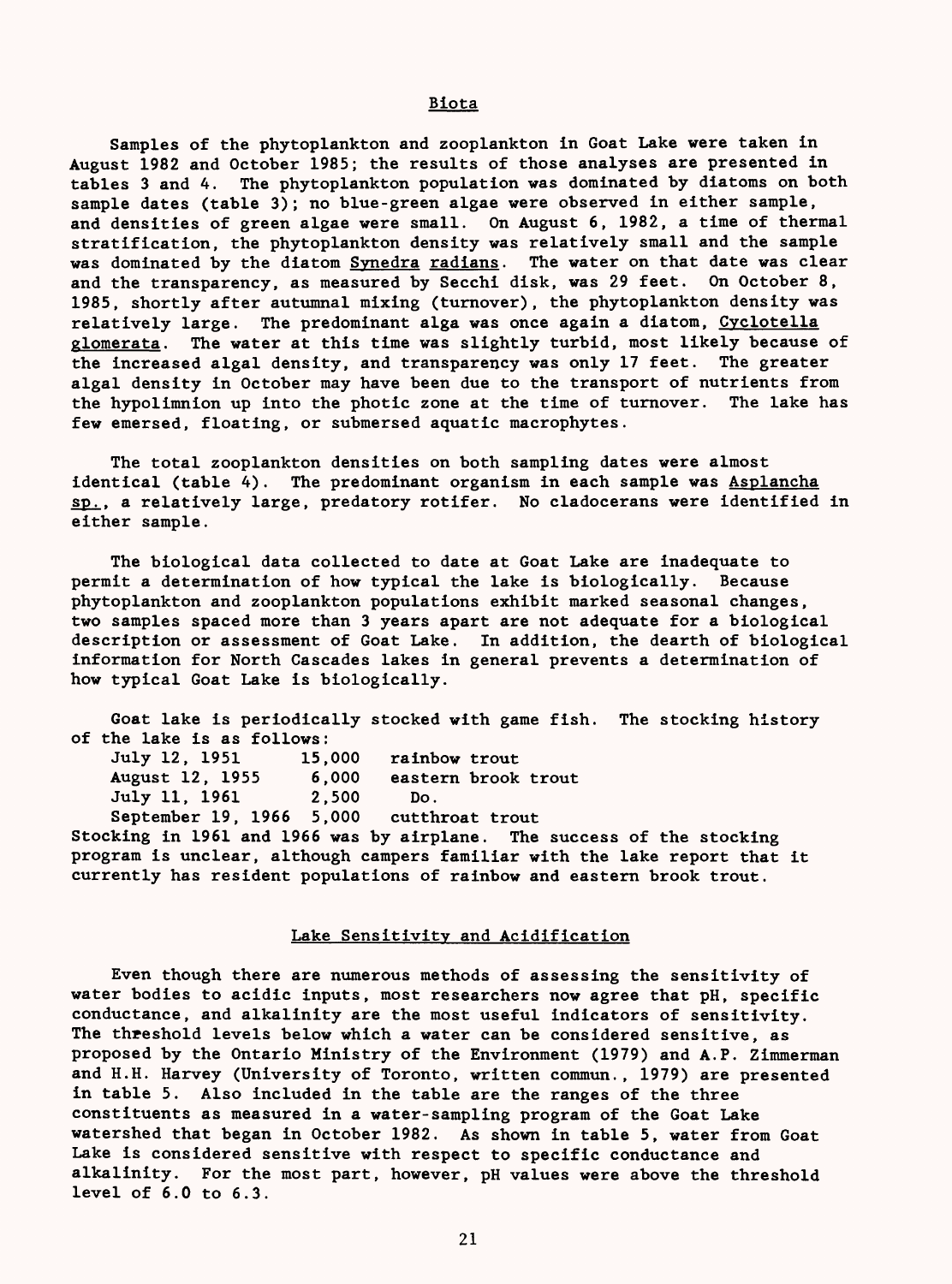| --Fhytoplankton densities in Goat Lake<br>m<br>Table  | detected]               |                          |
|-------------------------------------------------------|-------------------------|--------------------------|
| aga                                                   | Organisms               | per milliliter           |
| August                                                | $1982^{1}$<br>$\bullet$ | $1985^2$<br>œ<br>October |
| Chlorophyta                                           |                         |                          |
| regnesi<br>Cosmarium                                  | G                       |                          |
| å<br>Cosmarium                                        | ļ                       | n                        |
| <u>michelium</u><br>Dictyosphaerium                   | ł                       | S                        |
| parva<br><b>Docystis</b>                              | $\mathbf{1}$            | 5                        |
| Chrysophyta                                           |                         |                          |
| minutissima<br>Achnanthes                             | $\Xi$                   | $\mathbf{1}$             |
| <b>Alomerata</b><br><b>Cyclotella</b>                 | ន                       | 1,026                    |
| kutzingiana<br><b>Syclotella</b>                      | $\mathbf{I}$            | ะ                        |
| pseudostelligera<br><b>Cyclotella</b>                 | r                       | i                        |
| stelligera<br><b>Cyclotella</b>                       |                         | G,                       |
| ချ<br><b>Cyclotella</b>                               | ↤                       | i                        |
| Cymbella minuta                                       |                         | n                        |
| <u>Dinobryn bavaricum</u>                             |                         | 88                       |
| brevistriata<br>Fragillaria                           | ⊣                       | Ť                        |
| construens<br>Fragillaria                             |                         | $\Xi$                    |
| 위<br><b>Gomphonema</b>                                | ຕ                       | ł                        |
| ၌<br>Mayicula                                         | ∞                       | n                        |
| ۴į<br><b>Nitzschia</b>                                | ⊣                       | i                        |
| amphicephala<br>Synedra                               | వ                       | 22                       |
| incisa<br><b>Synedra</b>                              | ⊣                       | I                        |
| radians<br><b>Synedra</b>                             | 155                     | 3                        |
| <b>Europens</b><br>Synedra                            | 51                      | 27                       |
| 9<br>Pseudokephrion                                   | i                       | $\frac{11}{2}$           |
| Unidentified                                          | $\mathbf{I}$            | 33                       |
|                                                       |                         |                          |
| Pyrrophyta                                            |                         |                          |
| Gymnodinium sp.                                       | Ø                       | $\mathbf{I}$             |
| phytoflagellates<br>Unidentified                      | ရှိ                     | $\frac{32}{3}$           |
| Total                                                 | 334                     | 1.955                    |
| 29<br>depth<br>Secchi-disk<br>$\blacksquare$          | feet                    |                          |
| $\overline{1}$<br>N<br>depth<br>Secchi-disk<br>$\sim$ | feet.                   |                          |
|                                                       |                         |                          |

 $[-, \text{none detected}]$ Table 4. Zooplankton densities in Goat Lake Table 4.--Zooplankton densities in Goat Lake I--, none detected]

Organisms per cubic meter \_\_\_\_Organisms per cubic meter

 $\overline{\phantom{a}}$ 

|   | August 6. 1982 <sup>1</sup> | October 8, 1985 <sup>2</sup> |                          | August 6, 1982 | October 8, 1985 |
|---|-----------------------------|------------------------------|--------------------------|----------------|-----------------|
|   |                             |                              | Rotifers                 |                |                 |
|   | ٥                           | i                            | Asplancha sp.            | 4,570          | 8,240           |
|   | i                           |                              | <b>Filinia</b> longiseta | 2,710          | $\frac{8}{11}$  |
| 티 | I                           |                              | Kellicotia longiseta     |                | i               |
|   | i                           |                              | Keratella cochlearis     | i              | 120             |
|   |                             |                              | Keratella quadrata       | $\frac{1}{2}$  | í               |
|   |                             |                              | Unidentified             | ទ្             | I               |
|   |                             |                              |                          |                |                 |
|   | នី                          | 1,026                        | Copepods, calanoid       |                |                 |
|   | i                           |                              | Limnocalanus macrurus    | 310            | 2,240           |
| 텗 |                             | i                            | Unidentifed              | 150            | 150             |
|   |                             | 3                            |                          |                |                 |
|   |                             | i                            | Copepods, cyclopoid      |                |                 |
|   | i                           |                              | Orthocyclops modestus    | 540            | $\frac{6}{2}$   |
|   | :                           | 88                           | Unidentified             | 2,900          | <b>50</b>       |
|   |                             | I                            |                          |                |                 |
|   |                             | 11                           | Copepods, nauplii        | 1,660          | $\frac{1}{2}$   |
|   |                             | i                            | Total                    | 12,960         | 11,320          |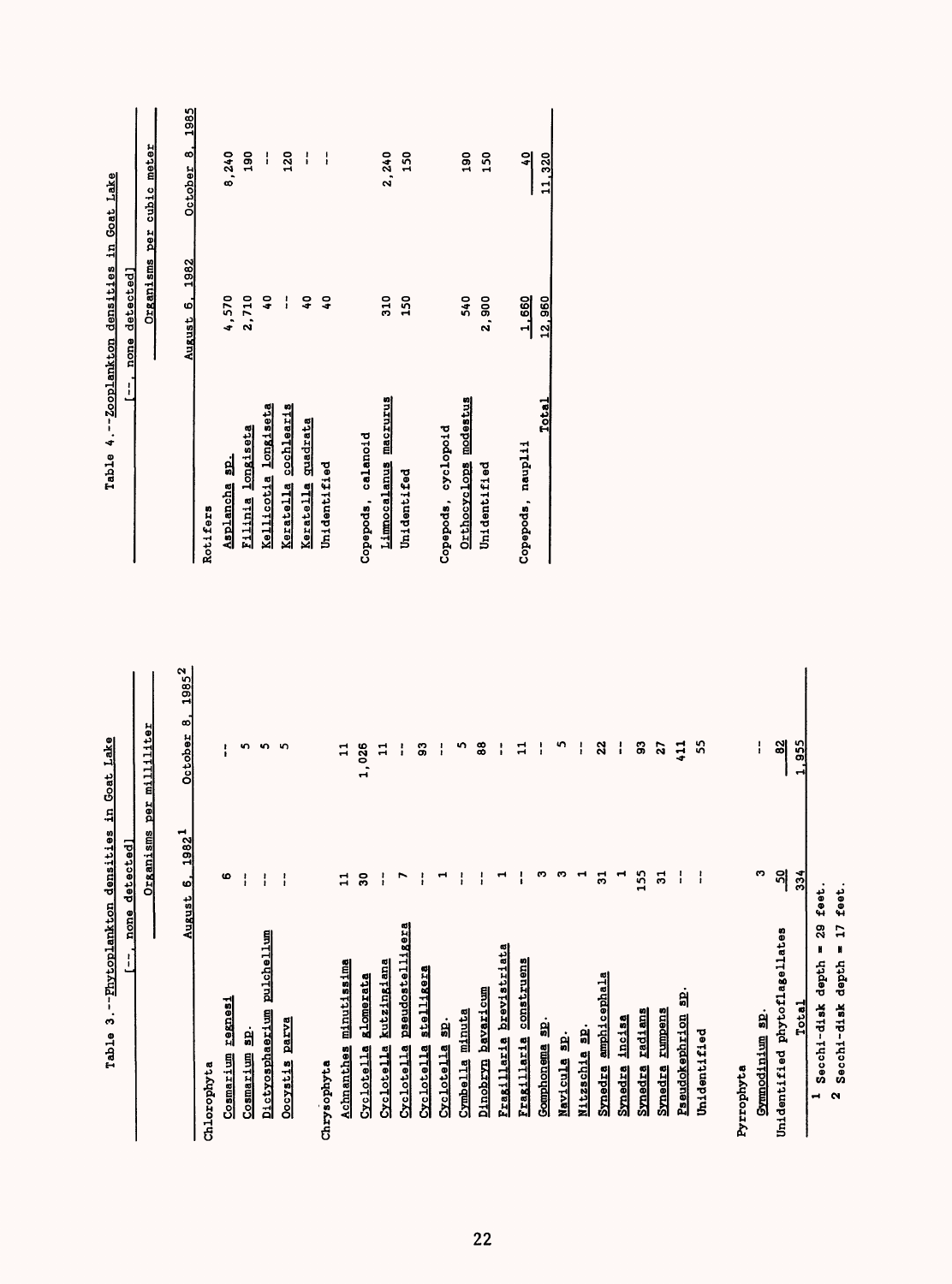|                                               | рH<br>(units) | Specific<br>conductance<br>(microsiemens<br>per centimeter) per liter) | Alkalinity<br>(milligrams | Reference                                                                                |
|-----------------------------------------------|---------------|------------------------------------------------------------------------|---------------------------|------------------------------------------------------------------------------------------|
| Sensitivity threshold                         | 6.0           | 35                                                                     | 15                        | Ontario Ministry of<br>Environment (1979)                                                |
| Do.                                           | 6.3           | 30                                                                     | 15                        | A.P. Zimmerman and<br>H.H. Harvey (Univer-<br>sity of Toronto.<br>written commun., 1979) |
| Goat Lake outflow<br>(January 1983-July 1987) | $16.1 - 7.2$  | $111 - 21$                                                             | $24.6 - 8.1$              | This study                                                                               |

Table 5. --Comparison of pH, specific conductance, and alkalinity ranges of Goat Lake outflow with commonly referenced sensitivity thresholds of acidification

Values measured in field.

Calculated values.

Many factors contribute to Goat Lake's sensitivity. The drainage basin of the lake is underlain, for the most part, by weathering-resistant rock that has a thin soil cover. In addition, the lake's drainage basin is small compared to the size of the lake; precipitation in the basin either falls directly on the lake or travels only a short distance, in limited contact with surface rocks and soil on its way to the lake. Even water that flows through the coarse colluvium at the south end of the lake before seeping into the lake does so at a relatively fast rate, thereby minimizing the amount of time the water is in contact with rock surfaces. Lake water therefore is of low ionic strength, and chronically acidic precipitation could result in the eventual acidification of the lake.

Even though Goat Lake is sensitive to acidification, it is not necessarily acidified. The primary indicator of acidification is pH, but the pH level at which acidification occurs varies greatly. The natural dissolution of carbon dioxide in precipitation can result in & pH value as low as 5.6 (Galloway and others, 1976). For this reason, many researchers consider a lake with a pH of 5.5 and lower to be acidified. The pH of Goat Lake outflow to date has ranged from 6.1 to 7.2 (see table 7, end of report), suggesting that the lake is not acidified at this time. High altitude pristine lakes with pH values in this range may be common (Welch and Chamberlain, 1981).

Because acidic precipitation neutralizes the alkalinity in a lake, alkalinity concentrations that are low, or are known to have decreased with time, may indicate acidification. A temporal decrease of alkalinity often occurs before a substantial decline in pH is observed (Henriksen, 1980). As discussed previously, the false trend observed in the alkalinity concentrations of Goat Lake outflow are most likely an artifact of the analytical procedure. At this time, the Goat Lake alkalinity data alone do not indicate that the lake is acidified.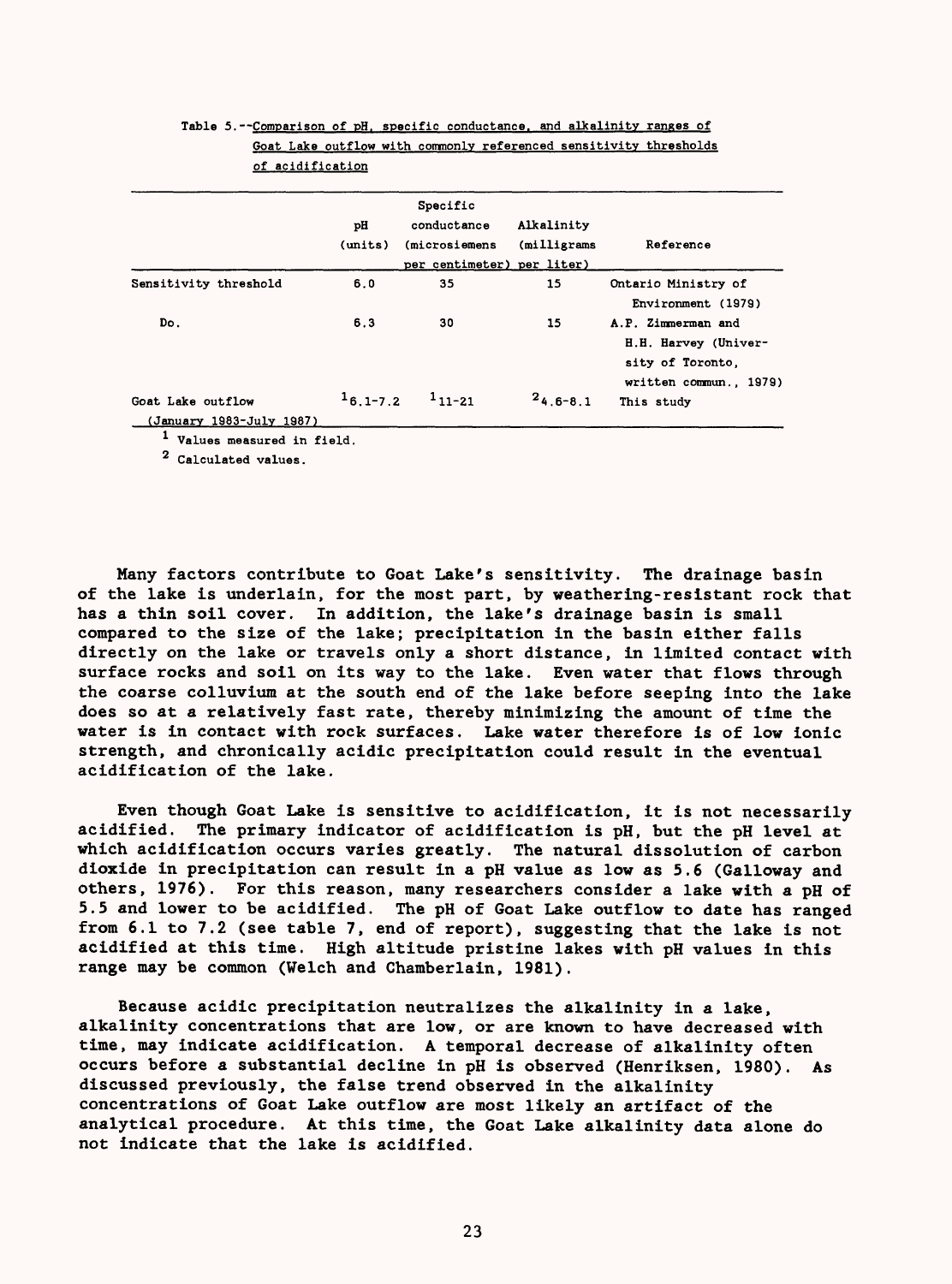Henriksen (1980) proposed a method of assessing the degree of lake acidification when historical water-quality data are lacking. If one assumes that the original alkalinity of a lake water is proportional to the sum of the original calcium and magnesium concentrations, and that the calcium and magnesium concentrations are not affected by the acidification process, then the amount of calcium and magnesium currently present in the lake water is a reasonable measure of the lake's original alkalinity. Although acidification of the lake will reduce the alkalinity, the calcium and magnesium concentrations should remain essentially constant. This reasoning also assumes that calcium and magnesium are the major cations, ammonium and nitrate levels are negligible, and that there is no input of chloride from the watershed (Lung, 1984; Reuss and others, 1986).

A plot of calculated alkalinity as related to the sum of calcium and magnesium for Goat Lake outflow is shown in figure 11 for the period June 1982-July 1987. All concentrations were converted from units of milligrams per liter to microequivalents per liter for direct elemental comparison, and the concentrations of calcium and magnesium were adjusted (reduced) to remove the contribution of ions from sea spray. The sea spray fraction was subtracted under the assumption that all chloride in the Goat Lake outflow is of seawater origin and that other ions are proportional to the ionic composition of seawater (Kramer and Tessier, 1982; Wright, 1983).



**CALCIUM PLUS MAGNESIUM, IN MICROEQUIVALENTS PER LITER**

**Figure 11 .-Relation between alkalinity and the sum of calcium plus magnesium for the outflow of Goat Lake as an indicaiton of lake acidification (modified from Henriksen, 1980). (Calcium and magnesium concentrations have been adjusted for sea spray contribution.)**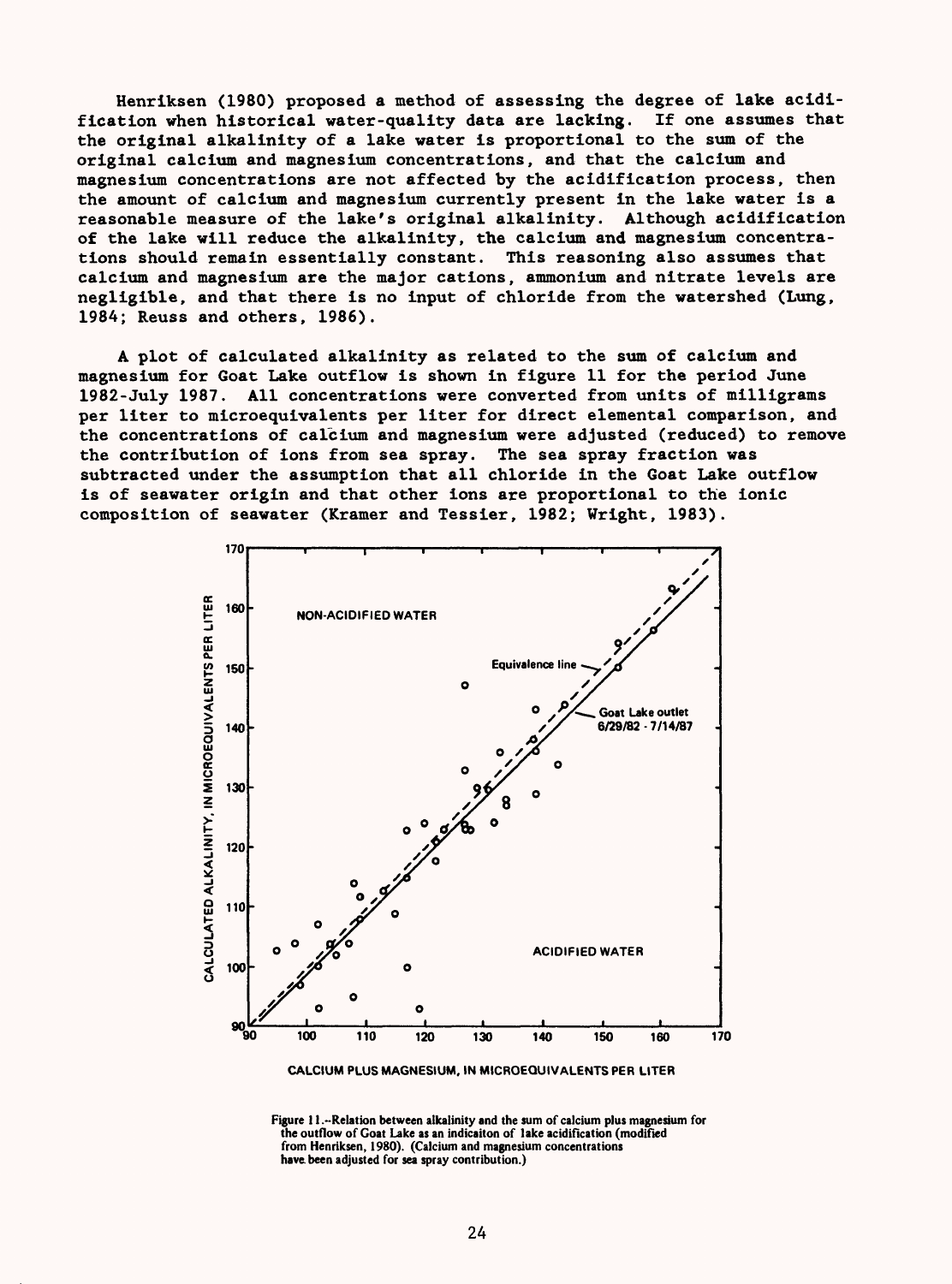The dashed (equivalence) line in figure 11 represents a pristine, unacidified condition where alkalinity is equal to the sum of calcium and magnesium or, alternatively, where present-day alkalinity is equal to preacidification alkalinity. Points that plot beneath the equivalence line are interpreted as evidence of acidification, or the loss of alkalinity due to the input of acid. Individual analyses of Goat Lake outflow for the period June 1982-July 1987 plot both above and below the equivalence line, an indication that the lake is sensitive to acidic inputs. A least-square (solid) line of regression through the individual points falls below the equivalence line, suggesting that, on balance, Goat Lake is slightly acidified. However, because the deviation from the equivalence line is small and the scatter of data points about the regression line is large, a conclusion that Goat Lake is acidified may not be justified at this time.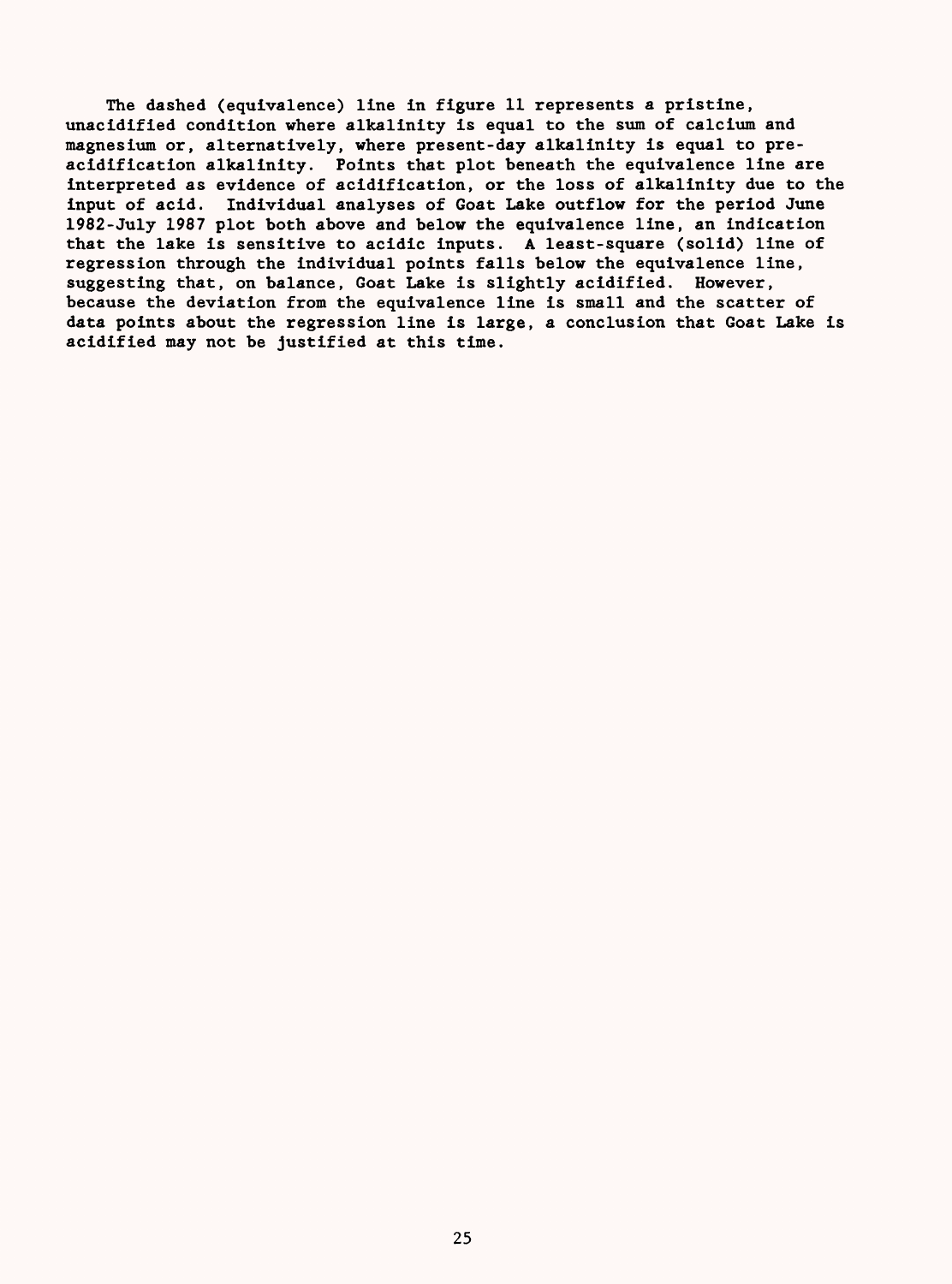#### ADDITIONAL STUDY NEEDS

Goat Lake is typical of numerous acid-sensitive lakes in the Washington Cascades; the lake and its watershed, therefore, offer the researcher an excellent environment in which to study the physical, chemical, and biological aspects of alpine hydrology in general, and the occurrence and effects of acidic precipitation on the water and biota of the lake.

Even though it has been shown that the Goat Lake watershed is likely to be receiving acidic precipitation and that the lake is sensitive to same, it is unknown if, in fact, the precipitation on the watershed at present is acidic. This determination, therefore, is the first priority of additional studies, and could be a part of a broader study to characterize the precipitation chemistry of the Goat Lake watershed. The precipitation sampler installed near the watershed in cooperation with WDOE has proved adequate for precipitation quantity, but inadequate for precipitation quality.

Some needed additional studies include:

- \* A more detailed description of the watershed, to include geologic materials, soils, vegetation, and climate.
- \* A water budget of the watershed and lake, including a more detailed calculation of lake water-renewal (hydraulic residence) time.
- \* A chemical budget of the watershed and lake, based on precipitation and outflow chemistry.
- \* Systematic monitoring, description, and interpretation of the physical, chemical, and biological processes operating within Goat Lake.

#### SUMMARY

In 1982, the Goat Lake watershed was selected as an "experimental watershed" to function as the focus for long-term studies to determine the effects of acidic precipitation on water resources. The mean annual discharge of the lake outflow is 35 ft<sup>3</sup>/s; precipitation on the watershed is calculated to be about 170 inches per year. The inflow to Goat Lake is sufficient to replace the entire contents of the lake basin on an average every 21.5 days, or 17 times per year.

Water in Goat Lake and in the inlet and outlet is of low ionic strength and of calcium-bicarbonate type. A comparison of available chemical data indicates that Goat Lake is chemically typical of North Cascades lakes above 2,500 feet altitude. Although considered oligotrophic, the lake is sufficiently deep to stratify thermally, and summer dissolved-oxygen concentrations in the hypolimnion are depressed. Even though alkalinity and specific conductance at Goat Lake are in the range considered sensitive to acidic inputs, the pH of the lake has consistently ranged from 6.1 to 7.2, indicating that the lake is not acidified at this time.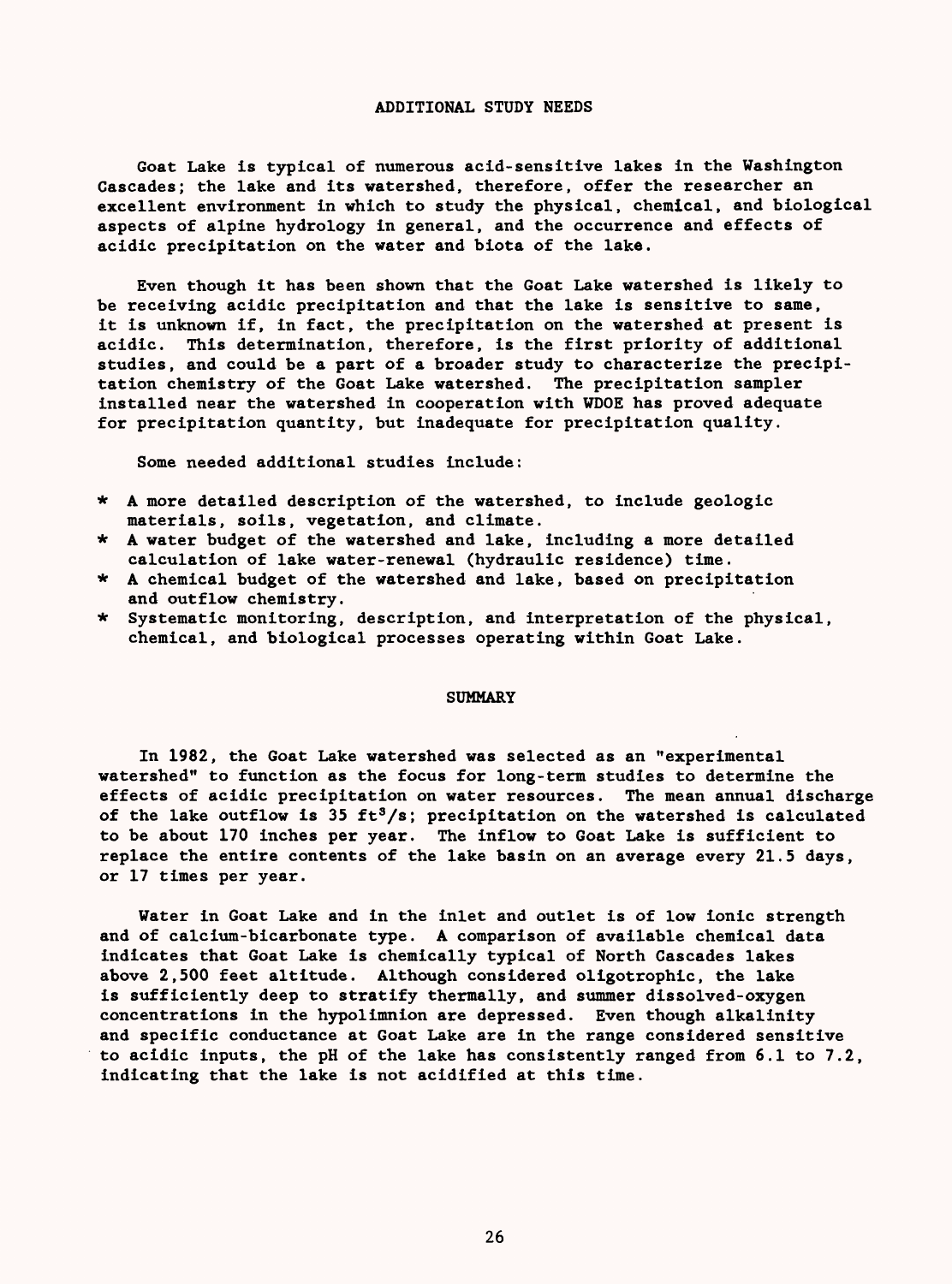#### REFERENCES CITED

- Barnes, Ivan, 1964, Field measurement of alkalinity and pH: U.S. Geological Survey Water-Supply Paper 1535-H, 17 p.
- Bortleson, G.C., Dion, N.P., McConnell, J.B., and Nelson, L.M., 1976, Reconnaissance data on lakes in Washington, volume 2, King and Snohomish Counties: Washington Department of Ecology Water-Supply Bulletin 43, v. 2, 424 p.
- Brakke, D.F., 1984, Chemical surveys of North Cascades lakes: Report submitted to Washington Department of Ecology, 46 p.
- Broughton, W.A., 1942, Inventory of mineral properties in Snohomish County, Washington: Washington Division of Mines and Geology Report of Investigations 6, 64 p.
- Dethier, D.P., 1979, Atmospheric contributions to stream water chemistry in the North Cascades Range, Washington: Water Resources Research, v. 15, no. 4, p. 787-794.
- Dethier, D.F., Heller, P.L., and Safioles, S.A., 1979, Reconnaissance data on lakes in the Alpine Lakes Wilderness Area, Washington: U.S. Geological Survey Open-File Report 79-1465, 196 p.
- Dion, N.P., Bortleson, G.C., McConnell, J.B., and Nelson, L.M., 1976, Reconnaissance data on lakes in Washington, volume 5--Chelan, Ferry, Kittitas, Klickitat, Okanogan, and Yakima Counties: Washington Department of Ecology Water-Supply Bulletin 43, v. 5, 264 p.
- Electric Power Research Institute, 1983, Acid rain research, a special report EPRI Journal, v. 8, no. 9, 64 p.
- Evans, L.S., Hendrey, G.R., Stensland, G.J., Johnson, D.W., and Francis, A.J. 1981, Acidic precipitation: considerations for an air quality standard: Water, Air, and Soil Pollution, v. 16, no. 4, p. 469-509.
- Fishman, M.J., and Friedman, L.C., editors, 1985, Methods for determination of inorganic substances in water and fluvial sediments: U.S. Geological Survey Techniques of Water-Resources Investigations, Book 5, chapter Al, 709 p.
- Galloway, J.W., Lickens, G.E., and Edgerton, E.S., 1976, Acid precipitation in the northeastern United States: pH and acidity: Science, v. 194, p. 722-724.
- Haines, T.A., 1981, Acidic precipitation and its consequences for aquatic ecosystems: a review: Transactions of the American Fisheries Society, v. 110, no. 6, p. 669-707.
- Heath, M.T., 1971, Bedrock geology of the Monte Cristo area, Northern Cascades, Washington: Seattle, Wash., University of Washington, Ph.D. thesis, 164 p.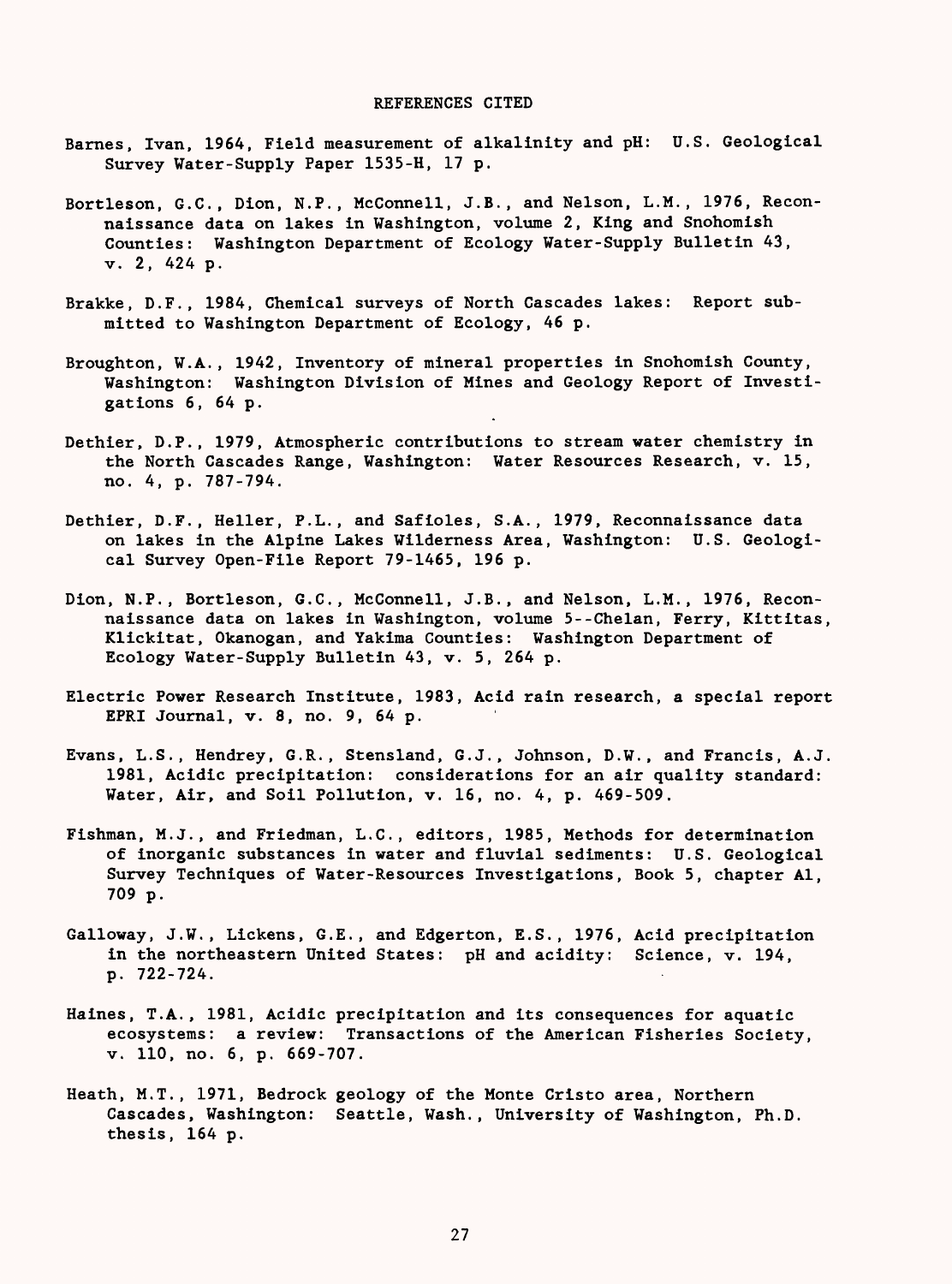- Henriksen, Arne, 1980, Acidification of freshwater--a large scale titration, in Ecological impact of acid precipitation: Proceedings of an International Conference, Sandefjard, Norway, March 11-14, 1980, p. 68-74.
- Huntting, M.T., 1956, Inventory of Washington minerals, Part II, metallic minerals: Washington Division of Mines and Geology Bulletin 37, v. 1, 428 p.
- Kramer, J.R., and Tessier, Andre', 1982, Acidification of aquatic systems: a critique of chemical approaches: Environmental Science and Technology, v. 16, no. 11, p. 606A-615A.
- Landers, D.H., and others, 1987, Western lake survey, phase 1--characteristics of lakes in the western United States. Volume I: Population description and physico-chemical relationships: U.S. Environmental Protection Agency, Report EPA/600/3-86/054a, 176 p.
- Logan, R.M., Derby, J.C., and Duncan, L.C., 1982, Acid precipitation and lake susceptibility in the central Washington Cascades: Journal of Environmental Science and Technology, v. 16, no. 11, p. 771-775.
- Loranger, T.J., 1986, Temporal variability of water and snowpack chemistry in the North Cascade mountains: Bellingham, Wash., Western Washington University, M.S. thesis, 140 p.
- Lung, W.S., 1984, Understanding simplified lake acidification models: Journal of Environmental Engineering, v. 100, no. 5, p. 997-1002.
- Omernik, J.M., and Griffith, G.E., 1986, Total alkalinity of surface waters- a map of the western region: U.S. Environmental Protection Agency, Report EPA/600/D-85-219, 28 p., one map.
- Ontario Ministry of the Environment, 1979, Determination of the susceptibility to acidification of poorly buffered surface waters: Ontario Ministry of the Environment, Water Resources Branch, Limnology and Toxicity Section, 21 p.
- Phillips, E.L., 1966, Washington climate for these counties--Clallam, Jefferson, Island, San Juan, Skagit, Snohomish, Whatcom: Washington State University Cooperative Extension Service, 64 p.
- Rasmussen, L.A., and Tangborn, W.V., 1976, Hydrology of the North Cascades region, Washington--!. Runoff, precipitation, and storage characteristics: Water Resources Research, v. 12, no. 2, p. 187-202.
- Reuss, J.O., Christopherson, Nils, and Seip, H.M., 1986, A critique of models for freshwater and soil acidification: Water, Air, and Soil Pollution, v. 30, no. 3-4, p. 909-930.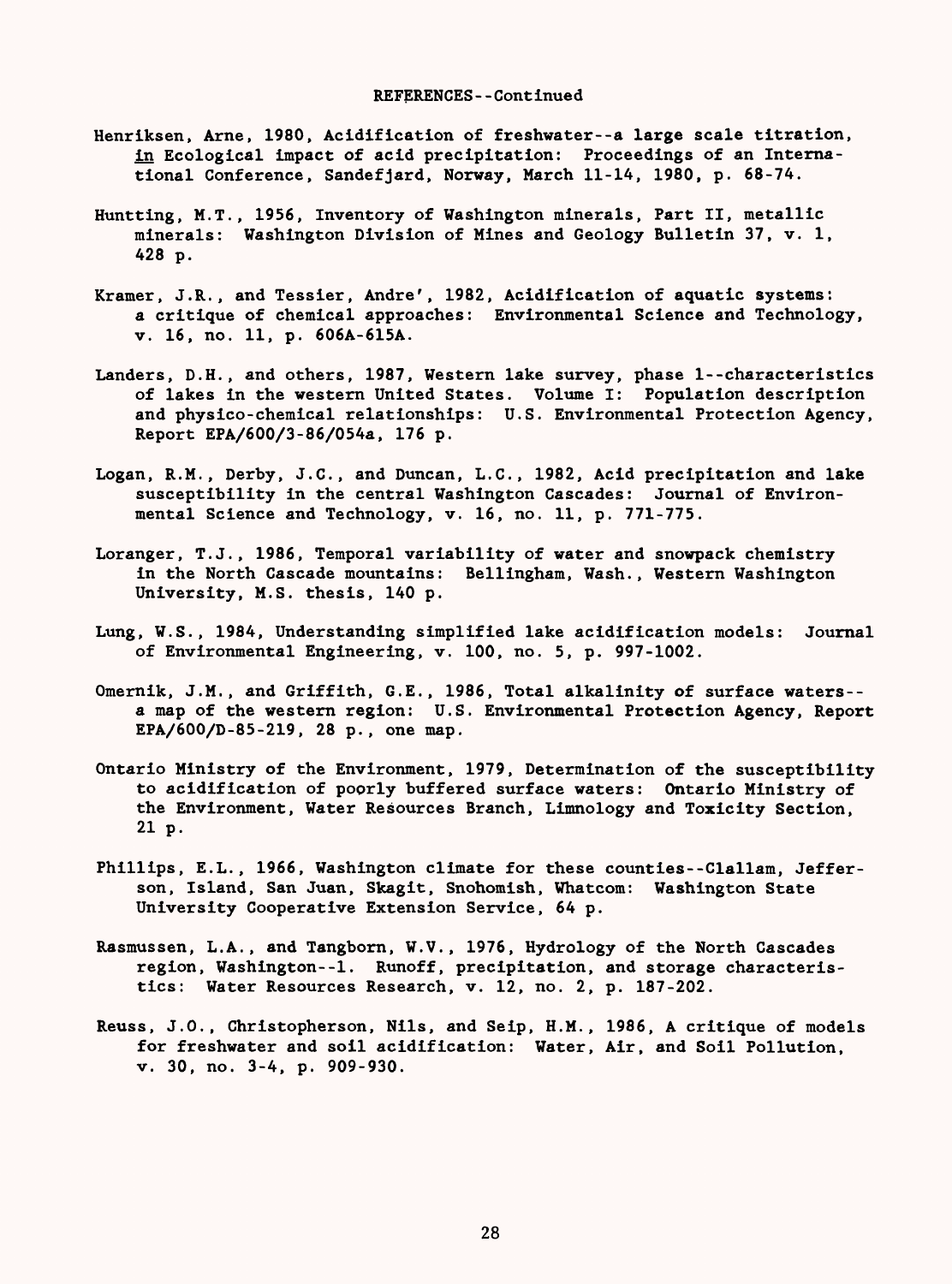- Skougstad, M.W., Fishman, M. J. , Friedman, L.C., Erdmann, D.E. , and Duncan, S.E., 1979, Methods for determination of inorganic substances in water and fluvial sediments: U.S. Geological Survey Techniques of Water-Resources Investigations, Book 5, Chapter Al, 626 p.
- Stumm, Werner, and Morgan, J.J., 1981, Aquatic chemistry, an introduction emphasizing chemical equilibria in natural waters: New York, John Wiley and Sons, 780 p.

.

- Sumioka, S.S., and Dion, N.P., 1985, Trophic classification of Washington lakes using reconnaissance data: Washington Department of Ecology Water-Supply Bulletin 57, 320 p.
- Tollan, Arne, 1980, Effects of acid precipitation on aquatic and terrestrial ecosystems: in Restoration of lakes and inland waters--International symposium on inland waters and lake restoration, Portland, Maine, 1980: U.S. Environmental Protection Agency Report EPA/400/5-81-010, p. 438-445
- U.S. Environmental Protection Agency, 1980, Acid rain: U.S. Environmental Protection Agency, Office of Research and Development, Report EPA-600/9-79-036, 36 p.
- U.S. Geological Survey, 1977, National handbook of recommended methods for water-data acquisition: Office of Water Data Coordination, Reston, Virginia.
- U.S. Weather Bureau, 1965, Mean annual precipitation, 1930-1957, State of Washington: U.S. Department of Agriculture, Soil Conservation Service, Map M-4430, single sheet.
- Welch, E.B., and Chamberlain, W.H., 1981, Initial detection of acid lakes in Washington State: Seattle, University of Washington, Department of Civil Engineering, 16 p.
- Welch, E.B., and Spyridakis, D.E., 1984, Acidification potential in high mountain lakes in Washington: Report to Washington Department of Ecology, 16 p.
- Wright, R.F., 1983, Predicting acidification of North American lakes: Norwegian Institute for Water Research Report 0-81036, 165 p.
- Yurewicz, M.C., 1981, Incremental field titration of bicarbonate: U.S. Geological Survey WRD Bulletin, October-December 1981, p. 8-13.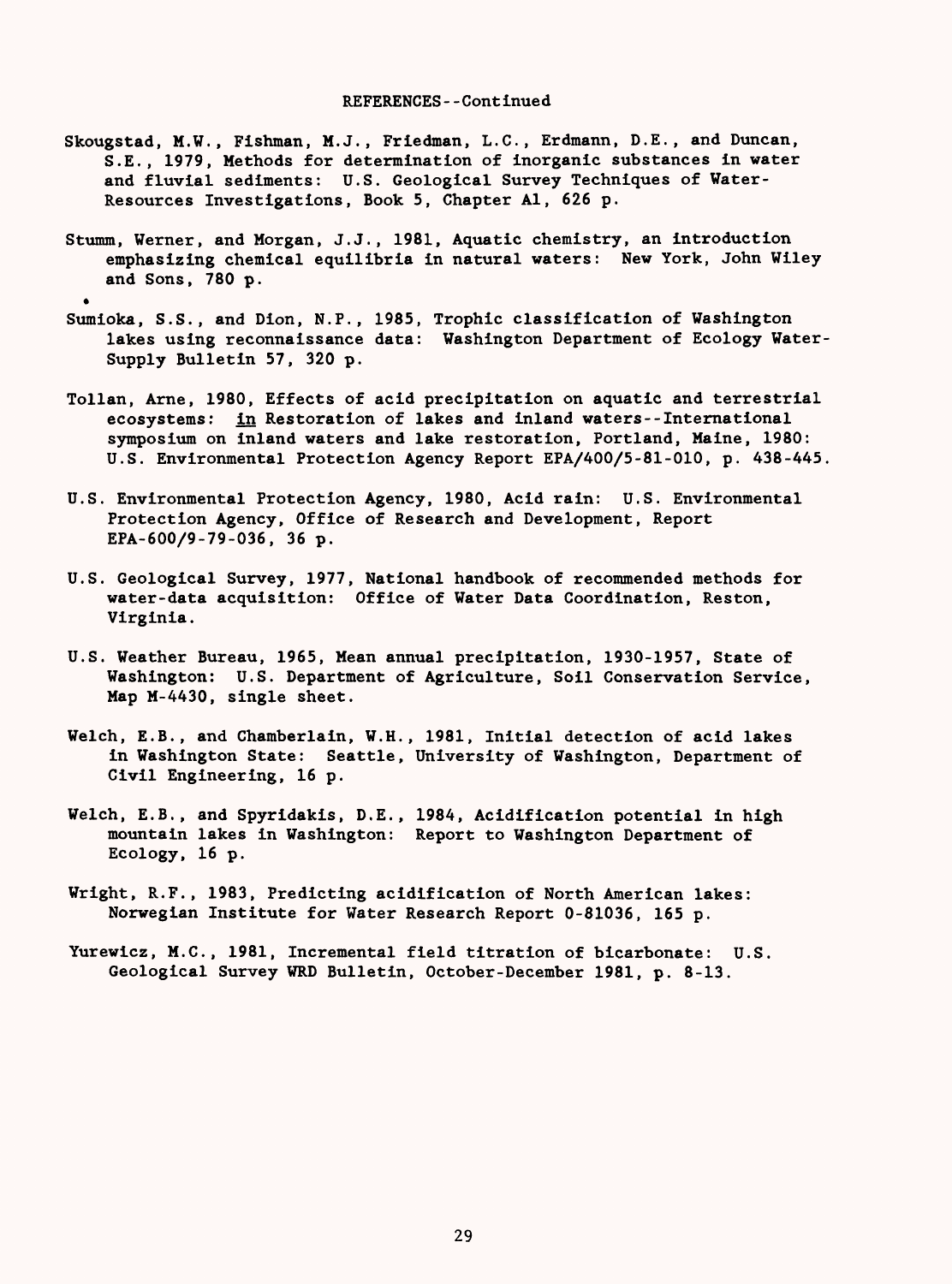## Table 6. --Chemical data for Goat Lake inflow

## [/iS/cm, microsiemens per centimeter at 25 \*C; deg C, degrees Celsius; mg/L, milligrams per liter;  $\mu$ g/L, micrograms per liter; ft<sup>3</sup>/s, cubic feet per second;  $\neg$ , no data; <, less than]

|            |         | S <sub>pe</sub> |         |                |                      | Magne-     |                                                               | Potas-       |
|------------|---------|-----------------|---------|----------------|----------------------|------------|---------------------------------------------------------------|--------------|
|            |         | cific           |         |                | Calcium, sium,       |            | Sodium,                                                       | sium,        |
|            |         | con-            | рH      |                | dis-                 | dis-       | dis-                                                          | dis-         |
|            |         | duct-           | (stand- | Temper-        | solved               | solved     | solved                                                        | solved       |
| Date       | Time    | ance            | ard     | ature          | (mg/L)               | (mg/L)     | (mg/L)                                                        | (mg/L)       |
|            |         | $(\mu S/cm)$    |         | units) (deg C) | as Ca)               | as Mg)     | as Na)                                                        | <u>as K)</u> |
|            |         |                 |         |                |                      |            |                                                               |              |
|            |         |                 |         |                |                      |            | Water-Quality Data, Water Year October 1981 to September 1982 |              |
|            |         |                 |         |                |                      |            |                                                               |              |
| Aug.       |         |                 |         |                |                      |            |                                                               |              |
| 06         | 1300    | 17              | 6.00    | 16.0           | 1.9                  | 0.41       | 0.5                                                           | 0.3          |
|            |         |                 |         |                |                      |            |                                                               |              |
|            |         |                 |         |                |                      |            |                                                               |              |
|            |         |                 |         |                |                      |            |                                                               |              |
|            | $Sul -$ | <b>Chlo-</b>    | $F1uo-$ | Silica,        | <b>Alum-</b>         |            | Manga-                                                        |              |
|            | fate,   | ride,           | ride.   | dis-           | inum,                | Iron,      | nese.                                                         |              |
|            | dis-    | dis-            | dis-    | solved         | dis-                 | dis-       | dis-                                                          |              |
|            | solved  | solved          | solved  | (mg/L)         | solved solved solved |            |                                                               |              |
| Date       | (mg/L)  | (mg/L)          | (mg/L)  | as             | $(\mu$ g/L           | $(\mu$ g/L | $(\mu$ <sub>B</sub> $/L$                                      |              |
|            | as SO)  | as Cl)          | as F)   | $S10$ )        | as Al) as Fe)        |            | as Mn)                                                        |              |
|            | 4       |                 |         | $\mathbf{z}$   |                      |            |                                                               |              |
| <b>AUG</b> |         |                 |         |                |                      |            |                                                               |              |
|            | 06 5.0  | 0.3             | 50.1    | 2.2            | 10                   | $3$        | 3                                                             |              |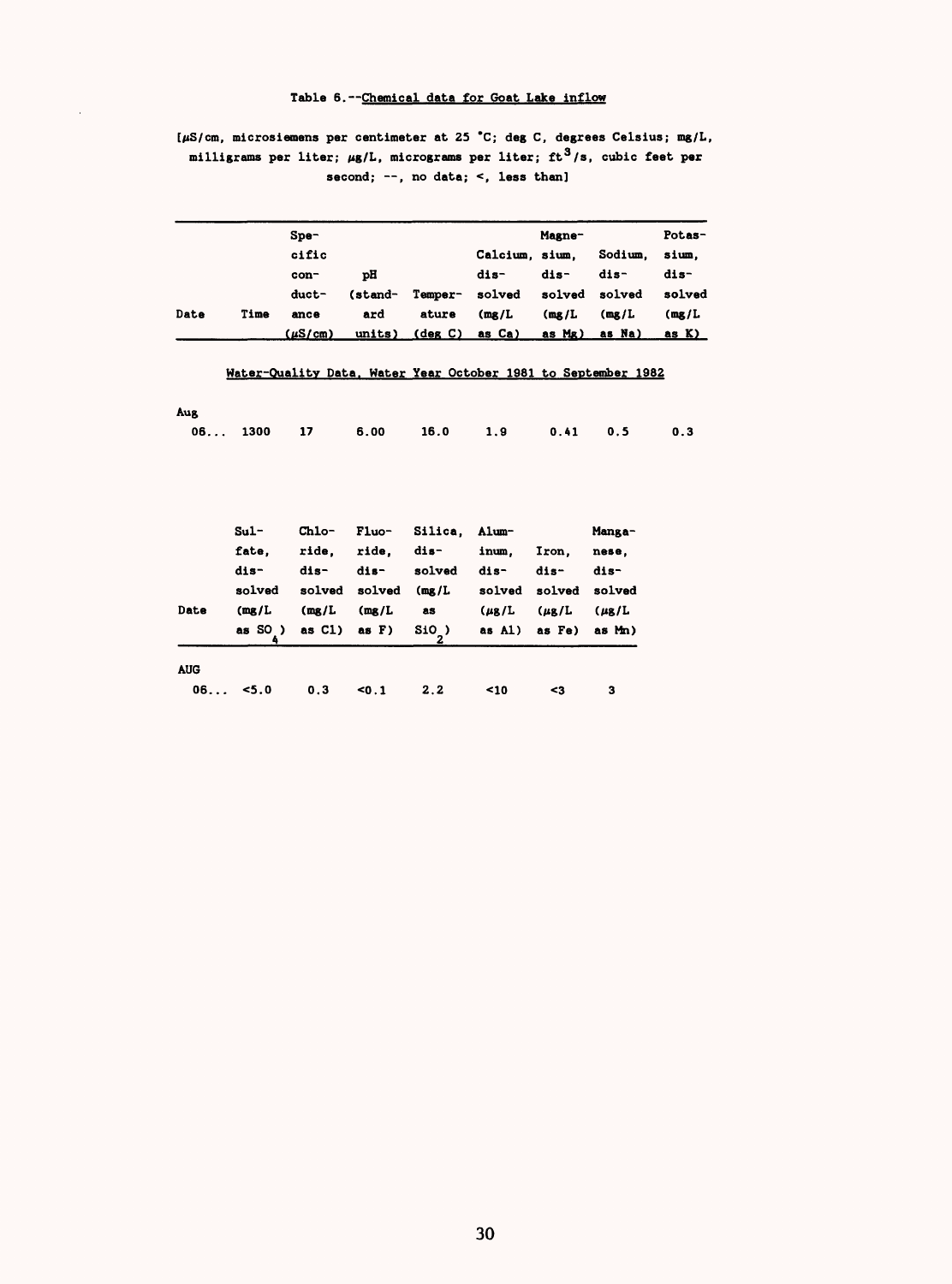|  |  |  | Table 6.--Chemical data for Goat Lake inflow--continued |  |
|--|--|--|---------------------------------------------------------|--|
|  |  |  |                                                         |  |

| Date       | Time | Stream-<br>flow.<br>instan-<br>taneous<br>$({\rm ft}^3/{\rm s})$ | $Spe-$<br>cific<br>con-<br>duct-<br>ance<br>$(\mu S/cm)$ | pH<br>(stand-<br>ard<br>units) | Temper-<br>ature<br>$(\text{deg } C)$ | Acidity<br>(mg/L)<br>$asH$ ) | Calcium,<br>dis-<br>solved<br>(mg/L)<br>as Ca)                | Magne-<br>sium.<br>dis-<br>solved<br>(mg/L)<br>as Mg) | Sodium.<br>dis-<br>solved<br>(mg/L)<br>as Na) | Potas-<br>sium.<br>dis-<br>solved<br>(mg/L)<br>as K) | Alka-<br>linity<br>lab<br>(mg/L)<br>as<br>CaCO) | Sulfate,<br>dis-<br>solved<br>(mg/L)<br>as $SO$ ) |
|------------|------|------------------------------------------------------------------|----------------------------------------------------------|--------------------------------|---------------------------------------|------------------------------|---------------------------------------------------------------|-------------------------------------------------------|-----------------------------------------------|------------------------------------------------------|-------------------------------------------------|---------------------------------------------------|
|            |      |                                                                  |                                                          |                                |                                       |                              | Water-Quality Data, Water Year October 1982 to September 1983 |                                                       |                                               |                                                      |                                                 |                                                   |
| <b>JAN</b> |      |                                                                  |                                                          |                                |                                       |                              |                                                               |                                                       |                                               |                                                      |                                                 |                                                   |
| 12         | 0755 |                                                                  | 16                                                       | 6.40                           | 3.5                                   | --                           | 1.8                                                           | 0.4                                                   | 0.4                                           | 0.3                                                  | 9.0                                             | 1.3                                               |
| <b>MAR</b> |      |                                                                  |                                                          |                                |                                       |                              |                                                               |                                                       |                                               |                                                      |                                                 |                                                   |
| 07         | 1105 | 5.8                                                              | 18                                                       | 6.10                           | 3.5                                   | --                           | 1.9                                                           | 0.44                                                  | 0.4                                           | 0.3                                                  | 9.0                                             | 2.8                                               |
| 31         | 1035 | --                                                               | 18                                                       | 6.40                           | 3.5                                   | --                           | 2,0                                                           | 0.51                                                  | 0.4                                           | 0.3                                                  | 11                                              | 1.3                                               |
| <b>APR</b> |      |                                                                  |                                                          |                                |                                       |                              |                                                               |                                                       |                                               |                                                      |                                                 |                                                   |
| 21         | 0945 | --                                                               | 13                                                       | 6.80                           | 3.0                                   | 0.6                          | 2.0                                                           | 0.5                                                   | 0.4                                           | 0.31                                                 | 9.0                                             | 1.3                                               |
| MAY        |      |                                                                  |                                                          |                                |                                       |                              |                                                               |                                                       |                                               |                                                      |                                                 |                                                   |
| 19         | 1000 | 14                                                               | 17                                                       | 6.60                           | 3.5                                   | 0.1                          | 1.9                                                           | 0.47                                                  | 0.4                                           | 0.23                                                 | 10                                              | 1.4                                               |
| <b>JUN</b> |      |                                                                  |                                                          |                                |                                       |                              |                                                               |                                                       |                                               |                                                      |                                                 |                                                   |
| $09.$      | 1100 |                                                                  | 16                                                       | 6.50                           | 4.0                                   | < 0.1                        | 1.6                                                           | 0.47                                                  | 0.3                                           | 0.2                                                  | 8.0                                             | 1.2                                               |
| 29         | 0950 | $\cdots$                                                         | 15                                                       | 6.60                           | 4.5                                   | 50.1                         | 1.6                                                           | 0.39                                                  | 0.3                                           | 0.17                                                 | 8.0                                             | 1.3                                               |
| <b>JUL</b> |      |                                                                  |                                                          |                                |                                       |                              |                                                               |                                                       |                                               |                                                      |                                                 |                                                   |
| 19         | 1030 | 38                                                               | 14                                                       | 6.40                           | 5.0                                   | 50.1                         | 1.5                                                           | 0.35                                                  | 0.5                                           | 0.15                                                 | 8.0                                             | 1.3                                               |
| <b>AUG</b> |      |                                                                  |                                                          |                                |                                       |                              |                                                               |                                                       |                                               |                                                      |                                                 |                                                   |
| 24         | 1155 | --                                                               | 14                                                       | 6.30                           | 6.0                                   | 50.1                         | 1.7                                                           | 0.42                                                  | 0.3                                           | 0.31                                                 | 8.0                                             | 1.5                                               |

|            |                             |        |               |                          | Nitro-     | Nitro-  | Phos-    |             |            |              |          |
|------------|-----------------------------|--------|---------------|--------------------------|------------|---------|----------|-------------|------------|--------------|----------|
|            | Chlo-                       | Fluo-  |               | Silica.                  | gen,       | gen.    | phorus,  | Alum-       |            | Manga-       | Carbon,  |
|            | ride.                       | ride.  | Bromide, dis- |                          | nitrate    | ammonia | ortho.   | inum.       | Iron.      | nese.        | organic  |
|            | dis-                        | dis-   | dis-          | solved                   | dis-       | dis-    | dis-     | dis-        | dis-       | dis-         | dis-     |
|            | solved                      | solved | solved        | (mg/L)                   | solved     | solved  | solved   | solved      | solved     | solved       | solved   |
| Date       | (mg/L)                      | (mg/L) | (mg/L)        | as                       | (mg/L)     | (mg/L)  | (mg/L)   | $(\mu g/L)$ | $(\mu$ g/L | $(\mu g/L)$  | (mg/L)   |
|            | as Cl)                      | as F)  | as Br)        | $\frac{\text{SiO}_2}{2}$ | as N)      | as N)   | as $P$ ) | as Al)      | as Fe)     | as Mn)       | as $C$ ) |
| JAN        |                             |        |               |                          |            |         |          |             |            |              |          |
| 12         | 0.52                        | 0.04   | < 0.05        | 2.4                      | 0.13       |         | $0.10$   | ~10         | 3          | 3            |          |
| MAR        |                             |        |               |                          | $\sim 100$ |         |          |             |            |              |          |
| 07         | 0.36                        | 0.01   | 0.05          | 2.7                      | 0.03       | --      | < 0.10   | 10          | 20         | 10           | --       |
| 31         | 0.37                        | 0.01   | 0.05          | 3.4                      | 0.12       | --      | $0.10$   | ~10         | 12         | 10           | --       |
| <b>APR</b> |                             |        |               |                          |            |         |          |             |            |              |          |
| 21         | 0.37                        | 0.03   | < 0.05        | 2.3                      |            |         | < 0.10   | ~10         | 5          | 6            | --       |
| MAY        |                             |        |               |                          |            |         |          |             |            |              |          |
| 19         | 0.31                        | 0.01   | 0.03          | 2.3                      |            |         | $0.10$   | ~10         | 18         | 3            |          |
| JUN        |                             |        |               |                          |            |         |          |             |            |              |          |
| 09         | 0.21                        | $0.01$ | $0.05$        | 1.9                      | $\cdots$   | 0.019   | $0.10$   | ~10         | 15         | $\leq 1$     | 0.5      |
| 29         | $\rightarrow$ $\rightarrow$ | 0.01   | $0.05$        | 1.8                      | --         | 0.055   | $0.10$   | 20          | 5          | $\mathbf{z}$ | 0.6      |
| <b>JUL</b> |                             |        |               |                          |            |         |          |             |            |              |          |
| 19         | 0.16                        | $0.01$ | $0.05$        | 1.8                      | --         | 0.056   | $0.10$   | ~10         | 12         | 2            | 0.3      |
| <b>AUG</b> |                             |        |               |                          |            |         |          |             |            |              |          |
| 24         | 0.13                        | $0.01$ | 0.05          | 2.1                      |            | 0.033   | < 0.10   | 20          | 7          | 2            | 0.5      |

 $\sim 20$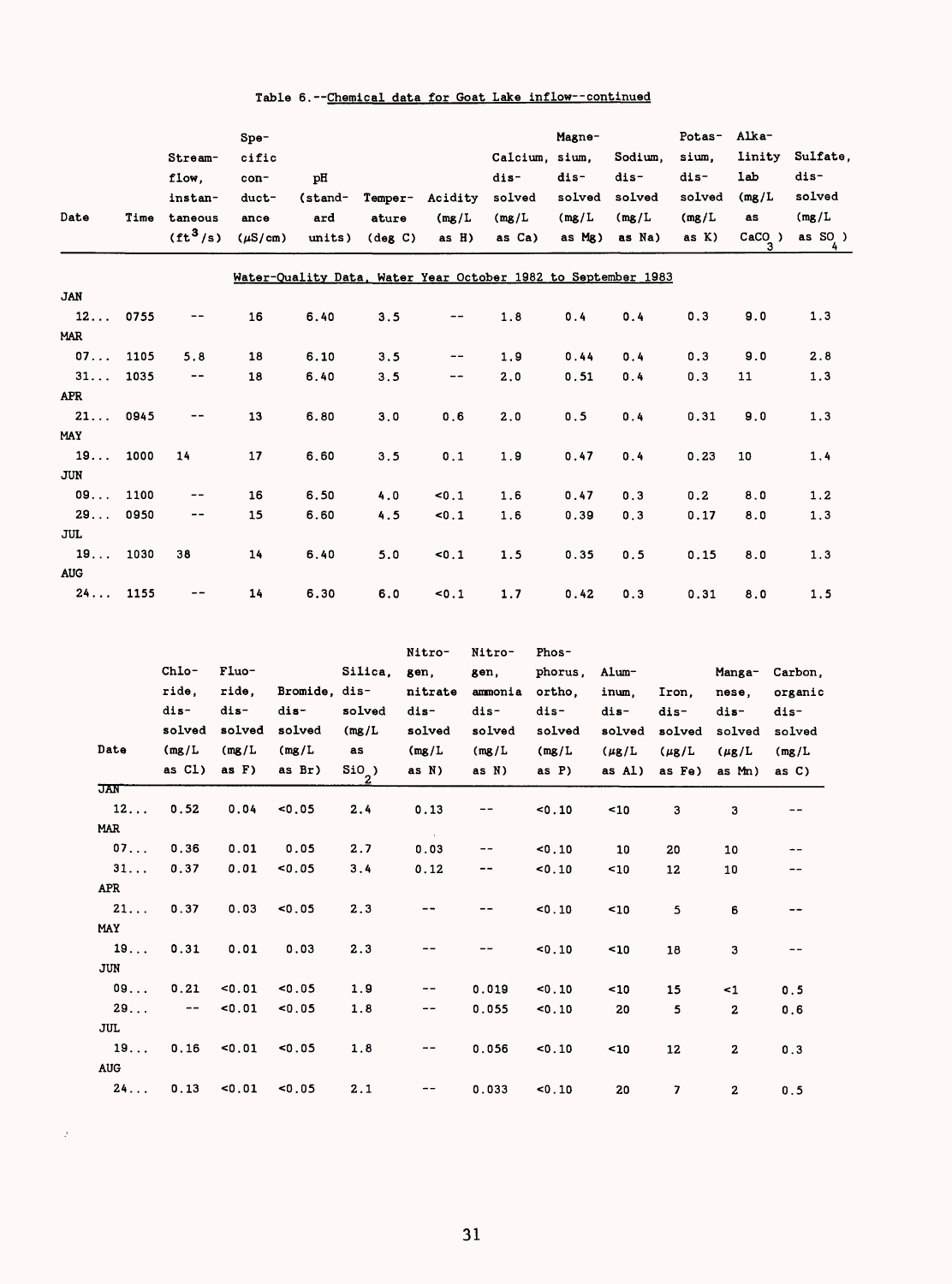| Date             | Time | Stream-<br>flow.<br>instan-<br>taneous<br>(tf <sup>3</sup> /s) | Spe-<br>cific<br>con-<br>duct-<br>ance<br>$(\mu S/cm)$ | рH<br>(stand-<br>ard<br>units) | Temper-<br>ature<br>$(\text{deg } C)$ | Acidity<br>(mg/L)<br>as $H$ ) | Calcium. sium.<br>dis-<br>solved<br>(mg/L)<br>as Ca)          | Magne-<br>dis-<br>solved<br>(mg/L)<br>as Mg) | Sodium.<br>dis-<br>solved<br>(mg/L)<br>as Na) | Potas-<br>sium.<br>dis-<br>solved<br>(mg/L)<br>as K) | Alka-<br>linity<br>1ab<br>(mg/L)<br>as<br>$CaCO_$ ) | Sulfate,<br>dis-<br>solved<br>(mg/L)<br>as $SO$ ) |
|------------------|------|----------------------------------------------------------------|--------------------------------------------------------|--------------------------------|---------------------------------------|-------------------------------|---------------------------------------------------------------|----------------------------------------------|-----------------------------------------------|------------------------------------------------------|-----------------------------------------------------|---------------------------------------------------|
|                  |      |                                                                |                                                        |                                |                                       |                               | Water-Quality Data, Water Year October 1983 to September 1984 |                                              |                                               |                                                      |                                                     |                                                   |
| DEC              |      |                                                                |                                                        |                                |                                       |                               |                                                               |                                              |                                               |                                                      |                                                     |                                                   |
| 02               | 0840 | 1.3                                                            | 17                                                     | 6.80                           | 2.5                                   | $- -$                         | 2.1                                                           | 0.47                                         | 0.4                                           | 0.31                                                 | 9.0                                                 | 1.5                                               |
| <b>JAN</b>       |      |                                                                |                                                        |                                |                                       |                               |                                                               |                                              |                                               |                                                      |                                                     |                                                   |
| 26               | 0850 | $\qquad \qquad -$                                              | 16                                                     | 6.60                           | 3.0                                   | 50.1                          | 1.7                                                           | 0.38                                         | 0.5                                           | 0.24                                                 | 7.0                                                 | 1.2                                               |
| FEB              |      |                                                                |                                                        |                                |                                       |                               |                                                               |                                              |                                               |                                                      |                                                     |                                                   |
| 23               | 1005 | 4.1                                                            | 14                                                     | 5.60                           | 3.0                                   | 50.1                          | 1.8                                                           | 0.49                                         | 0.4                                           | 0.21                                                 | 8.0                                                 | 1.3                                               |
| <b>MAR</b>       |      |                                                                |                                                        |                                |                                       |                               |                                                               |                                              |                                               |                                                      |                                                     |                                                   |
| 19               | 0855 | $\qquad \qquad -$                                              | 15                                                     | 6.10                           | 4.0                                   | 50.1                          | 1.9                                                           | 0.49                                         | 0.4                                           | 0.26                                                 | 8.0                                                 | 1.2                                               |
| <b>APR</b>       |      |                                                                |                                                        |                                |                                       |                               |                                                               |                                              |                                               |                                                      |                                                     |                                                   |
| 23               | 0840 | 6.5                                                            | 15                                                     | 6.00                           | 2.5                                   | 50.1                          | 1.9                                                           | 0.47                                         | 0.4                                           | 0.22                                                 | 6.0                                                 | 1.3                                               |
| MAY              |      |                                                                |                                                        |                                |                                       |                               |                                                               |                                              |                                               |                                                      |                                                     |                                                   |
| 22<br><b>JUN</b> | 0835 | $\qquad \qquad -$                                              | 13                                                     | 6.00                           | 2.5                                   | 50.1                          | 1.9                                                           | 0.5                                          | 0.4                                           | 0.21                                                 | 5.0                                                 | 1.5                                               |
| 12               | 1000 | 29                                                             | 14                                                     | 6.80                           | 3.0                                   | 50.1                          | 1.9                                                           | 0.5                                          | 0.3                                           | 0.21                                                 | 5.0                                                 | 1.4                                               |
| <b>AUG</b>       |      |                                                                |                                                        |                                |                                       |                               |                                                               |                                              |                                               |                                                      |                                                     |                                                   |
| 02               | 1115 | 40                                                             | 12                                                     | 6.10                           | 5.5                                   | 50.1                          | 1.6                                                           | 0.4                                          | 0.3                                           | 0.19                                                 | 5.0                                                 | 1.2                                               |
| <b>SEP</b>       |      |                                                                |                                                        |                                |                                       |                               |                                                               |                                              |                                               |                                                      |                                                     |                                                   |
| 10               | 1105 | 23                                                             | 15                                                     | 6.20                           | 6.0                                   | 50.1                          | 1.8                                                           | 0.4                                          | 0.4                                           | 0.2                                                  | 10                                                  | 1.3                                               |

| Date<br><b>DEC</b> | Chlo-<br>ride.<br>dis-<br>solved<br>(mg/L)<br>as Cl) | Fluo-<br>ride.<br>dis-<br>solved<br>(mg/L)<br>as $F$ ) | Bromide, dis-<br>dis-<br>solved<br>(mg/L)<br>as Br) | Silica.<br>solved<br>(mg/L)<br><b>as</b><br>$\mathbf{S}$ <sub>2</sub> ) | Nitro-<br>gen.<br>nitrate<br>dis-<br>solved<br>(mg/L)<br>as N) | Nitro-<br>gen.<br>ammonia<br>dis-<br>solved<br>(mg/L)<br>as N) | <b>Phos-</b><br>phorus,<br>ortho.<br>dis-<br>solved<br>(mg/L)<br>as $P$ ) | Alum-<br>inum.<br>dis-<br>solved<br>$(\mu$ g/L<br>as Al) | Iron.<br>dis-<br>solved<br>$(\mu$ g/L<br>as Fe) | Manga-<br>nese.<br>dis-<br>solved<br>$(\mu$ g/L<br>as Mm) | Carbon.<br>organic<br>dis-<br>solved<br>(mg/L)<br>as C) |
|--------------------|------------------------------------------------------|--------------------------------------------------------|-----------------------------------------------------|-------------------------------------------------------------------------|----------------------------------------------------------------|----------------------------------------------------------------|---------------------------------------------------------------------------|----------------------------------------------------------|-------------------------------------------------|-----------------------------------------------------------|---------------------------------------------------------|
| 02                 | 0.28                                                 | 50.01                                                  | 0.05                                                | 2.9                                                                     | 0.09                                                           | 0.046                                                          | < 0.10                                                                    | 10                                                       | 9                                               | 6                                                         | 1.0                                                     |
| <b>JAN</b>         |                                                      |                                                        |                                                     |                                                                         |                                                                |                                                                |                                                                           |                                                          |                                                 |                                                           |                                                         |
| 26.                | 0.46                                                 | 50.01                                                  | 0.05                                                | 2.8                                                                     | 0.14                                                           | 0.025                                                          | $0.006$                                                                   | 10                                                       | 12                                              | 11                                                        | 0.4                                                     |
| FEB                |                                                      |                                                        |                                                     |                                                                         |                                                                |                                                                |                                                                           |                                                          |                                                 |                                                           |                                                         |
| 23                 | 0.36                                                 | 0.06                                                   | 50.01                                               | 2.7                                                                     | 0.11                                                           | 0.005                                                          | < 0.01                                                                    | $10$                                                     | 8                                               | 6                                                         | 1.5                                                     |
| <b>MAR</b>         |                                                      |                                                        |                                                     |                                                                         |                                                                |                                                                |                                                                           |                                                          |                                                 |                                                           |                                                         |
| 19                 | 0.4                                                  | 0.04                                                   | 50.01                                               | 2.7                                                                     | 0.11                                                           | 0.029                                                          | 50.01                                                                     | < 10                                                     | 27                                              | 9                                                         | 0.4                                                     |
| <b>APR</b><br>23   | 0.44                                                 | < 0.01                                                 | 0.01                                                | 2.4                                                                     | 0.10                                                           | 0.09                                                           | 0.01                                                                      | 10                                                       | 12                                              | 5                                                         |                                                         |
| MAY                |                                                      |                                                        |                                                     |                                                                         |                                                                |                                                                |                                                                           |                                                          |                                                 |                                                           | 0.7                                                     |
| 22                 | 0.41                                                 | 0.02                                                   | 0.01                                                | 2.3                                                                     | 0.15                                                           | 0.026                                                          | 50.01                                                                     | 10                                                       | 14                                              | 3                                                         | 0.7                                                     |
| <b>JUN</b>         |                                                      |                                                        |                                                     |                                                                         |                                                                |                                                                |                                                                           |                                                          |                                                 |                                                           |                                                         |
| 12                 | 0.35                                                 | 0.01                                                   | 0.01                                                | 2.1                                                                     | 0.11                                                           | 0.057                                                          | 0.01                                                                      | < 10                                                     | 5                                               | $\mathbf{z}$                                              | 0.5                                                     |
| <b>AUG</b>         |                                                      |                                                        |                                                     |                                                                         |                                                                |                                                                |                                                                           |                                                          |                                                 |                                                           |                                                         |
| 02                 | 0.2                                                  | 0.01                                                   | 50.01                                               | 1,8                                                                     | 0.03                                                           | 0.033                                                          | < 0.018                                                                   | 10                                                       | з                                               | 4                                                         | 0.8                                                     |
| <b>SEP</b>         |                                                      |                                                        |                                                     |                                                                         |                                                                |                                                                |                                                                           |                                                          |                                                 |                                                           |                                                         |
| 10                 | 0.2                                                  | $0.01$                                                 | 50.01                                               | 2.1                                                                     | --                                                             | 0.028                                                          | 0.01                                                                      | ~10                                                      | 3                                               | 4                                                         | 0.4                                                     |

 $\sim 10^7$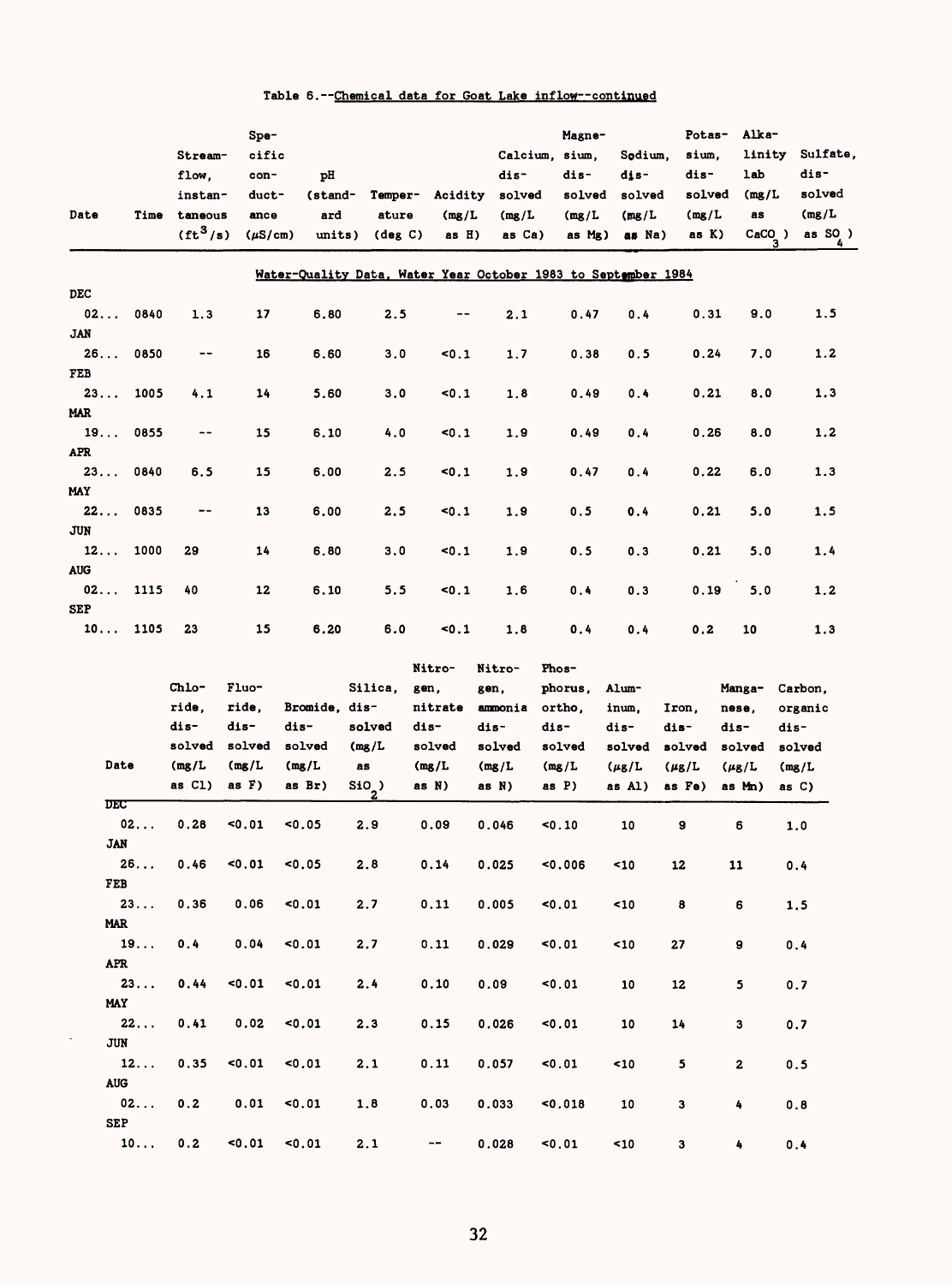## Table 6. --Chemical data for Goat Lake inflow--continued

|            |      |                        | Spe-         |         |                   |         |                                                               | Magne- |         | Potas- | Alka-    |                 |
|------------|------|------------------------|--------------|---------|-------------------|---------|---------------------------------------------------------------|--------|---------|--------|----------|-----------------|
|            |      | Stream-                | cific        |         |                   |         | Calcium. sium.                                                |        | Sodium. | sium,  | linity   | Sulfate,        |
|            |      | flow.                  | con-         | pH      |                   |         | dis-                                                          | dis-   | dis-    | dis-   | lab      | dis-            |
|            |      | instan-                | duct-        | (stand- | Temper-           | Acidity | solved                                                        | solved | solved  | solved | (mg/L)   | solved          |
| Date       | Time | taneous                | ance         | ard     | ature             | (mg/L)  | (mg/L)                                                        | (mg/L) | (mg/L)  | (mg/L) | as       | (mg/L)          |
|            |      | $({\rm ft}^3/{\rm s})$ | $(\mu S/cm)$ | units)  | $(\text{deg } C)$ | as H)   | as Ca)                                                        | as Mg) | as Na)  | as K)  | $CACO$ ) | as $SO$ )<br>4. |
|            |      |                        |              |         |                   |         | Water-Quality Data, Water Year October 1984 to September 1985 |        |         |        |          |                 |
| <b>OCT</b> |      |                        |              |         |                   |         |                                                               |        |         |        |          |                 |
| 16         | 1105 | 10                     | 14           | 6.30    | 5.0               | < 0.1   | 1.9                                                           | 0.5    | 0.4     | 0.21   | 5.0      | 1.4             |
| JUN        |      |                        |              |         |                   |         |                                                               |        |         |        |          |                 |
| 20         | 0820 | 66                     | 13           | 6.30    | 3.5               | 50.1    | 1.8                                                           | 0.4    | 0.4     | 0.2    | 3.0      | 1.2             |
| JUL        |      |                        |              |         |                   |         |                                                               |        |         |        |          |                 |
| 25         | 1127 | 24                     | 12           | 6.90    | 5.5               | 50.1    | 1, 5                                                          | 0.4    | 0.3     | 0.12   | 3.0      | 1.3             |
| <b>AUG</b> |      |                        |              |         |                   |         | $\bullet$                                                     |        |         |        |          |                 |
| 13         | 1150 | 14                     | 12           | 6.90    | 6.0               | 50.1    | 1.7                                                           | 0.41   | 0.4     | 0.19   | 4.0      | 1.4             |
| <b>SEP</b> |      |                        |              |         |                   |         |                                                               |        |         |        |          |                 |
| 17         | 0930 | 30                     | 13           | 6.80    | 5.5               | 50.1    | 2.0                                                           | 0.44   | 0.4     | 0.17   | 4.0      | 1.3             |

|            |                                                        |                                                     |                                                     |                                                | Nitro-                                               | Nitro-                                               | Phos-                                                  |                                                          |                                                 |                                                           |                                                         |
|------------|--------------------------------------------------------|-----------------------------------------------------|-----------------------------------------------------|------------------------------------------------|------------------------------------------------------|------------------------------------------------------|--------------------------------------------------------|----------------------------------------------------------|-------------------------------------------------|-----------------------------------------------------------|---------------------------------------------------------|
| Date       | $Chlo-$<br>ride.<br>dis-<br>solved<br>(mg/L)<br>as Cl) | Fluo-<br>ride.<br>dis-<br>solved<br>(mg/L)<br>as F) | Bromide, dis-<br>dis-<br>solved<br>(mg/L)<br>as Br) | Silica.<br>solved<br>(mg/L)<br>as<br>SiO)<br>2 | gen.<br>nitrate<br>dis-<br>solved<br>(mg/L)<br>as N) | gen,<br>ammonia<br>dis-<br>solved<br>(mg/L)<br>as N) | phorus,<br>ortho.<br>dis-<br>solved<br>(mg/L)<br>as P) | Alum-<br>inum,<br>dis-<br>solved<br>$(\mu$ g/L<br>as Al) | Iron.<br>dis-<br>solved<br>$(\mu$ g/L<br>as Fe) | Manga-<br>nese.<br>dis-<br>solved<br>$(\mu$ g/L<br>as Mn) | Carbon,<br>organic<br>dis-<br>solved<br>(mg/L)<br>as C) |
| <b>OCT</b> |                                                        |                                                     |                                                     |                                                |                                                      |                                                      |                                                        |                                                          |                                                 |                                                           |                                                         |
| 16         | 0.3                                                    | 0.04                                                | 0.01                                                | 2.5                                            | $0.01$                                               | $0.005$                                              | 0.002                                                  | 20                                                       | 9                                               | 6                                                         | 0.9                                                     |
| <b>JUN</b> |                                                        |                                                     |                                                     |                                                |                                                      |                                                      |                                                        |                                                          |                                                 |                                                           |                                                         |
| $20.$      | 0.33                                                   | 0.02                                                | < 0.01                                              | 2.3                                            | 0.05                                                 | 0.03                                                 | 0.002                                                  | 10                                                       | 21                                              | 5                                                         | 1.1                                                     |
| JUL        |                                                        |                                                     |                                                     |                                                |                                                      |                                                      |                                                        |                                                          |                                                 |                                                           |                                                         |
| 25         | 0.21                                                   | 0.04                                                | $0.01$                                              | 1.9                                            | 0.03                                                 | 0.009                                                | 0.001                                                  | $10$                                                     | 5                                               | 1                                                         | 2.1                                                     |
| <b>AUG</b> |                                                        |                                                     |                                                     |                                                |                                                      |                                                      |                                                        |                                                          |                                                 |                                                           |                                                         |
| 13         | 0.23                                                   | 0.02                                                | < 0.01                                              | 2.2                                            | 0.04                                                 | 0.003                                                | 0.003                                                  | 10                                                       | 8                                               | $\mathbf{z}$                                              | 2.2                                                     |
| <b>SEP</b> |                                                        |                                                     |                                                     |                                                |                                                      |                                                      |                                                        |                                                          |                                                 |                                                           |                                                         |
| 17         | 0.21                                                   | 0.02                                                | 50.01                                               | 2.0                                            | 0.06                                                 | 0.026                                                | 0.001                                                  | ~10                                                      | 4                                               | 3                                                         | 0.6                                                     |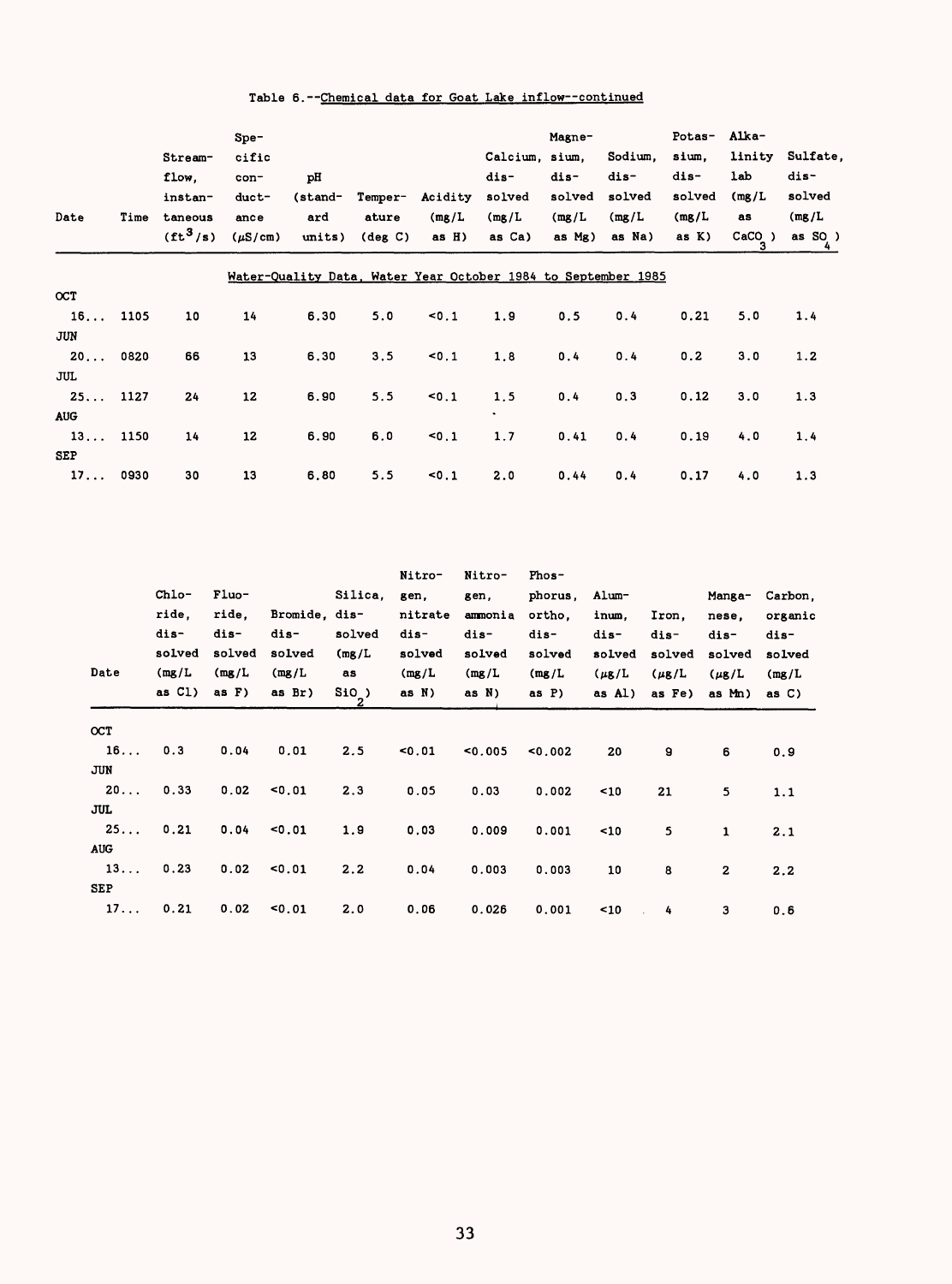## Table 6. --Chemical data for Goat Lake inflow--continued

| Date       | Time | Stream-<br>flow.<br>instan-<br>taneous<br>$(tt^3/s)$ | S <sub>pe</sub><br>cific<br>con-<br>duct-<br>ance<br>$(\mu S/cm)$ | pH<br>(stand-<br>ard<br>units) | Temper-<br>ature<br>$(\text{deg } C)$ | Acidity<br>(mg/L)<br>as H) | Calcium, sium,<br>dis-<br>solved<br>(mg/L)<br>as Ca)          | Magne-<br>dis-<br>solved<br>(mg/L)<br>as Mg) | Sodium.<br>dis-<br>solved<br>(mg/L)<br>as Na) | Potas-<br>sium.<br>dis-<br>solved<br>(mg/L)<br>as K) | Alka-<br>linity<br><b>lab</b><br>(mg/L)<br>as<br>CaCO) | Alka-<br>linity,<br>carbon-<br>ate<br>$IT-fld$<br>$(mg/L -$<br>$\texttt{CaCO}_{3}^{\phantom{\dag}}$ ) |
|------------|------|------------------------------------------------------|-------------------------------------------------------------------|--------------------------------|---------------------------------------|----------------------------|---------------------------------------------------------------|----------------------------------------------|-----------------------------------------------|------------------------------------------------------|--------------------------------------------------------|-------------------------------------------------------------------------------------------------------|
|            |      |                                                      |                                                                   |                                |                                       |                            | Water-Quality Data, Water Year October 1985 to September 1986 |                                              |                                               |                                                      |                                                        |                                                                                                       |
| <b>OCT</b> |      |                                                      |                                                                   |                                |                                       |                            |                                                               |                                              |                                               |                                                      |                                                        |                                                                                                       |
| 08         | 1030 | 5.4                                                  | 14                                                                | 6.90                           | 4.0                                   | 50.1                       | 1.9                                                           | 0.5                                          | 0.4                                           | 0.19                                                 | 5.0                                                    | 6.0                                                                                                   |
| <b>APR</b> |      |                                                      |                                                                   |                                |                                       |                            |                                                               |                                              |                                               |                                                      |                                                        |                                                                                                       |
| 22         | 0955 | 34                                                   | 17                                                                | 6.80                           | 2.5                                   | 50.1                       | 1.9                                                           | 0.5                                          | 0.4                                           | 0.17                                                 | 7.0                                                    |                                                                                                       |
| <b>MAY</b> |      |                                                      |                                                                   |                                |                                       |                            |                                                               |                                              |                                               |                                                      |                                                        |                                                                                                       |
| 15         | 1010 | 15                                                   | 15                                                                | 6.90                           | 3.0                                   | 50.1                       | 1.8                                                           | 0.42                                         | 0.4                                           | 0.19                                                 | 6.0                                                    |                                                                                                       |
| <b>JUN</b> |      |                                                      |                                                                   |                                |                                       |                            |                                                               |                                              |                                               |                                                      |                                                        |                                                                                                       |
| 10         | 1020 | 37                                                   | 15                                                                | 6.90                           | 4.0                                   | 50.1                       | 1.5                                                           | 0.44                                         | 0.4                                           | 0.19                                                 | 6.0                                                    | 5.0                                                                                                   |
| JUL        |      |                                                      |                                                                   |                                |                                       |                            |                                                               |                                              |                                               |                                                      |                                                        |                                                                                                       |
| 15         | 1015 | 19                                                   | 14                                                                | 6.80                           | 4.5                                   | 50.1                       | 1.7                                                           | 0.48                                         | 0.5                                           | 0.24                                                 | 7.0                                                    | 5.0                                                                                                   |
| <b>SEP</b> |      |                                                      |                                                                   |                                |                                       |                            |                                                               |                                              |                                               |                                                      |                                                        |                                                                                                       |
| 17         | 0900 | 3.0                                                  | 15                                                                | 6.90                           | 5.0                                   | 50.1                       | 1.8                                                           | 0.49                                         | 0.4                                           | 0.3                                                  | 7.0                                                    | 5.0                                                                                                   |

|                         |           |           |          |               |         | Nitro-  | Nitro-  | Phos-    |            |                          |            |         |
|-------------------------|-----------|-----------|----------|---------------|---------|---------|---------|----------|------------|--------------------------|------------|---------|
|                         | $Sul -$   | Chlo-     | Fluo-    |               | Silica. | gen,    | gen,    | phorus,  | Alum-      |                          | Manga-     | Carbon. |
|                         | fate      | ride.     | ride.    | Bromide, dis- |         | nitrate | ammonia | ortho.   | inum.      | Iron.                    | nese.      | organic |
|                         | dis-      | dis-      | dis-     | dis-          | solved  | dis-    | dis-    | dis-     | dis-       | dis-                     | dis-       | dis-    |
|                         | solved    | solved    | solved   | solved        | (mg/L)  | solved  | solved  | solved   | solved     | solved                   | solved     | solved  |
| Date                    | (mg/L)    | (mg/L)    | (mg/L)   | (mg/L)        | as      | (mg/L)  | (mg/L)  | (mg/L)   | $(\mu$ g/L | $(\mu$ g/L               | $(\mu$ g/L | (mg/L)  |
|                         | as $SO$ ) | as $C1$ ) | as $F$ ) | as Br)        | $SIO$ ) | as N)   | as N)   | as $P$ ) | as Al)     | as Fe)                   | as Mn)     | as C)   |
| $\overline{\text{CCT}}$ |           |           |          |               |         |         |         |          |            |                          |            |         |
| 08                      | 1.4       | 0.28      | 0.04     | 0.01          | 2.5     | 0.03    | 0.033   | 0.01     | 20         | 100                      | 7          | 0.4     |
| <b>APR</b>              |           |           |          |               |         |         |         |          |            |                          |            |         |
| 22                      | 1,3       | 0.33      | 0.02     | 0.01          | 2.1     | 0.13    | 0.031   | 50.01    | 10         | $3$                      | <1         | 1.1     |
| MAY                     |           |           |          |               |         |         |         |          |            |                          |            |         |
| 15                      | 1.4       | 0.35      | 0.03     | 0.01          | 2.5     | 0.11    | 0.01    | 50.01    | ~10        | 13                       | $\leq 1$   | 0.9     |
| <b>JUN</b>              |           |           |          |               |         |         |         |          |            |                          |            |         |
| 10                      | 1.2       | 0.23      | 0.01     | 0.01          | 1.8     | 0.06    | 0.008   | 0.01     | $10$       | $\overline{\phantom{a}}$ | $\leq 1$   | 0.9     |
| JUL                     |           |           |          |               |         |         |         |          |            |                          |            |         |
| 15                      | 1.2       | 0.3       | 0.02     | 0.01          | 2.2     | 0.04    | 0.012   | 0.01     | 10<        | a                        | $\leq 1$   | 0.7     |
| <b>SEP</b>              |           |           |          |               |         |         |         |          |            |                          |            |         |
| 17                      | 1.4       | 0.21      | 0.01     | 0.01          | 1.9     | 0.01    | $0.002$ | 0.01     | 10         | 3                        | 6          | 0.7     |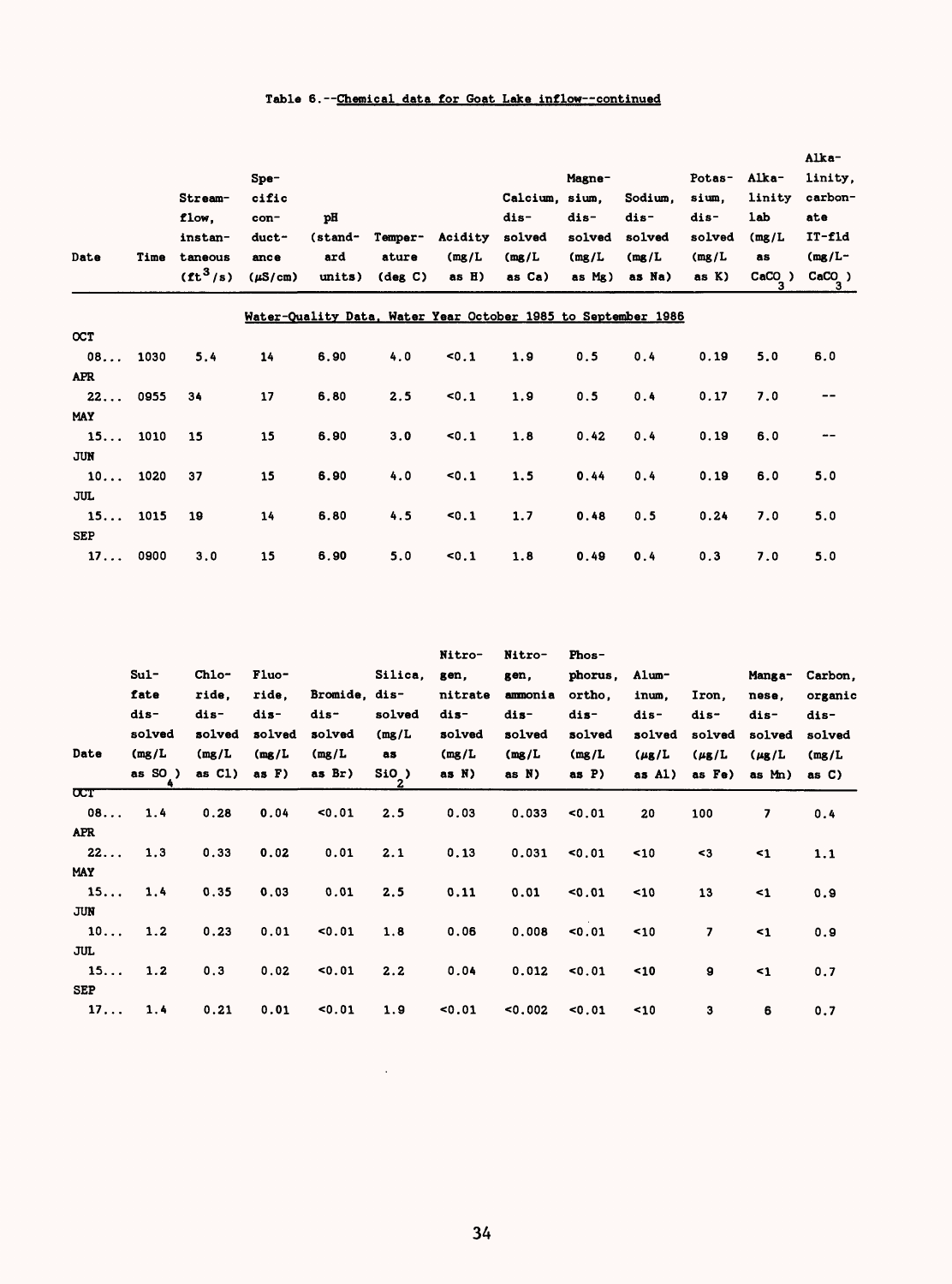## Table 6. --Chemical data for Goat Lake inflow--continued

| Date       | Time | Stream-<br>flow.<br>instan-<br>taneous<br>$({\rm ft}^3/{\rm s})$ | Spe-<br>cific<br>con-<br>duct-<br>ance<br>$(\mu S/cm)$ | pH<br>(stand-<br>ard<br>units) | Temper-<br>ature<br>(dag C) | Acidity<br>(mg/L)<br>$asH$ ) | Calcium, sium,<br>dis-<br>solved<br>(mg/L)<br>as Ca)          | Magne-<br>dis-<br>solved<br>(mg/L)<br>as Mg) | Sodium.<br>dis-<br>solved<br>(mg/L)<br>as Na) | Potas-<br>sium.<br>dis-<br>solved<br>(mg/L)<br>as K) | Alka-<br>linity<br>lab<br>(mg/L)<br>as<br>$CACO$ ) | Alka-<br>linity.<br>carbon-<br>ate<br>IT-fld<br>$(mg/L -$<br>$CaCO$ )<br>з |
|------------|------|------------------------------------------------------------------|--------------------------------------------------------|--------------------------------|-----------------------------|------------------------------|---------------------------------------------------------------|----------------------------------------------|-----------------------------------------------|------------------------------------------------------|----------------------------------------------------|----------------------------------------------------------------------------|
|            |      |                                                                  |                                                        |                                |                             |                              | Water-Ouality Data, Water Year October 1986 to September 1987 |                                              |                                               |                                                      |                                                    |                                                                            |
| <b>OCT</b> |      |                                                                  |                                                        |                                |                             |                              |                                                               |                                              |                                               |                                                      |                                                    |                                                                            |
| 15         | 0910 | 1.4                                                              | 18                                                     | 6.90                           | 4.0                         | 50.1                         | 1.9                                                           | 0.54                                         | 0.4                                           | 0.24                                                 | 8.0                                                | 7.0                                                                        |
| MAY        |      |                                                                  |                                                        |                                |                             |                              |                                                               |                                              |                                               |                                                      |                                                    |                                                                            |
| 19         | 1015 | 22                                                               | 15                                                     | 7.20                           | $\frac{1}{2}$               | 50.1                         | 1.9                                                           | 0.36                                         | 0.3                                           | 0.17                                                 | 7.0                                                | 5.0                                                                        |
| <b>JUN</b> |      |                                                                  |                                                        |                                |                             |                              |                                                               |                                              |                                               |                                                      |                                                    |                                                                            |
| 22<br>JUL  | 0905 | 37                                                               | 14                                                     | 6.80                           | 4.5                         | 50.1                         | 1.6                                                           | 0.43                                         | 0.4                                           | 0.23                                                 | 6.0                                                | 6.0                                                                        |
| 14         | 0900 | 28                                                               | 13                                                     | 6,80                           | 5.0                         | 50.1                         | 1.6                                                           | 0.38                                         | 0.4                                           | 0.28                                                 | 6.0                                                | 5.0                                                                        |

|                         |           |        |          |               |         | Nitro-  | Nitro-   | Phos-   |            |            |              |          |
|-------------------------|-----------|--------|----------|---------------|---------|---------|----------|---------|------------|------------|--------------|----------|
|                         | $Sul -$   | Chlo-  | Fluo-    |               | Silica. | gen,    | gen.     | phorus, | Alum-      |            | Manga-       | Carbon,  |
|                         | fate      | ride.  | ride.    | Bromide, dis- |         | nitrate | ammonia  | ortho,  | inum.      | Iron,      | nese.        | organic  |
|                         | dis-      | dis-   | dis-     | dis-          | solved  | dis-    | $dis-$   | $dis-$  | dis-       | dis-       | dis-         | dis-     |
|                         | solved    | solved | solved   | solved        | (mg/L)  | solved  | solved   | solved  | solved     | solved     | solved       | solved   |
| Date                    | (mg/L)    | (mg/L) | (mg/L)   | (mg/L)        | as      | (mg/L)  | (mg/L)   | (mg/L)  | $(\mu$ g/L | $(\mu$ g/L | $(\mu g/L)$  | (mg/L)   |
|                         | as $SO$ ) | as Cl) | as $F$ ) | as Br)        | $S10$ ) | as N)   | as $N$ ) | as P    | as Al)     | as Fe)     | as Mn)       | as $C$ ) |
| $\overline{\text{CCT}}$ |           |        |          |               |         |         |          |         |            |            |              |          |
| 15                      | 1.5       | 0.22   | 0.02     | 0.01          | 2.8     | 0.05    | 0.004    | $0.01$  | 10         | 4          | 5.           | 1.2      |
| MAY                     |           |        |          |               |         |         |          |         |            |            |              |          |
| 19                      | 1.3       | 0.35   | 0.02     | 50.01         | 2.4     | 0.06    | 0.014    | $0.01$  | 10         | 11         | 4            | 0.6      |
| JUN                     |           |        |          |               |         |         |          |         |            |            |              |          |
| 22                      | 1.1       | 0.26   | 0.01     | 50.01         | 2.1     | 0.04    | 0.034    | < 0.01  | ~10        | 4          | $\mathbf{2}$ | 4.7      |
| <b>JUL</b>              |           |        |          |               |         |         |          |         |            |            |              |          |
| 14                      | 1.2       | 0.24   | 0.03     | 50.01         | 2.0     | 0.03    | 0.04     | 50.01   | 20         | 15         | 4            | 1.4      |
|                         |           |        |          |               |         |         |          |         |            |            |              |          |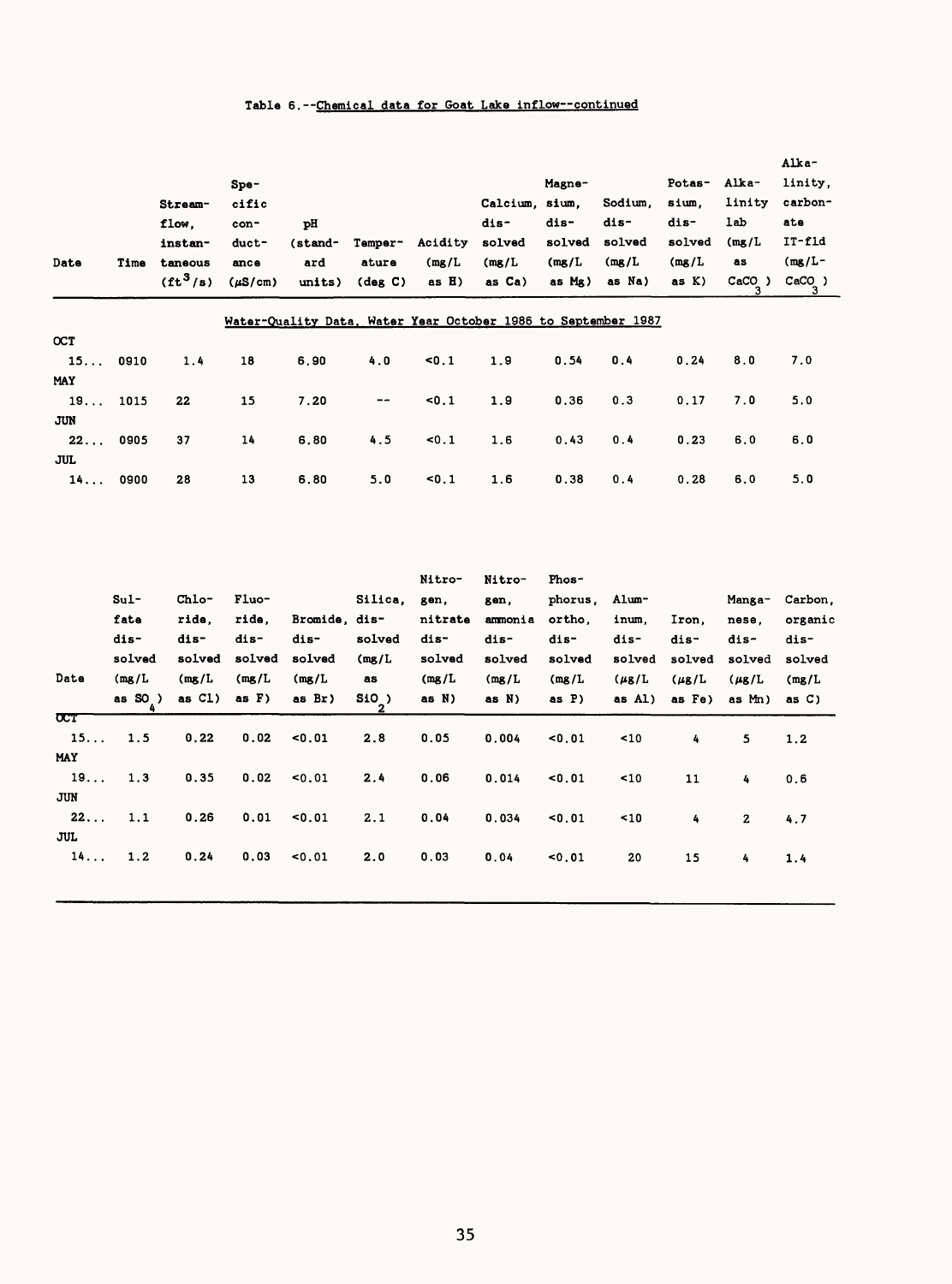## Table 7. --Chemical data for Goat Lake outflow

## $[\mu S/cm,$  microsiemens per centimeter at 25 °C; deg C, degrees Celsius; mg/L, milligrams per liter;  $\mu$ g/L, micrograms per liter; ft<sup>3</sup>/s, cubic feet per second; --, no data; <, less than]

|            |      |                                                               | $Spe-$       |         |                             |                | Magne- |         | Potas- |
|------------|------|---------------------------------------------------------------|--------------|---------|-----------------------------|----------------|--------|---------|--------|
|            |      | Stream-                                                       | cific        |         |                             | Calcium, sium. |        | Sodium. | sium.  |
|            |      | flow.                                                         | con-         | рH      |                             | dis-           | dis-   | dis-    | dis-   |
|            |      | instan-                                                       | duct-        | (stand- | Temper-                     | solved         | solved | solved  | solved |
| Date       | Time | taneous                                                       | ance         | ard     | ature                       | (mg/L)         | (mg/L) | (mg/L)  | (mg/L) |
|            |      | $({\tt ft}^3/s)$                                              | $(\mu S/cm)$ | units)  | $(\text{deg } C)$ as $Ca$ ) |                | as Mg) | as Na)  | as K)  |
|            |      | Water-Quality Data, Water Year October 1981 to September 1982 |              |         |                             |                |        |         |        |
| <b>JUN</b> |      |                                                               |              |         |                             |                |        |         |        |
| $29.$      | 1250 |                                                               | 15           | 6.00    | 9.0                         | 2.3            | 0.36   | 0.5     | 0.4    |
| <b>AUG</b> |      |                                                               |              |         |                             |                |        |         |        |
| 06         | 1245 | 36                                                            | 16           | 6.00    | 10.5                        | 1.7            | 0.33   | 0.5     | 0.4    |

| Date             | Alka-<br>linity<br>lab<br>(mg/L)<br>as<br>CaCO) | Sulfate, ride.<br>$dis-$<br>solved<br>(mg/L)<br>as $SO$ ) | Chlo-<br>dis-<br>solved<br>(mg/L)<br>as $CL$ ) as $F$ ) | <b>Fluo-</b><br>ride.<br>dis-<br>solved<br>(mg/L) | Silica.<br>$dis-$<br>solved<br>(mg/L)<br>as<br>S10) | Phos-<br>phorus.<br>ortho.<br>$dis-$<br>solved<br>(mg/L)<br>as P | <b>Alum-</b><br>inum.<br>dis-<br>solved<br>$(\mu$ g/L<br>as Al) | Iron.<br>dis-<br>solved<br>$(\mu g/L)$<br>as Fe) | Manga-<br>nese.<br>dis-<br>solved<br>$(\mu$ g/L<br>as Mn) |
|------------------|-------------------------------------------------|-----------------------------------------------------------|---------------------------------------------------------|---------------------------------------------------|-----------------------------------------------------|------------------------------------------------------------------|-----------------------------------------------------------------|--------------------------------------------------|-----------------------------------------------------------|
| <b>JUN</b><br>29 | 9.0                                             | 5.0                                                       | 0.3                                                     | 50.1                                              | 2<br>2.4                                            | $0.01$                                                           | 10                                                              | 13                                               | 7                                                         |
| <b>AUG</b><br>06 | 11                                              | 5.0                                                       | 0.3                                                     | 50.1                                              | 2.0                                                 |                                                                  | 10                                                              | <3                                               | 5                                                         |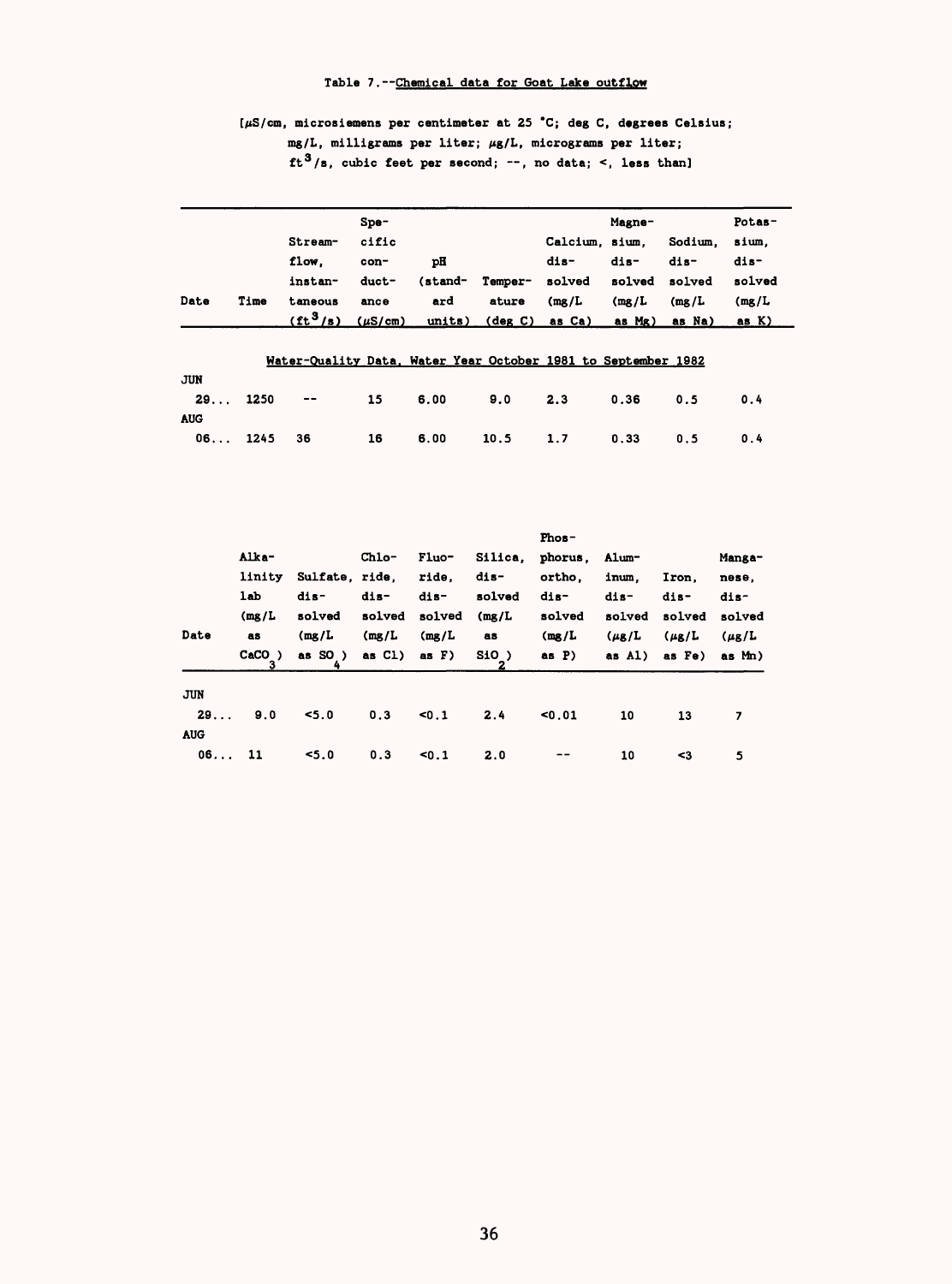|  | Table 7.--Chemical data for Goat Lake outflow--continued |  |  |  |
|--|----------------------------------------------------------|--|--|--|
|  |                                                          |  |  |  |

| Date       | Time | Stream-<br>flow,<br>instan-<br>taneous<br>$({\rm ft}^3/{\rm s})$ | $Spe-$<br>cific<br>con-<br>duct-<br>ance<br>$(\mu S/cm)$ | pH<br>(stand-<br>ard<br>units) | Temper-<br>ature<br>$(\text{deg } C)$ | Acidity<br>(mg/L)<br>$asH$ ) | Calcium.<br>dis-<br>solved<br>(mg/L)<br>as Ca)                | Magne-<br>sium,<br>dis-<br>solved<br>(mg/L)<br>as Mg) | Sodium,<br>dis-<br>solved<br>(mg/L)<br>as Na) | Potas-<br>sium.<br>dis-<br>solved<br>(mg/L)<br>as K) | Alka-<br>linity<br>1ab<br>(mg/L)<br>as<br>$CaCO_$ ) | Sulfate,<br>dis-<br>solved<br>(mg/L)<br>as $SO$ ) |
|------------|------|------------------------------------------------------------------|----------------------------------------------------------|--------------------------------|---------------------------------------|------------------------------|---------------------------------------------------------------|-------------------------------------------------------|-----------------------------------------------|------------------------------------------------------|-----------------------------------------------------|---------------------------------------------------|
|            |      |                                                                  |                                                          |                                |                                       |                              | Water-Quality Data, Water Year October 1982 to September 1983 |                                                       |                                               |                                                      |                                                     |                                                   |
| <b>JAN</b> |      |                                                                  |                                                          |                                |                                       |                              |                                                               |                                                       |                                               |                                                      |                                                     |                                                   |
| 12         | 0845 | 40                                                               | 17                                                       | 6.30                           | 2.5                                   | --                           | 1.9                                                           | 0.4                                                   | 0.5                                           | 0.4                                                  | 9.0                                                 | 1.5                                               |
| <b>MAR</b> |      |                                                                  |                                                          |                                |                                       |                              |                                                               |                                                       |                                               |                                                      |                                                     |                                                   |
| 07         | 1145 | 20                                                               | 16                                                       | 6.30                           | 3.0                                   | --                           | 1.9                                                           | 0.43                                                  | 0.6                                           | 0.4                                                  | 10                                                  | 1.4                                               |
| 31         | 1040 | 12                                                               | 21                                                       | 6.20                           | 4.0                                   | --                           | 2.5                                                           | 0.6                                                   | 0.6                                           | 0.4                                                  | 12                                                  | 1.8                                               |
| <b>APR</b> |      |                                                                  |                                                          |                                |                                       |                              |                                                               |                                                       |                                               |                                                      |                                                     |                                                   |
| 21         | 0955 | 22                                                               | 17                                                       | 7.00                           | 8.0                                   | 1.0                          | 2.3                                                           | 0.52                                                  | 0.7                                           | 0.41                                                 | 10                                                  | 1.6                                               |
| <b>JUN</b> |      |                                                                  |                                                          |                                |                                       |                              |                                                               |                                                       |                                               |                                                      |                                                     |                                                   |
| 09         | 0950 | 79                                                               | 16                                                       | 6.50                           | 7.5                                   | 50.1                         | 1.7                                                           | 0.41                                                  | 0.4                                           | 0.28                                                 | 8.0                                                 | 1.3                                               |
| 29         | 1005 | 54                                                               | 16                                                       | 6.60                           | 9.0                                   | 50.1                         | 1.7                                                           | 0.36                                                  | 0.4                                           | 0.23                                                 | 9.0                                                 | 1.4                                               |
| <b>JUL</b> |      |                                                                  |                                                          |                                |                                       |                              |                                                               |                                                       |                                               |                                                      |                                                     |                                                   |
| 19         | 1125 | 60                                                               | 14                                                       | 6.40                           | 9.0                                   | 50.1                         | 1.5                                                           | 0.36                                                  | 0.5                                           | 0.21                                                 | 8.0                                                 | 1.2                                               |
| <b>AUG</b> |      |                                                                  |                                                          |                                |                                       |                              |                                                               |                                                       |                                               |                                                      |                                                     |                                                   |
| 24         | 1205 | 25                                                               | 13                                                       | 6.40                           | 12.5                                  | 50.1                         | 1.7                                                           | 0.42                                                  | 0.4                                           | 0.32                                                 | 8.0                                                 | 1.5                                               |

| Date       | Chlo-<br>ride,<br>dis-<br>solved<br>(mg/L)<br>as Cl) | Fluo-<br>ride,<br>dis-<br>solved<br>(mg/L)<br>as $F$ ) | <b>Bromide, dis-</b><br>dis-<br>solved<br>(mg/L)<br>as Br) | Silica.<br>solved<br>(mg/L)<br>as<br>$SiO_$ ) | Nitro-<br>gen.<br>nitrate<br>dis-<br>solved<br>(mg/L)<br>as N) | Nitro-<br>gen.<br>ammonia<br>dis-<br>solved<br>(mg/L)<br>as N) | <b>Phos-</b><br>phorus,<br>ortho,<br>dis-<br>solved<br>(mg/L)<br>as $P$ ) | Alum-<br>inum.<br>dis-<br>solved<br>$(\mu g/L)$<br>as Al) | Iron.<br>dis-<br>solved<br>$(\mu$ g/L<br>as Fe) | Manga-<br>nese.<br>dis-<br>solved<br>$(\mu$ g/L<br>as Mn) | Carbon.<br>organic<br>dis-<br>solved<br>(mg/L)<br>as C) |
|------------|------------------------------------------------------|--------------------------------------------------------|------------------------------------------------------------|-----------------------------------------------|----------------------------------------------------------------|----------------------------------------------------------------|---------------------------------------------------------------------------|-----------------------------------------------------------|-------------------------------------------------|-----------------------------------------------------------|---------------------------------------------------------|
| <b>JAN</b> |                                                      |                                                        |                                                            |                                               |                                                                |                                                                |                                                                           |                                                           |                                                 |                                                           |                                                         |
| 12         | 0.63                                                 | 0.05                                                   | 0.05                                                       | 3.1                                           | 0.14                                                           |                                                                | 50.10                                                                     | 10                                                        | 12                                              | 22                                                        |                                                         |
| MAR        |                                                      |                                                        |                                                            |                                               |                                                                |                                                                |                                                                           |                                                           |                                                 |                                                           |                                                         |
| 07         | 1.1                                                  | 0.13                                                   | $0.05$                                                     | 3.3                                           | 0.11                                                           | $- -$                                                          | $0.10$                                                                    | 10                                                        | 10                                              | 30                                                        |                                                         |
| 31         | 0.39                                                 | 0.01                                                   | < 0.05                                                     | 5.5                                           | 0.11                                                           | --                                                             | $0.10$                                                                    | ~10                                                       | 6                                               | 28                                                        |                                                         |
| <b>APR</b> |                                                      |                                                        |                                                            |                                               |                                                                |                                                                |                                                                           |                                                           |                                                 |                                                           |                                                         |
| 21         | 0.4                                                  | 0.03                                                   | 0.09                                                       | 3.6                                           |                                                                |                                                                | $0.10$                                                                    | ~10                                                       | 10                                              | 20                                                        | --                                                      |
| <b>JUN</b> |                                                      |                                                        |                                                            |                                               |                                                                |                                                                |                                                                           |                                                           |                                                 |                                                           |                                                         |
| 09         | 0.24                                                 | 0.01                                                   | 0.05                                                       | 2.5                                           | --                                                             | 0.022                                                          | 50.10                                                                     | $10$                                                      | <3                                              | 3                                                         | 0.5                                                     |
| 29         | $\!-$                                                | 0.05                                                   | < 0.05                                                     | 2.4                                           | --                                                             | 0.036                                                          | $0.10$                                                                    | ~10                                                       | 14                                              | 6                                                         | 0.4                                                     |
| <b>JUL</b> |                                                      |                                                        |                                                            |                                               |                                                                |                                                                |                                                                           |                                                           |                                                 |                                                           |                                                         |
| 19         | 0.17                                                 | $0.01$                                                 | < 0.05                                                     | 2.2                                           |                                                                | 0.053                                                          | 0.10                                                                      | 10                                                        | 6                                               | 4                                                         | 0.4                                                     |
| <b>AUG</b> |                                                      |                                                        |                                                            |                                               |                                                                |                                                                |                                                                           |                                                           |                                                 |                                                           |                                                         |
| 24         | 0.15                                                 | 50.01                                                  | < 0.05                                                     | 2.1                                           |                                                                | 0.041                                                          | $0.10$                                                                    | 10                                                        | 11                                              | 8                                                         | 0.5                                                     |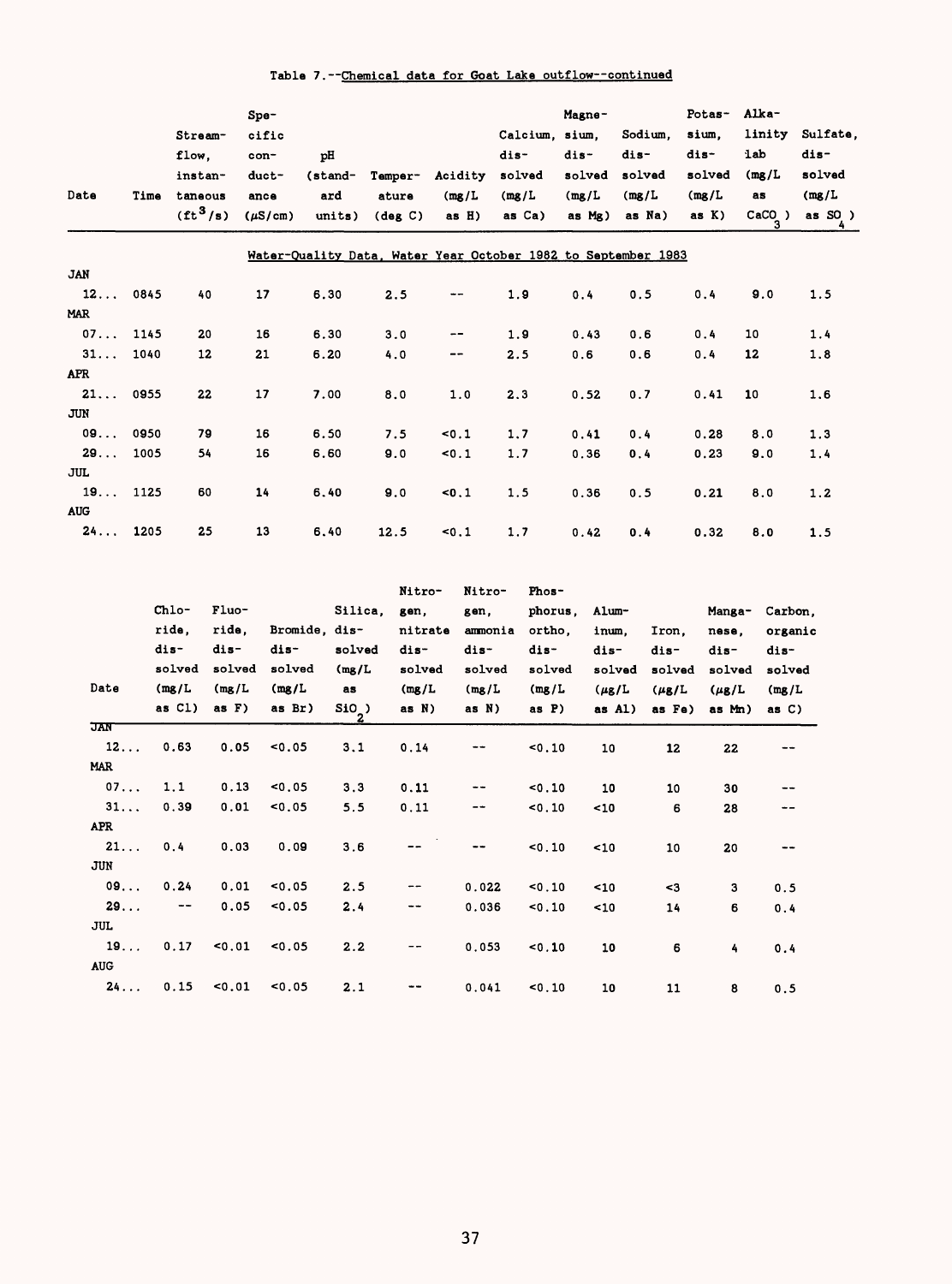| Date             | Time | Stream-<br>flow,<br>instan-<br>taneous<br>$({\rm ft}^3/{\rm s})$ |        | Spe-<br>cific<br>con-<br>duct-<br>ance<br>$(\mu S/cm)$ | рH<br>(stand-<br>ard | units)             | <b>Temper-</b><br>ature<br>$(\text{deg } C)$                  |       | Acidity<br>(mg/L)<br>as H) | dis-<br>solved<br>(mg/L<br>as Ca) | Calcium, sium,   | Magne-<br>dis-<br>solved<br>(mg/L<br>as Mg) |             | Sodium,<br>dis-<br>solved<br>(mg/L)<br>as Na) |                | Potas-<br>sium,<br>dis-<br>solved<br>(mg/L)<br>as K) | Alka-<br>linity<br>lab<br>(mg/L)<br>as<br>$CaCO3$ ) |                       | Sulfate,<br>dis-<br>solved<br>(mg/L)<br>as SO <sub>2</sub> ) |
|------------------|------|------------------------------------------------------------------|--------|--------------------------------------------------------|----------------------|--------------------|---------------------------------------------------------------|-------|----------------------------|-----------------------------------|------------------|---------------------------------------------|-------------|-----------------------------------------------|----------------|------------------------------------------------------|-----------------------------------------------------|-----------------------|--------------------------------------------------------------|
|                  |      |                                                                  |        |                                                        |                      |                    | Water-Quality Data, Water Year October 1983 to September 1984 |       |                            |                                   |                  |                                             |             |                                               |                |                                                      |                                                     |                       |                                                              |
| DEC<br>02        | 0905 | 8.5                                                              |        | 16                                                     | 6.90                 |                    | 1.5                                                           | 50.1  |                            | 2.0                               |                  | 0.47                                        |             | 0.5                                           |                | 0.4                                                  | 9.0                                                 |                       | 1.5                                                          |
| <b>JAN</b>       |      |                                                                  |        |                                                        |                      |                    |                                                               |       |                            |                                   |                  |                                             |             |                                               |                |                                                      |                                                     |                       |                                                              |
| 26<br>FEB        | 0903 | 49                                                               |        | 17                                                     | 6.50                 |                    | 2.0                                                           | 50.1  |                            | 1.6                               |                  | 0.38                                        |             | 0.4                                           |                | 0.34                                                 | 7.0                                                 |                       | 1.3                                                          |
| 23<br><b>MAR</b> | 1030 | 15                                                               |        | 15                                                     | 5.80                 |                    | 2.5                                                           | 10.1  |                            | 2.0                               |                  | 0.47                                        |             | 0.5                                           |                | 0.33                                                 | 9.0                                                 |                       | 1.3                                                          |
| 19<br><b>APR</b> | 0905 | 14                                                               |        | 16                                                     | 6.00                 |                    | 2.5                                                           | <0.1  |                            | 2.1                               |                  | 0.48                                        |             | 0.5                                           |                | 0.37                                                 | 9.0                                                 |                       | 1.5                                                          |
| 23<br><b>MAY</b> | 0910 | 19                                                               |        | 18                                                     | 6.00                 |                    | 4.0                                                           | 50.1  |                            | 2, 2                              |                  | 0.5                                         |             | 0.5                                           |                | 0.33                                                 | 7.0                                                 |                       | 1.5                                                          |
| 22<br>JUN        | 0850 | 58                                                               |        | 17                                                     | 5.90                 |                    | 5.5                                                           | $0.1$ |                            | 2.2                               |                  | 0.5                                         |             | 0.5                                           |                | 0.34                                                 | 6.0                                                 |                       | 1.5                                                          |
| 12<br><b>AUG</b> | 1055 | 47                                                               |        | 15                                                     | 6.70                 |                    | 7.5                                                           | 50.1  |                            | 2.0                               |                  | 0.5                                         |             | 0.5                                           |                | 0.29                                                 | 6.0                                                 |                       | 1.4                                                          |
| 02<br><b>SEP</b> | 1245 | 64                                                               |        | 11                                                     | 6.20                 |                    | 11.0                                                          | <0.1  |                            | 1.7                               |                  | 0.4                                         |             | 0.5                                           |                | 0.31                                                 | 5.0                                                 |                       | 1.2                                                          |
| 10               | 1230 | 42                                                               |        | 15                                                     | 6.20                 |                    | 10.0                                                          | 50.1  |                            | 1.9                               |                  | 0.4                                         |             | 0.5                                           |                | 0.26                                                 | 6.0                                                 |                       | 1.4                                                          |
|                  |      | Chlo-                                                            | Fluo-  |                                                        |                      | Silica,            | Nitro-<br>gen,                                                |       | Nitro-<br>gen,             |                                   | Phos-<br>phorus, |                                             | Alum-       |                                               |                | Manga-                                               |                                                     | Carbon,               |                                                              |
|                  |      | ride,                                                            | ride,  | Bromide, dis-                                          |                      |                    | nitrate                                                       |       | ammonia                    |                                   | ortho,           |                                             | inum,       |                                               | Iron,          | nese,                                                |                                                     | organic               |                                                              |
|                  |      | dis-                                                             | dis-   | dis-                                                   |                      | solved             | dis-                                                          |       | dis-                       |                                   | dis-             |                                             | dis-        |                                               | dis-           | dis-                                                 |                                                     | dis-                  |                                                              |
|                  |      | solved                                                           | solved | solved                                                 |                      | (mg/L)             | solved                                                        |       | solved                     |                                   | solved           |                                             | solved      |                                               | solved         | solved                                               |                                                     | solved                |                                                              |
| Date             |      | (mg/L)                                                           | (mg/L) | (mg/L)                                                 |                      | as                 | (mg/L)                                                        |       | (mg/L)                     |                                   | (mg/L)           |                                             | $(\mu g/L)$ |                                               | $(\mu$ g/L     | $(\mu g/L)$                                          |                                                     | (mg/L)                |                                                              |
|                  |      | as Cl)                                                           | as F)  | as Br)                                                 |                      | SiO <sub>_</sub> ) | as N)                                                         |       | as N)                      |                                   | as P)            |                                             | as Al)      |                                               | as Fe)         | as Mm)                                               |                                                     | as C)                 |                                                              |
| DEC<br>02        |      | 0.37                                                             | 0.01   | 0.05                                                   |                      | 3.1                | 0.09                                                          |       | 0.003                      |                                   | 50.10            |                                             | 10          |                                               | 15             | 9                                                    |                                                     | 1.3                   |                                                              |
| <b>JAN</b><br>26 |      | 0.41                                                             | 10.01  | 0.05                                                   |                      | $2.2$              | 0.12                                                          |       | 0.055                      |                                   | 0.10             |                                             | $\leq 10$   |                                               | 3 <sub>1</sub> | $\mathbf{3}$                                         |                                                     | ${\bf 1.0}$           |                                                              |
| FEB<br>23        |      | 0.36                                                             | 0.07   | $0.01$                                                 |                      | 3.4                | 0.10                                                          |       | 0.018                      |                                   | < 0.01           |                                             | 10          |                                               | 12             | 12                                                   |                                                     | ${\bf 0}$ . ${\bf 8}$ |                                                              |
| <b>MAR</b><br>19 |      | 0.41                                                             | 0.05   | 50.01                                                  |                      | 3.6                | 0.10                                                          |       | 0.029                      |                                   | 0.01             |                                             | 10          |                                               | 18             | 21                                                   |                                                     | 0.9                   |                                                              |
| APR<br>23        |      | 0.39                                                             | 0.01   | $0.01$                                                 |                      | 3.5                | 0.08                                                          |       | 0.086                      |                                   | 0.01             |                                             | 10          |                                               | 23             | 65                                                   |                                                     | 1.6                   |                                                              |
| MAY<br>22        |      | 0.39                                                             | 0.02   | 50.01                                                  |                      | 3.4                | 0.08                                                          |       | 0.031                      |                                   | 0.01             |                                             | 10          |                                               | 35             | 23                                                   |                                                     | 0.7                   |                                                              |
| <b>JUN</b><br>12 |      | 0.38                                                             | 0.01   | < 0.01                                                 |                      | 2.9                | 0.09                                                          |       | 0.062                      |                                   | 50.01            |                                             | 10          |                                               | 15             | 8                                                    |                                                     | 0.9                   |                                                              |
| <b>AUG</b><br>02 |      | 0.28                                                             | 0.03   | 0.01                                                   |                      | 1.8                | 0.02                                                          |       | 0.015                      |                                   | 0.01             |                                             | 20          |                                               | 19             | 4                                                    |                                                     | 0.5                   |                                                              |
| <b>SEP</b><br>10 |      | 0.2                                                              | 0.01   | 0.01                                                   |                      | 2.0                | $- -$                                                         |       | 0.012                      |                                   | 50.01            |                                             | 10          |                                               | 8              | 8                                                    |                                                     | $\mathbf{0}$ . 4      |                                                              |

 $\ddot{\phantom{0}}$ 

## Table 7. --Chemical data for Goat Lake outflow--continued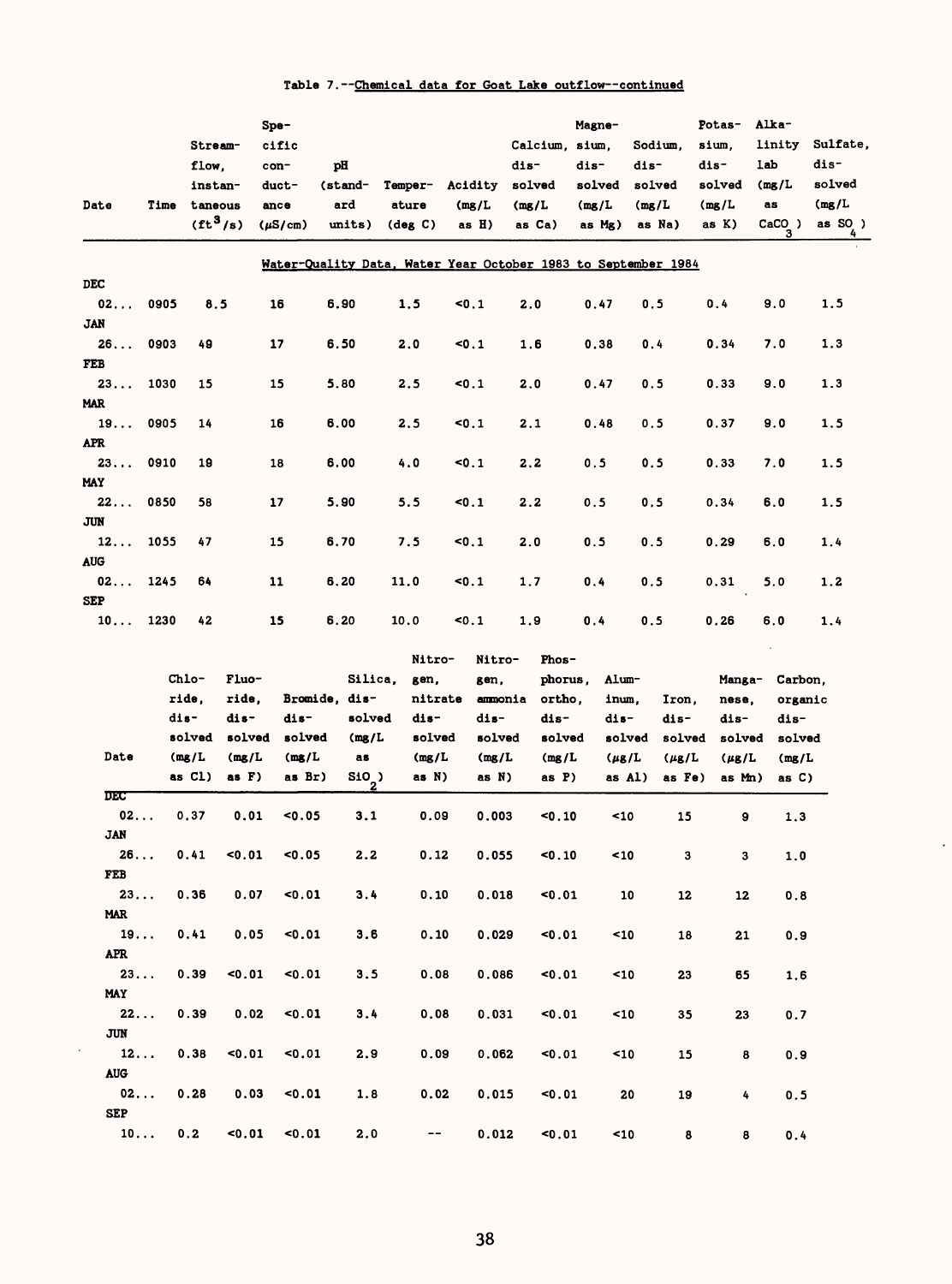| Table 7.--Chemical data for Goat Lake outflow--continued |
|----------------------------------------------------------|
|----------------------------------------------------------|

|                  |      | Stream-              | Spe-<br>cific |         |                   |         | Calcium, sium.                                                | Magne- | Sodium. | Potas-<br>sium. | Alka-<br>linity | Sulfate,  |
|------------------|------|----------------------|---------------|---------|-------------------|---------|---------------------------------------------------------------|--------|---------|-----------------|-----------------|-----------|
|                  |      | flow,                | con-          | pH      |                   |         | dis-                                                          | dis-   | dis-    | $dis-$          | lab             | dis-      |
|                  |      | instan-              | duct-         | (stand- | Temper-           | Acidity | solved                                                        | solved | solved  | solved          | (mg/L)          | solved    |
| Date             | Time | taneous              | ance          | ard     | ature             | (mg/L)  | (mg/L)                                                        | (mg/L) | (mg/L)  | (mg/L)          | as              | (mg/L)    |
|                  |      | (tf <sup>3</sup> /s) | $(\mu S/cm)$  | units)  | $(\text{deg } C)$ | as H)   | as Ca)                                                        | as Mg) | as Na)  | as K)           | $CaCO3$ )       | as $SO$ ) |
|                  |      |                      |               |         |                   |         | Water-Quality Data, Water Year October 1984 to September 1985 |        |         |                 |                 |           |
| OCT              |      |                      |               |         |                   |         |                                                               |        |         |                 |                 |           |
| 16               | 1225 | 28                   | 16            | 6.20    | 6.5               | 50.1    | 2.0                                                           | 0.4    | 0.4     | 0.31            | 6.0             | 1.5       |
| <b>NOV</b>       |      |                      |               |         |                   |         |                                                               |        |         |                 |                 |           |
| 14               | 1210 | 24                   | 16            | 6.10    | 2.5               | 50.1    | 2.1                                                           | 0.51   | 0.5     | 0.28            | 5.0             | 1.6       |
| <b>DEC</b>       |      |                      |               |         |                   |         |                                                               |        |         |                 |                 |           |
| 31               | 0910 | 6.1                  | 18            | 6.10    | 0.5               | 50.1    | 2.1                                                           | 0.5    | 0.5     | 0.29            | 6.0             | 1.5       |
| <b>JAN</b>       |      |                      |               |         |                   |         |                                                               |        |         |                 |                 |           |
| 30               | 0920 | 7.2                  | 19            | 6.10    | 1.5               | 50.1    | 2.3                                                           | 0.8    | 0.6     | 0.33            | 5.0             | 1.6       |
| FEB              |      |                      |               |         |                   |         |                                                               |        |         |                 |                 |           |
| 21               | 0840 | 4.6                  | 19            | 6.10    | 0.0               | 50.1    | 2.5                                                           | 0.5    | 0.6     | 0.36            | 6.0             | 1.6       |
| <b>MAR</b>       |      |                      |               |         |                   |         |                                                               |        |         |                 |                 |           |
| 19<br><b>APR</b> | 0835 | 6.8                  | 20            | 6.10    | 1.0               | 50.1    | 2.5                                                           | 0.5    | 0.7     | 0.52            | 6.0             | 1.6       |
| $25.$ .          | 0935 | 15                   |               |         |                   |         |                                                               |        |         |                 |                 |           |
| <b>MAY</b>       |      |                      | 18            | 6.00    | 2.5               | 50.1    | 2.3                                                           | 0.5    | 0.5     | 0.27            | 5.0             | 1.4       |
| 21               | 1030 | 78                   | 18            | 6.10    | 4.0               | 50.1    | 2.2                                                           | 0.5    | 0.5     | 0.3             | 5.0             | 1.5       |
| <b>JUN</b>       |      |                      |               |         |                   |         |                                                               |        |         |                 |                 |           |
| 20               | 0955 | 98                   | 12            | 6.10    | 8.0               | 50.1    | 1.7                                                           | 0.4    | 0.3     | 0.18            | 3.0             | 1.2       |
| <b>JUL</b>       |      |                      |               |         |                   |         |                                                               |        |         |                 |                 |           |
| 25               | 1235 | 39                   | 11            | 6.90    | 12.5              | 50.1    | 1.6                                                           | 0.38   | 0.4     | 0.2             | 3.0             | 1.2       |
| <b>AUG</b>       |      |                      |               |         |                   |         |                                                               |        |         |                 |                 |           |
| 13               | 1252 | 22                   | 12            | 6.90    | 13.0              | 50.1    | 1.7                                                           | 0.48   | 0.4     | 0.21            | 5.0             | 1.3       |
| <b>SEP</b>       |      |                      |               |         |                   |         |                                                               |        |         |                 |                 |           |
| 17               | 1050 | 39                   | 14            | 6.90    | 9.5               | 50.1    | 2.0                                                           | 0.43   | 0.4     | 0.22            | 5.0             | 1.3       |

 $\mathcal{L}^{\text{max}}_{\text{max}}$  and  $\mathcal{L}^{\text{max}}_{\text{max}}$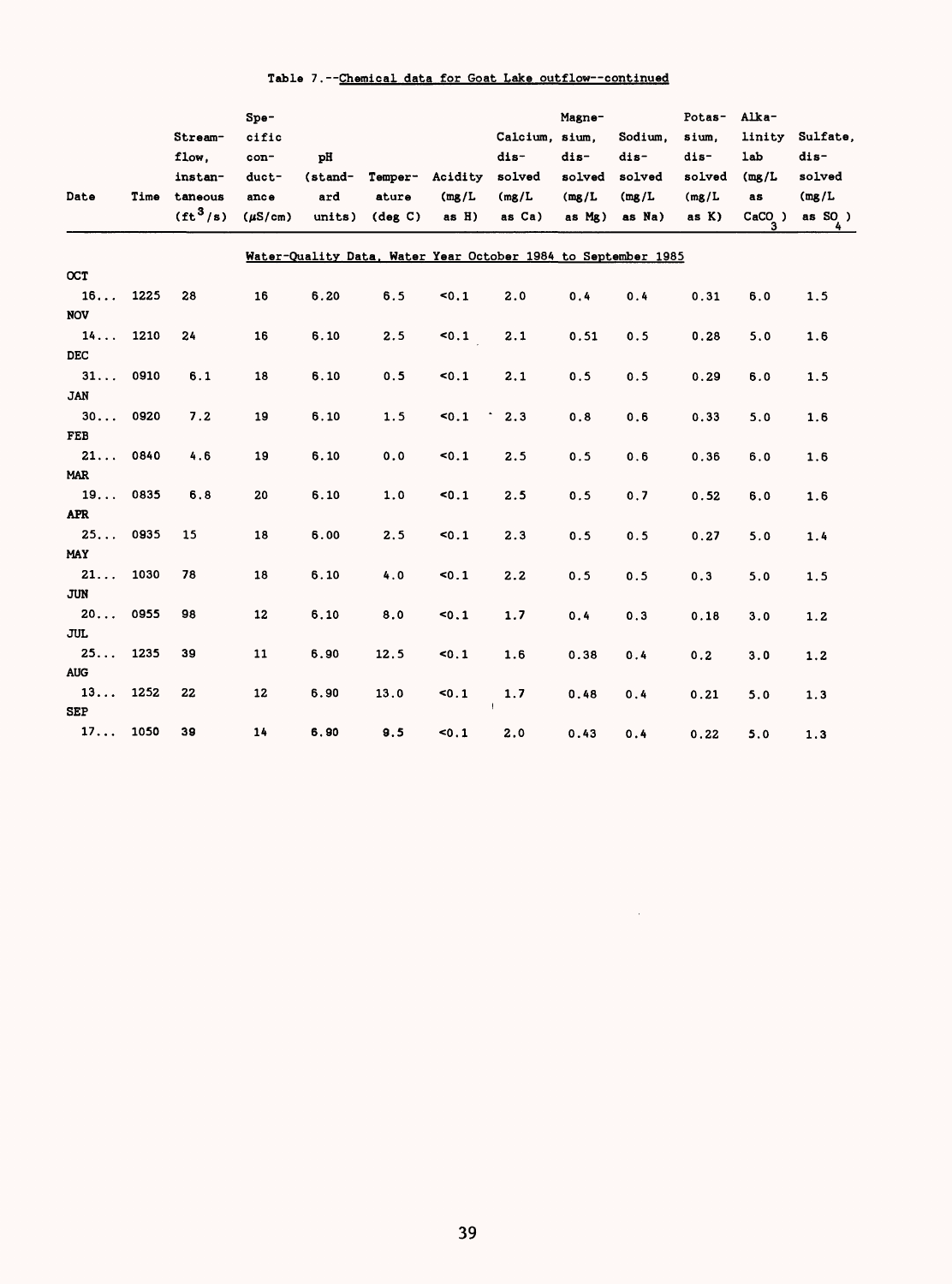|                  |           |          |                                                                          |         | Nitro-  | Nitro-  | Phos-    |            |            |                        |          |
|------------------|-----------|----------|--------------------------------------------------------------------------|---------|---------|---------|----------|------------|------------|------------------------|----------|
|                  | Chlo-     | Fluo-    |                                                                          | Silica, | gen,    | gen.    | phorus,  | Alum-      |            | Manga-                 | Carbon,  |
|                  | ride.     | ride.    | Bromide, dis-                                                            |         | nitrate | ammonia | ortho.   | inum.      | Iron.      | nese.                  | organic  |
|                  | dis-      | dis-     | dis-                                                                     | solved  | dis-    | dis-    | dis-     | dis-       | dis-       | dis-                   | dis-     |
|                  | solved    | solved   | solved                                                                   | (mg/L)  | solved  | solved  | solved   | solved     | solved     | solved                 | solved   |
| Date             | (mg/L)    | (mg/L)   | (mg/L)                                                                   | as      | (mg/L)  | (mg/L)  | (mg/L)   | $(\mu$ g/L | $(\mu$ g/L | $(\mu$ <sub>B</sub> /L | (mg/L)   |
|                  | as $CL$ ) | as $F$ ) | as Br)                                                                   | $SIO$ ) | as N)   | as N)   | as $P$ ) | as Al)     | as Fe)     | as Mn)                 | as $C$ ) |
|                  |           |          | Water-Quality Data, Water Year October 1984 to September 1985--continued |         |         |         |          |            |            |                        |          |
| OCT              |           |          |                                                                          |         |         |         |          |            |            |                        |          |
| 16               | 0.3       | 0.04     | < 0.01                                                                   | 2.2     | $0.01$  | 0.008   | 0.002    | 20         | 14         | 14                     | 0.7      |
| <b>NOV</b>       |           |          |                                                                          |         |         |         |          |            |            |                        |          |
| 14               | 0.48      | 0.02     | $0.01$                                                                   | 2.7     | 0.04    | 0.018   | 0.002    | 30         | 18         | 11                     | 1.3      |
| <b>DEC</b>       |           |          |                                                                          |         |         |         |          |            |            |                        |          |
| 31               | 0.45      | 0.02     | $0.01$                                                                   | 3.4     | 0.09    | 0.039   | 0.002    | 10         | 13         | 5                      | 0.5      |
| <b>JAN</b>       |           |          |                                                                          |         |         |         |          |            |            |                        |          |
| 30               | 0.47      | 0.01     | <0.01                                                                    | 0.5     | 0.11    | 0.018   | 0.002    | 10         | 13         | 12                     | 0.7      |
| <b>FEB</b>       |           |          |                                                                          |         |         |         |          |            |            |                        |          |
| 21               | 0.46      | 0.03     | 0.02                                                                     | 3.9     | 0.13    | 0.051   | 0.002    | 20         | 15         | 35                     | 0.2      |
| <b>MAR</b>       |           |          |                                                                          |         |         |         |          |            |            |                        |          |
| 19               | 0.59      | 0.03     | $0.01$                                                                   | 4.0     | 0.12    | 0.028   | 0.003    | 10         | 14         | 36                     | 0.2      |
| <b>APR</b>       |           |          |                                                                          |         |         |         |          |            |            |                        |          |
| 25               | 0.5       | 0.01     | $0.01$                                                                   | 3.4     | 0.15    | 0.028   | 0.001    | 10         | 13         | 26                     | 1.1      |
| <b>MAY</b>       |           |          |                                                                          |         |         |         |          |            |            |                        |          |
| $21 \ldots$      | 0.44      | 0.02     | $0.01$                                                                   | 3.2     | 0.13    | 0.026   | 0.001    | $10$       | 10         | 21                     | 0.4      |
| <b>JUN</b>       |           |          |                                                                          |         |         |         |          |            |            |                        |          |
| 20               | 0.32      | 0.02     | <0.01                                                                    | 1.9     | 1.10    | 0.029   | 0.002    | 10         | 6          | $\mathbf{z}$           | 0.6      |
| <b>JUL</b>       |           |          |                                                                          |         |         |         |          |            |            |                        |          |
| 25               | 0.26      | 0.03     | 0.01                                                                     | 1.8     | 0.02    | 0.011   | 0.036    | 10         | 9          | 4                      | 1.9      |
| <b>AUG</b>       |           |          |                                                                          |         |         |         |          |            |            |                        |          |
| 13<br><b>SEP</b> | 0.28      | 0.01     | < 0.01                                                                   | 2.0     | 0.01    | 0.023   | 0.002    | 10         | 13         | 4                      | 0.4      |
|                  |           |          |                                                                          |         |         |         |          |            |            |                        |          |
| 17               | 0.28      | 0.02     | <0.01                                                                    | 2.1     | 0.03    | 0.033   | 0.002    | 10         | 17         | 8                      | 0.6      |

# Table 7. --Chemical data for Goat Lake outflow-continued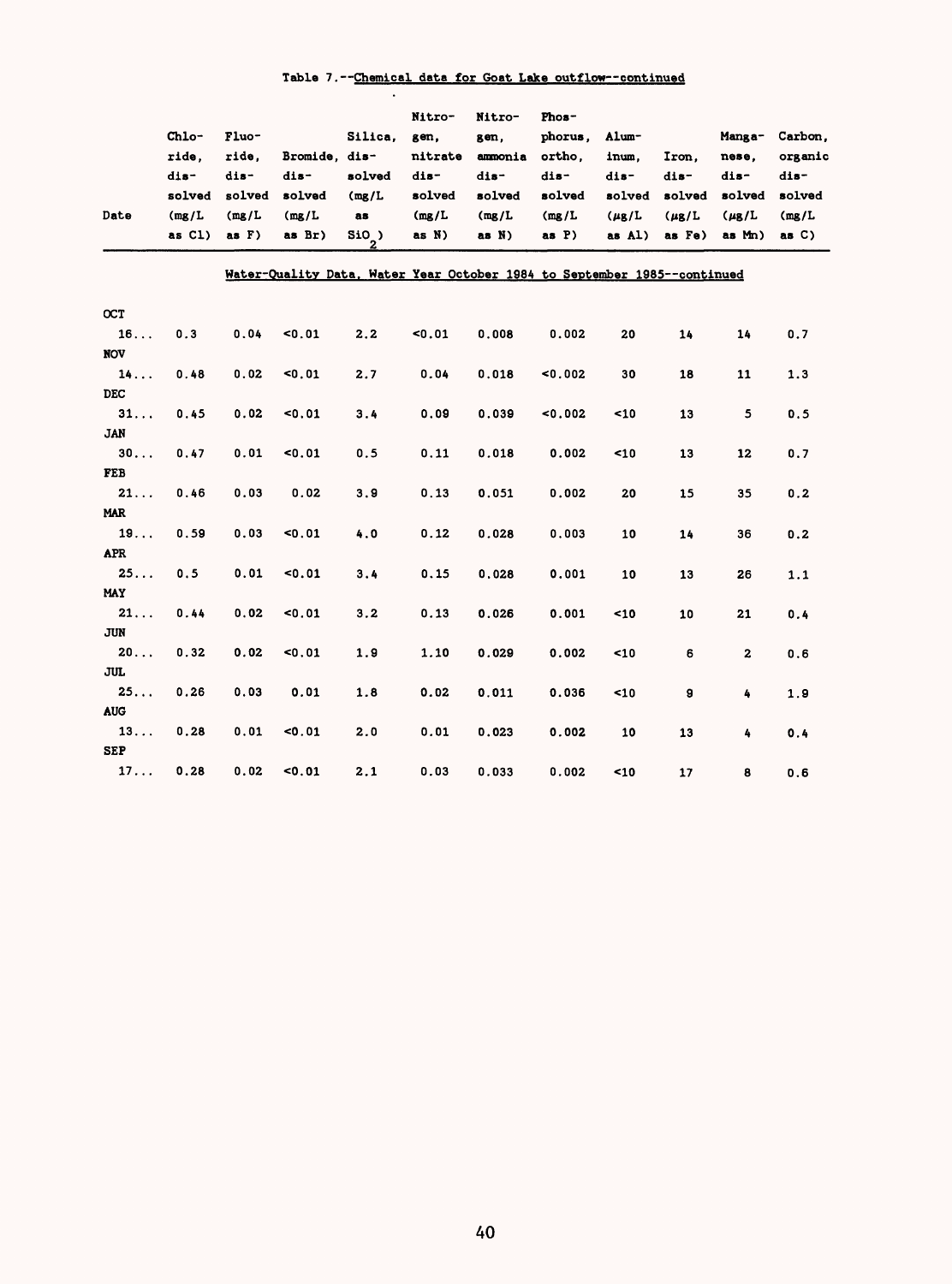## Table 7. --Chemical data for Goat Lake outflow--continued

|                  |      |                        |              |         |                   |         |                                                               |        |         |        |           | Alka-     |
|------------------|------|------------------------|--------------|---------|-------------------|---------|---------------------------------------------------------------|--------|---------|--------|-----------|-----------|
|                  |      |                        | Spe-         |         |                   |         |                                                               | Magne- |         | Potas- | Alka-     | linity,   |
|                  |      | Stream-                | cific        |         |                   |         | Calcium. sium.                                                |        | Sodium. | sium.  | linity    | carbon-   |
|                  |      | flow.                  | con-         | pH      |                   |         | dis-                                                          | dis-   | $dis-$  | dis-   | lab       | at e      |
|                  |      | instan-                | duct-        | (stand- | Temper-           | Acidity | solved                                                        | solved | solved  | solved | (mg/L)    | $IT-fld$  |
| Date             | Time | taneous                | ance         | ard     | ature             | (mg/L)  | (mg/L)                                                        | (mg/L) | (mg/L)  | (mg/L) | <b>as</b> | $(mg/L -$ |
|                  |      | $({\rm ft}^3/{\rm s})$ | $(\mu S/cm)$ | units)  | $(\text{deg } C)$ | as H)   | as Ca)                                                        | as Mg) | as Na)  | as K)  | $CaCO_$ ) | $CaCO_$ ) |
|                  |      |                        |              |         |                   |         | Water-Quality Data, Water Year October 1985 to September 1986 |        |         |        |           |           |
| <b>OCT</b>       |      |                        |              |         |                   |         |                                                               |        |         |        |           |           |
| $08.$            | 1130 | 11                     | 16           | 6.80    | 8.0               | 50.1    | 2.0                                                           | 0.4    | 0.4     | 0.27   | 5.0       | 6.0       |
| <b>NOV</b>       |      |                        |              |         |                   |         |                                                               |        |         |        |           |           |
| 13               | 0840 | 15                     | 14           | 6.80    | 2.0               | 50.1    | 2.0                                                           | 0.43   | 0.5     | 0.26   | 4.0       | --        |
| <b>DEC</b>       |      |                        |              |         |                   |         |                                                               |        |         |        |           |           |
| 10               | 0915 | 5.1                    | 17           | 6.90    | 1.5               | 50.1    | 2.0                                                           | 0.48   | 1.0     | 0.34   | 5.0       | --        |
| <b>JAN</b>       |      |                        |              |         |                   |         |                                                               |        |         |        |           |           |
| 14               | 0930 | 9.8                    | 20           | 6.80    | 1.5               | 50.1    | 2.1                                                           | 0.46   | 0.6     | 0.35   | 7.0       | --        |
| <b>FEB</b>       |      |                        |              |         |                   |         |                                                               |        |         |        |           |           |
| 12               | 0840 | 9.2                    | 16           | 6.60    | 2.0               | 50.1    | 1.9                                                           | 0.37   | 0.5     | 0.26   | 4.0       |           |
| <b>MAR</b>       |      |                        |              |         |                   |         |                                                               |        |         |        |           |           |
| 12               | 0845 | 32                     | 15           | 6.70    | 2.5               | 50.1    | 1.7                                                           | 0.39   | 0.5     | 0.26   | 5.0       | --        |
| <b>APR</b>       |      |                        |              |         |                   |         |                                                               |        |         |        |           |           |
| 22               | 1120 | 42                     | 21           | 6.70    | 5.5               | 50.1    | 2.2                                                           | 0.5    | 0.6     | 0.36   | 8.0       | --        |
| MAY              |      |                        |              |         |                   |         |                                                               |        |         |        |           |           |
| 15<br><b>JUN</b> | 1215 | 36                     | 19           | 7.00    | 6.0               | 50.1    | 2.1                                                           | 0.49   | 0.6     | 0.33   | 8.0       | --        |
| 10               | 1200 | 51                     | 13           | 6.80    | 9.0               |         |                                                               |        |         |        |           |           |
| <b>JUL</b>       |      |                        |              |         |                   | 50.1    | 1.5                                                           | 0.4    | 0.5     | 0.22   | 6,0       | 5.0       |
| 15               | 1140 | 36                     | 13           | 6.80    | 9.0               | 50.1    | 1.6                                                           | 0.34   | 0.4     |        |           |           |
| <b>SEP</b>       |      |                        |              |         |                   |         |                                                               |        |         | 0.25   | 8.0       | 6.0       |
| 17               | 1012 | 7.4                    | 16           | 6.90    | 10.5              | 50.1    | 2.0                                                           | 0.49   | 0.4     | 0.28   | 8.0       | 5.0       |
|                  |      |                        |              |         |                   |         |                                                               |        |         |        |           |           |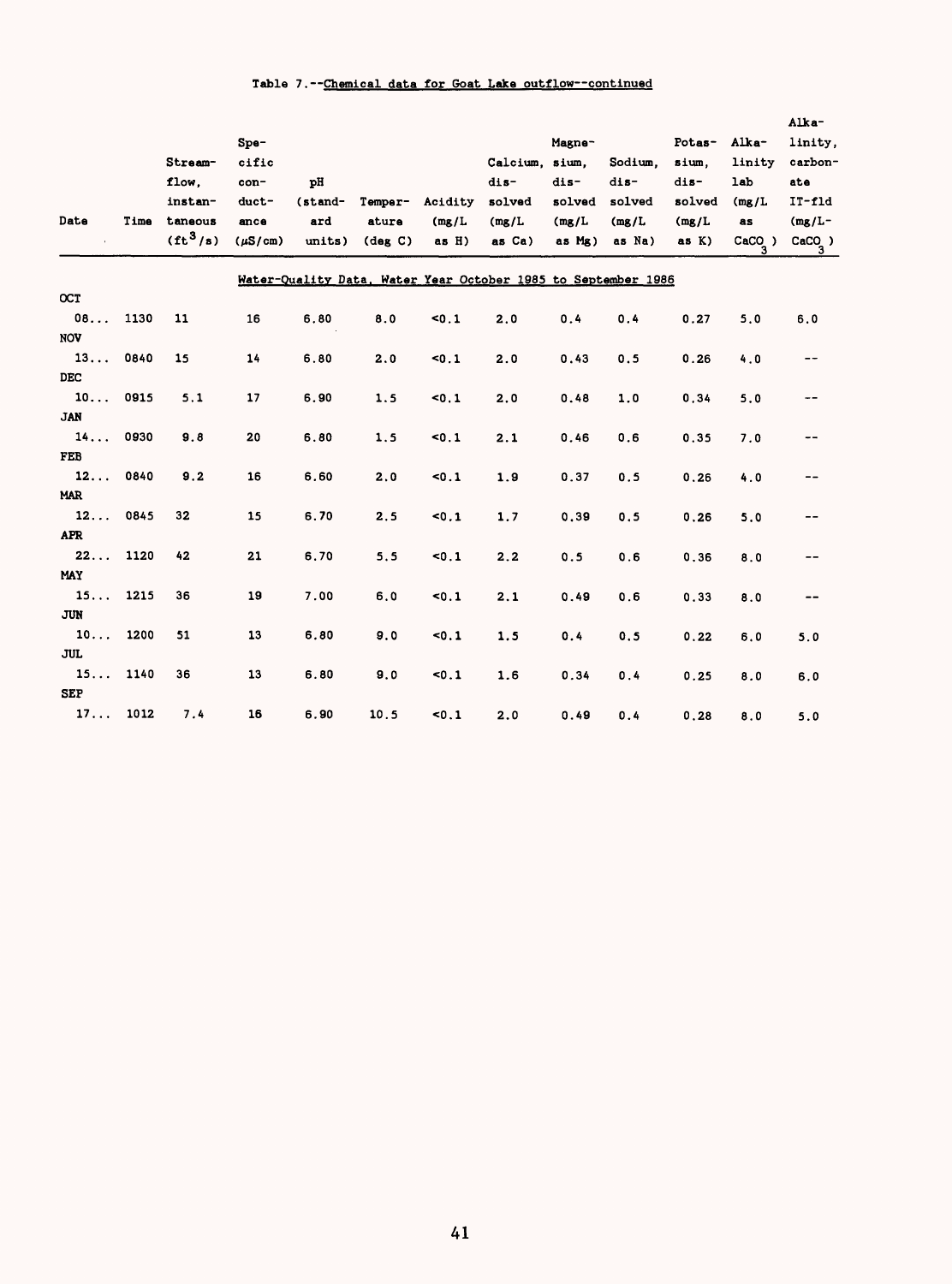# Table 7. --Chemical data for Goat Lake outflow--continued

|                  |                  |           |        |                                                                          |         | Nitro-  | Nitro-  | Phos-   |            |             |                          |         |
|------------------|------------------|-----------|--------|--------------------------------------------------------------------------|---------|---------|---------|---------|------------|-------------|--------------------------|---------|
|                  | $Sul -$          | Chlo-     | Fluo-  |                                                                          | Silica, | gen,    | gen,    | phorus, | Alum-      |             | Manga-                   | Carbon. |
|                  | fate.            | ride.     | ride.  | Bromide. dis-                                                            |         | nitrate | ammonia | ortho.  | inum.      | Iron.       | nese.                    | organic |
|                  | dis-             | dis-      | dis-   | dis-                                                                     | solved  | dis-    | dis-    | dis-    | dis-       | dis-        | dis-                     | dis-    |
|                  | solved           | solved    | solved | solved                                                                   | (mg/L)  | solved  | solved  | solved  | solved     | solved      | solved                   | solved  |
| Date             | (mg/L)           | (mg/L)    | (mg/L) | (mg/L)                                                                   | 88      | (mg/L)  | (mg/L)  | (mg/L)  | $(\mu$ g/L | $(\mu g/L)$ | $(\mu g/L)$              | (mg/L)  |
|                  | as $SO_2$ )<br>4 | as $C1$ ) | as F)  | as Br)                                                                   | $SIO$ ) | as N)   | as N)   | as P)   | as Al)     | as Fe)      | as Mn)                   | as C)   |
|                  |                  |           |        |                                                                          |         |         |         |         |            |             |                          |         |
|                  |                  |           |        | Water-Quality Data, Water Year October 1985 to September 1986--continued |         |         |         |         |            |             |                          |         |
| $_{\rm ocr}$     |                  |           |        |                                                                          |         |         |         |         |            |             |                          |         |
| 08               | 1.4              | 0.28      | 0.02   | 0.01                                                                     | 2.2     | --      | 0.025   | 0.01    | 10         | $3$         | $\overline{\mathbf{z}}$  | 0.5     |
| <b>NOV</b>       |                  |           |        |                                                                          |         |         |         |         |            |             |                          |         |
| 13               | 1.3              | 0.38      | 0.02   | 0.01                                                                     | 3.0     | 0.07    | 0.021   | < 0.01  | $10$       | 47          | 8                        | 0.6     |
| <b>DEC</b>       |                  |           |        |                                                                          |         |         |         |         |            |             |                          |         |
| 10               | 1.4              | 0.41      | 0.03   | < 0.01                                                                   | 3.3     | 0.08    | 0.035   | 0.01    | ~10        | 17          | $\overline{\phantom{a}}$ | 1.3     |
| <b>JAN</b>       |                  |           |        |                                                                          |         |         |         |         |            |             |                          |         |
| 14               | 1.5              | 0.4       | 0.02   | 0.01                                                                     | 3.6     | 0.08    | 0.009   | 0.01    | ~10        | 19          | 13                       | 0.9     |
| <b>FEB</b>       |                  |           |        |                                                                          |         |         |         |         |            |             |                          |         |
| 12               | 1.4              | 0.4       | 0.01   | 0.01                                                                     | 3.0     | 0.10    | 0.025   | 0.01    | < 10       | 17          | 9                        | 1.1     |
| <b>MAR</b>       |                  |           |        |                                                                          |         |         |         |         |            |             |                          |         |
| 12<br><b>APR</b> | 1.3              | 0.34      | 0.02   | 0.01                                                                     | 3.0     | 0.09    | 0.005   | 0.01    | 10         | 14          | 8                        | 1, 2    |
| 22               | 1.6              | 0.41      | 0.03   | 0.01                                                                     | 3.8     | 0.07    | 0.026   |         |            |             |                          |         |
| MAY              |                  |           |        |                                                                          |         |         |         | 0.01    | ~10        | 14          | 16                       | 1.1     |
| 15               | 1.5              | 0.39      | 0.02   | 0.01                                                                     | 3.5     | 0.06    | 0.026   | 0.01    | $10$       | 30          | 12                       | 1.1     |
| <b>JUN</b>       |                  |           |        |                                                                          |         |         |         |         |            |             |                          |         |
| 10               | 1.1              | 0.26      | 0.01   | 0.01                                                                     | 2.1     | 0.04    | 0.016   | 50.01   | $10$       | 20          | 4                        | 1.0     |
| <b>JUL</b>       |                  |           |        |                                                                          |         |         |         |         |            |             |                          |         |
| 15               | 1.3              | 0.28      | 0.01   | 0.01                                                                     | 2.0     | 0.02    | 0.019   | 0.01    | $10$       | 13          | 3                        | 0.8     |
| <b>SEP</b>       |                  |           |        |                                                                          |         |         |         |         |            |             |                          |         |
| 17               | 1.5              | 0.26      | 0.02   | 0.01                                                                     | 2.6     | 0.04    | 0.002   | 0.01    | 20         | 11          | 6                        | 0.4     |
|                  |                  |           |        |                                                                          |         |         |         |         |            |             |                          |         |

 $\sim$   $\sim$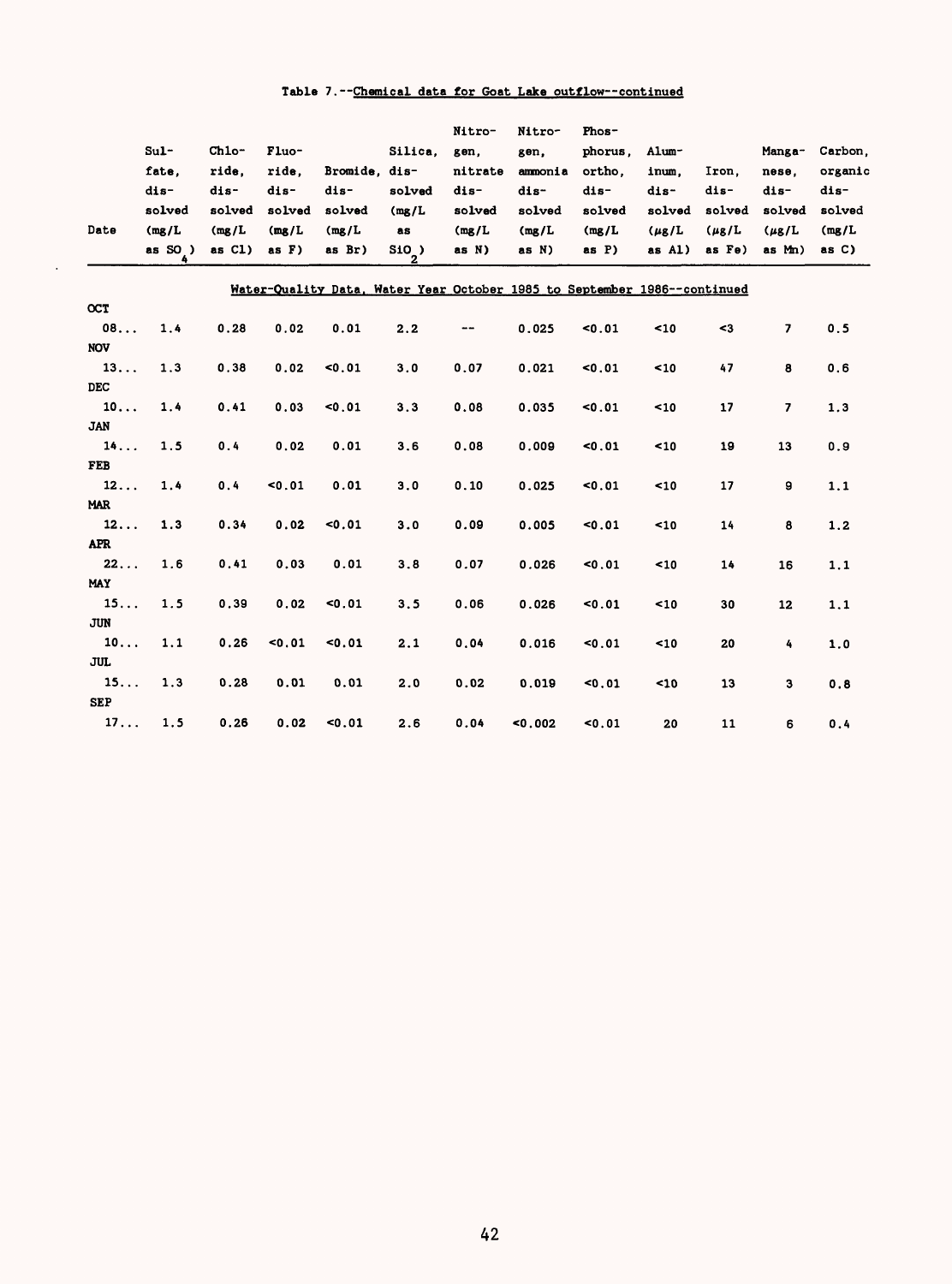## Table 7. --Chemical data for Goat Lake outflow--continued

 $\ddot{\phantom{0}}$ 

| Date       | Time | Stream-<br>flow.<br>instan-<br>taneous<br>$({\rm ft}^3/{\rm s})$ | S <sub>pe</sub><br>cific<br>con-<br>duct-<br>ance<br>$(\mu S/cm)$ | pH<br>(stand-<br>ard<br>units) | Temper-<br>ature<br>$(\text{deg } C)$ | Acidity<br>(mg/L)<br>as $H$ ) | Calcium, sium,<br>dis-<br>solved<br>(mg/L)<br>as Ca)          | Magne-<br>dis-<br>solved<br>(mg/L)<br>as Mg) | Sodium.<br>dis-<br>solved<br>(mg/L)<br>as Na) | Potas-<br>sium.<br>dis-<br>solved<br>(mg/L)<br>as K) | Alka-<br>linity<br><b>lab</b><br>(mg/L)<br>as<br>$CaCO$ )<br>з | Alka-<br>linity,<br>carbon-<br>ate<br>$II-fld$<br>$(mg/L -$<br>CaCO)<br>з |
|------------|------|------------------------------------------------------------------|-------------------------------------------------------------------|--------------------------------|---------------------------------------|-------------------------------|---------------------------------------------------------------|----------------------------------------------|-----------------------------------------------|------------------------------------------------------|----------------------------------------------------------------|---------------------------------------------------------------------------|
|            |      |                                                                  |                                                                   |                                |                                       |                               | Water-Quality Data. Water Year October 1986 to September 1987 |                                              |                                               |                                                      |                                                                |                                                                           |
| <b>OCT</b> |      |                                                                  |                                                                   |                                |                                       |                               |                                                               |                                              |                                               |                                                      |                                                                |                                                                           |
| 15         | 1015 | 6.0                                                              | 17                                                                | 6.80                           | 8.0                                   | 50.1                          | 1.9                                                           | 0.45                                         | 0.5                                           | 0.26                                                 | 8.0                                                            | 7.0                                                                       |
| <b>DEC</b> |      |                                                                  |                                                                   |                                |                                       |                               |                                                               |                                              |                                               |                                                      |                                                                |                                                                           |
| 09         | 0900 | 8.2                                                              | 12                                                                | 6.70                           | 2.0                                   | < 0.1                         | 1.9                                                           | 0.5                                          | 0.5                                           | 0.31                                                 | 7.0                                                            | 5.0                                                                       |
| <b>JAN</b> |      |                                                                  |                                                                   |                                |                                       |                               |                                                               |                                              |                                               |                                                      |                                                                |                                                                           |
| 13         | 0825 | 29                                                               | 14                                                                | 6.70                           | 2.5                                   | 50.1                          | 1.9                                                           | 0.4                                          | 0.6                                           | 0.3                                                  | 7.0                                                            | 6.0                                                                       |
| FEB<br>10  | 0830 | 18                                                               | 15                                                                | 6.60                           | 2.5                                   | 50.1                          | 2.1                                                           | 0.4                                          | 0.5                                           | 0.33                                                 | 8.0                                                            | 7.0                                                                       |
| MAY        |      |                                                                  |                                                                   |                                |                                       |                               |                                                               |                                              |                                               |                                                      |                                                                |                                                                           |
| 19         | 1145 | 43                                                               | 14                                                                | 7.00                           | --                                    | < 0.1                         | 1.7                                                           | 0.36                                         | 0.4                                           | 0.21                                                 | 6.0                                                            | 5.0                                                                       |
| JUN        |      |                                                                  |                                                                   |                                |                                       |                               |                                                               |                                              |                                               |                                                      |                                                                |                                                                           |
| 22         | 1030 | 55                                                               | 14                                                                | 6.80                           | 9.0                                   | 50.1                          | 1.6                                                           | 0.39                                         | 0.5                                           | 0.23                                                 | 6.0                                                            | 4.0                                                                       |
| <b>JUL</b> |      |                                                                  |                                                                   |                                |                                       |                               |                                                               |                                              |                                               |                                                      |                                                                |                                                                           |
| 14         | 1024 | 39                                                               | 13                                                                | 6.90                           | 12.0                                  | 50.1                          | 1.6                                                           | 0.42                                         | 0.3                                           | 0.28                                                 | 6.0                                                            | 5.0                                                                       |

| Date                    | $Sul -$<br>fate.<br>dis-<br>solved<br>(mg/L)<br>as $SO$ ) | Chlo-<br>ride.<br>dis-<br>solved<br>(mg/L)<br>as $CL$ ) | Fluo-<br>ride.<br>dis-<br>solved<br>(mg/L)<br>as F) | Bromide.<br>dis-<br>solved<br>(mg/L)<br>as Br) | Silica.<br>dis-<br>solved<br>(mg/L)<br>as<br>$S10$ ) | Nitro-<br>gen.<br>nitrate<br>dis-<br>solved<br>(mg/L)<br>as N) | Nitro-<br>gen.<br>ammonia<br>dis-<br>solved<br>(mg/L)<br>as N) | Phos-<br>phorus,<br>ortho.<br>dis-<br>solved<br>(mg/L)<br>as $P$ ) | Alum-<br>inum.<br>dis-<br>solved<br>$(\mu g/L)$<br>as Al) | Iron,<br>$dis-$<br>solved<br>$(\mu$ g/L<br>as Fe) | Manga-<br>nese.<br>dis-<br>solved<br>$(\mu$ g/L<br>as Mn) | Carbon.<br>organic<br>dis-<br>solved<br>(mg/L)<br>as <sub>C</sub> |
|-------------------------|-----------------------------------------------------------|---------------------------------------------------------|-----------------------------------------------------|------------------------------------------------|------------------------------------------------------|----------------------------------------------------------------|----------------------------------------------------------------|--------------------------------------------------------------------|-----------------------------------------------------------|---------------------------------------------------|-----------------------------------------------------------|-------------------------------------------------------------------|
| $\overline{\text{CCT}}$ |                                                           |                                                         |                                                     |                                                |                                                      |                                                                |                                                                |                                                                    |                                                           |                                                   |                                                           |                                                                   |
| 15                      | 1.4                                                       | 0.26                                                    | 0.01                                                | 0.01                                           | 2.2                                                  | 0.01                                                           | 0.013                                                          | 0.01                                                               | ~10                                                       | $\overline{\phantom{a}}$                          | 9                                                         | 1.2                                                               |
| <b>DEC</b>              |                                                           |                                                         |                                                     |                                                |                                                      |                                                                |                                                                |                                                                    |                                                           |                                                   |                                                           |                                                                   |
| 09                      | 1.3                                                       | 0.4                                                     | 0.01                                                | 0.01                                           | 3.2                                                  | 0.08                                                           | 0.022                                                          | 0.01                                                               | ~10                                                       | 20                                                | 11                                                        | 0.8                                                               |
| <b>JAN</b>              |                                                           |                                                         |                                                     |                                                |                                                      |                                                                |                                                                |                                                                    |                                                           |                                                   |                                                           |                                                                   |
| 13                      | 1.5                                                       | 0.4                                                     | 0.03                                                | < 0.01                                         | 3.4                                                  | 0.08                                                           | 0.017                                                          | < 0.01                                                             | $10$                                                      | 19                                                | 19                                                        | 0.9                                                               |
| <b>FEB</b>              |                                                           |                                                         |                                                     |                                                |                                                      |                                                                |                                                                |                                                                    |                                                           |                                                   |                                                           |                                                                   |
| 10                      | 1.4                                                       | 0.46                                                    | 0.03                                                | < 0.01                                         | 3.6                                                  | 0.09                                                           | 0.183                                                          | < 0.01                                                             | ~10                                                       | 19                                                | 20                                                        | 0.7                                                               |
| MAY                     |                                                           |                                                         |                                                     |                                                |                                                      |                                                                |                                                                |                                                                    |                                                           |                                                   |                                                           |                                                                   |
| 19                      | 1.2                                                       | 0.35                                                    | 0.03                                                | 0.01                                           | 2.6                                                  | 0.04                                                           | 0.035                                                          | < 0.01                                                             | ~10                                                       | 15                                                | 9                                                         | 0.5                                                               |
| JUN                     |                                                           |                                                         |                                                     |                                                |                                                      |                                                                |                                                                |                                                                    |                                                           |                                                   |                                                           |                                                                   |
| 22                      | 1.2                                                       | 0.29                                                    | < 0.01                                              | < 0.01                                         | 2.2                                                  | 0.02                                                           | 0.015                                                          | < 0.01                                                             | ~10                                                       | 11                                                | 6                                                         | 4.9                                                               |
| JUL.                    |                                                           |                                                         |                                                     |                                                |                                                      |                                                                |                                                                |                                                                    |                                                           |                                                   |                                                           |                                                                   |
| 14                      | 1.2                                                       | 0.26                                                    | 0.03                                                | < 0.01                                         | 2.0                                                  | < 0.01                                                         | 0.04                                                           | 0.01                                                               | 10                                                        | 7                                                 | 3                                                         | 1.0                                                               |
|                         |                                                           |                                                         |                                                     |                                                |                                                      |                                                                |                                                                |                                                                    |                                                           |                                                   |                                                           |                                                                   |